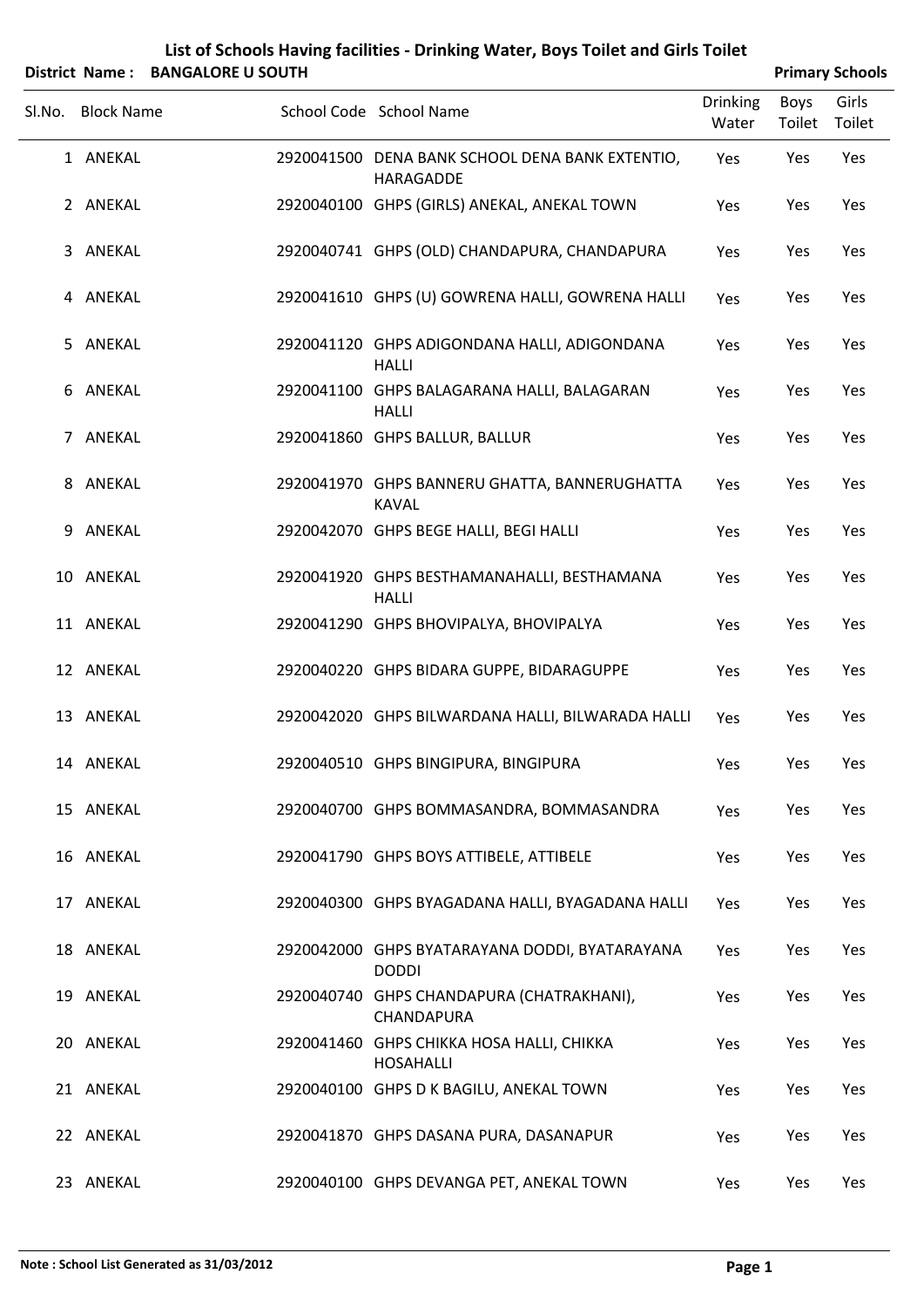|                   | District Name: BANGALORE U SOUTH |                                                            |                          |                       | <b>Primary Schools</b> |
|-------------------|----------------------------------|------------------------------------------------------------|--------------------------|-----------------------|------------------------|
| Sl.No. Block Name |                                  | School Code School Name                                    | <b>Drinking</b><br>Water | <b>Boys</b><br>Toilet | Girls<br>Toilet        |
| 24 ANEKAL         |                                  | 2920041790 GHPS GIRLS ATTIBELE, ATTIBELE                   | Yes                      | Yes                   | Yes                    |
| 25 ANEKAL         |                                  | 2920041110 GHPS GUDDA HATTI, GUDDA HATTI                   | Yes                      | Yes                   | Yes                    |
| 26 ANEKAL         |                                  | 2920040120 GHPS HANDERA HALLI, HANDENA HALLI               | Yes                      | Yes                   | Yes                    |
| 27 ANEKAL         |                                  | 2920041500 GHPS HARAGADDE, HARAGADDE                       | Yes                      | Yes                   | Yes                    |
| 28 ANEKAL         |                                  | 2920041030 GHPS HARAPANA HALLI, HARAPANA HALLI             | Yes                      | Yes                   | Yes                    |
| 29 ANEKAL         |                                  | 2920040640 GHPS HEBBAGODE, HEBBAGODI                       | Yes                      | Yes                   | Yes                    |
| 30 ANEKAL         |                                  | 2920040760 GHPS HELALIGE, HEELALIGE                        | Yes                      | Yes                   | Yes                    |
| 31 ANEKAL         |                                  | 2920040560 GHPS HENNAGARA, HENNAGARA                       | Yes                      | Yes                   | Yes                    |
| 32 ANEKAL         |                                  | 2920040500 GHPS HULIMANGALA, HULIMANGALA                   | Yes                      | Yes                   | Yes                    |
| 33 ANEKAL         |                                  | 2920040750 GHPS IGGALUR, IGGALUR                           | Yes                      | Yes                   | Yes                    |
| 34 ANEKAL         |                                  | 2920041420 GHPS INDLAWADI, INDLAVADI                       | Yes                      | Yes                   | Yes                    |
| 35 ANEKAL         |                                  | 2920041750 GHPS ITTANGURA, ITTANGUR                        | Yes                      | Yes                   | Yes                    |
| 36 ANEKAL         |                                  | 2920041690 GHPS JANATHA COLONY, DOMMASANDRA                | Yes                      | Yes                   | Yes                    |
| 37 ANEKAL         |                                  | 2920040260 GHPS JIGALA, JIGAL                              | Yes                      | Yes                   | Yes                    |
| 38 ANEKAL         |                                  | 2920040470 GHPS JIGANI, JIGANI                             | Yes                      | Yes                   | Yes                    |
| 39 ANEKAL         |                                  | 2920042010 GHPS K AGRAHARA, KANNANIKANA<br>AGRAHARA        | Yes                      | Yes                   | Yes                    |
| 40 ANEKAL         |                                  | 2920040590 GHPS KACHANAYAKANA HALLI,<br>KACHANAIKANA HALLI | Yes                      | Yes                   | Yes                    |
| 41 ANEKAL         |                                  | 2920040950 GHPS KALLUBALU, KALBALU                         | Yes                      | Yes                   | Yes                    |
| 42 ANEKAL         |                                  | 2920040680 GHPS KAMMASANDRA, KAMMASANDRA                   | Yes                      | Yes                   | Yes                    |
| 43 ANEKAL         |                                  | 2920041910 GHPS KARPUR, KARPUR                             | Yes                      | Yes                   | Yes                    |
| 44 ANEKAL         |                                  | 2920040710 GHPS KITTAGANA HALLI, KITHIGANA HALLI           | Yes                      | Yes                   | Yes                    |
| 45 ANEKAL         |                                  | 2920041020 GHPS KONASANDRA, KONASANDRA                     | Yes                      | Yes                   | Yes                    |
| 46 ANEKAL         |                                  | 2920041280 GHPS KOODLU, KOODLU                             | Yes                      | Yes                   | Yes                    |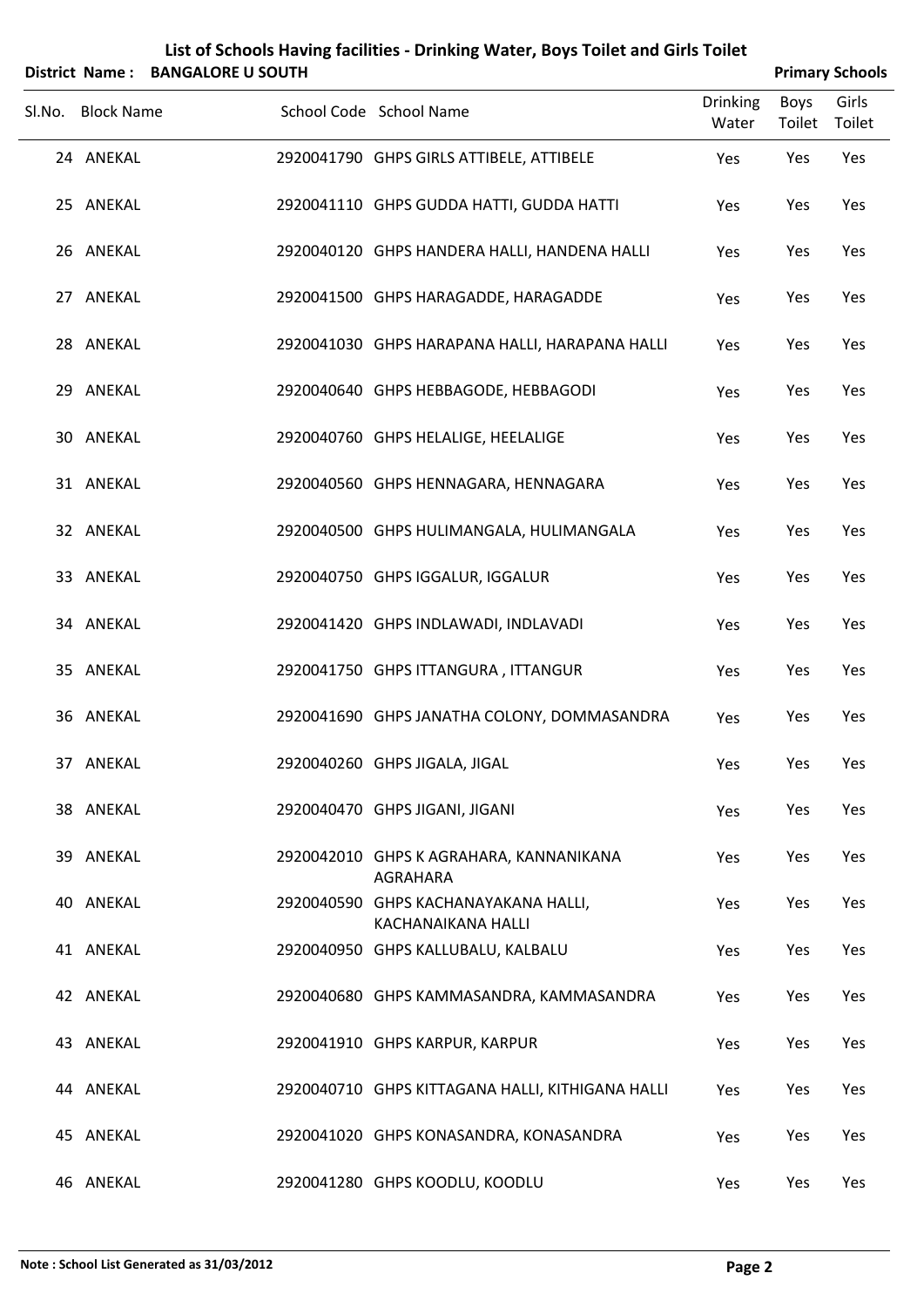| List of Schools Having facilities - Drinking Water, Boys Toilet and Girls Toilet<br><b>BANGALORE U SOUTH</b><br><b>District Name:</b> |                   |  |                                                           |                          |                | <b>Primary Schools</b> |
|---------------------------------------------------------------------------------------------------------------------------------------|-------------------|--|-----------------------------------------------------------|--------------------------|----------------|------------------------|
|                                                                                                                                       | Sl.No. Block Name |  | School Code School Name                                   | <b>Drinking</b><br>Water | Boys<br>Toilet | Girls<br>Toilet        |
|                                                                                                                                       | 47 ANEKAL         |  | 2920040520 GHPS KOPPA GATE, KOPPA GATE                    | Yes                      | Yes            | Yes                    |
|                                                                                                                                       | 48 ANEKAL         |  | 2920040520 GHPS KOPPA, KOPPA GATE                         | Yes                      | Yes            | Yes                    |
|                                                                                                                                       | 49 ANEKAL         |  | 2920042640 GHPS KRISHNA DODDI, KRISHNA DODDI              | Yes                      | Yes            | Yes                    |
|                                                                                                                                       | 50 ANEKAL         |  | 2920042350 GHPS KUGUR, KUGUR                              | Yes                      | Yes            | Yes                    |
|                                                                                                                                       | 51 ANEKAL         |  | 2920042380 GHPS KUTHAGANA HALLI, KUTHAGANA HALLI          | Yes                      | Yes            | Yes                    |
|                                                                                                                                       | 52 ANEKAL         |  | 2920040080 GHPS KUVEMPU NAGAR, KUVEMPUNAGAR               | Yes                      | Yes            | Yes                    |
|                                                                                                                                       | 53 ANEKAL         |  | 2920041520 GHPS LINGAPURA, LINGAPURA                      | Yes                      | Yes            | Yes                    |
|                                                                                                                                       | 54 ANEKAL         |  | 2920041540 GHPS MADAPATNA, MADAPATANA                     | Yes                      | Yes            | Yes                    |
|                                                                                                                                       | 55 ANEKAL         |  | 2920042120 GHPS MALENALLASANDRA,<br>MALLENALLASANDRA      | Yes                      | Yes            | Yes                    |
|                                                                                                                                       | 56 ANEKAL         |  | 2920041810 GHPS MANCHANA HALLI, MANCHANA HALLI            | Yes                      | Yes            | Yes                    |
|                                                                                                                                       | 57 ANEKAL         |  | 2920042030 GHPS MANTAPA, MANTAPA                          | Yes                      | Yes            | Yes                    |
|                                                                                                                                       | 58 ANEKAL         |  | 2920040550 GHPS MARAGONDANA HALLI,<br>MARAGONDANA HALLI   | Yes                      | Yes            | Yes                    |
|                                                                                                                                       | 59 ANEKAL         |  | 2920040030 GHPS MARANAYAKANA HALLI,<br>MARANAYAKANA HALLI | Yes                      | Yes            | Yes                    |
|                                                                                                                                       | 60 ANEKAL         |  | 2920042370 GHPS MUGULUR, MUGALORE                         | Yes                      | Yes            | Yes                    |
|                                                                                                                                       | 61 ANEKAL         |  | 2920041130 GHPS MUTHANALLUR, MUTHANALLUR                  | Yes                      | Yes            | Yes                    |
|                                                                                                                                       | 62 ANEKAL         |  | 2920042500 GHPS N DOMMASANDRA, NEKKUNDHI<br>DOMMASANDRA   | Yes                      | Yes            | Yes                    |
|                                                                                                                                       | 63 ANEKAL         |  | 2920040230 GHPS NARASAPURA, NARASAPURA                    | Yes                      | Yes            | Yes                    |
|                                                                                                                                       | 64 ANEKAL         |  | 2920041040 GHPS NERALUR, NERALUR                          | Yes                      | Yes            | Yes                    |
|                                                                                                                                       | 65 ANEKAL         |  | 2920042480 GHPS NERIGA, NERIGA                            | Yes                      | Yes            | Yes                    |
|                                                                                                                                       | 66 ANEKAL         |  | 2920040100 GHPS NEW ANEKAL, ANEKAL TOWN                   | Yes                      | Yes            | Yes                    |
|                                                                                                                                       | 67 ANEKAL         |  | 2920041530 GHPS NOSENUR, NOSENUR                          | Yes                      | Yes            | Yes                    |
|                                                                                                                                       | 68 ANEKAL         |  | 2920040100 GHPS OLD ANEKAL, ANEKAL TOWN                   | Yes                      | Yes            | Yes                    |
|                                                                                                                                       | 69 ANEKAL         |  | 2920040800 GHPS RAGI HALLI, RAGI HALLI                    | Yes                      | Yes            | Yes                    |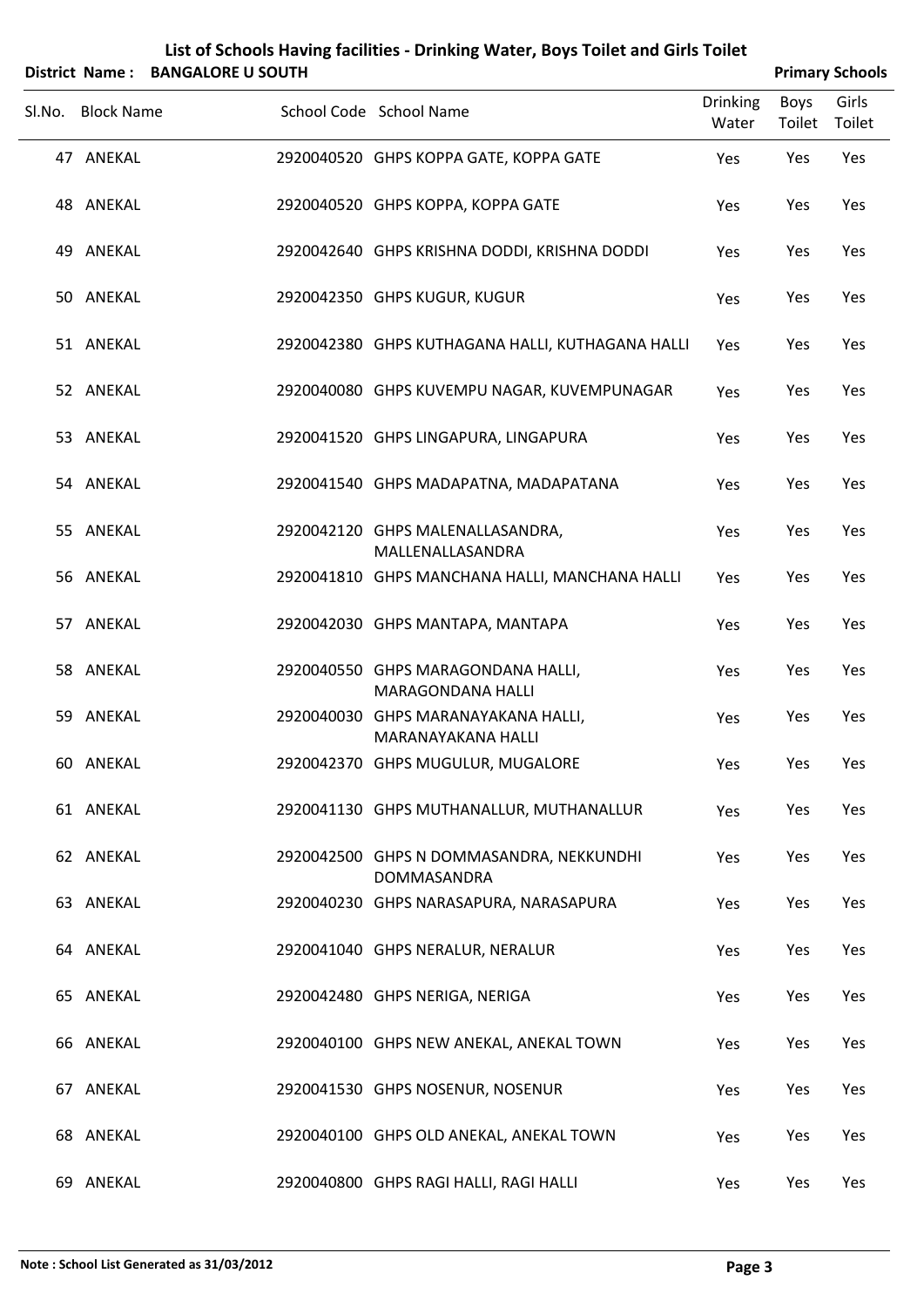|        |                   | District Name: BANGALORE U SOUTH |                                                               |                          |                       | <b>Primary Schools</b> |
|--------|-------------------|----------------------------------|---------------------------------------------------------------|--------------------------|-----------------------|------------------------|
| SI.No. | <b>Block Name</b> |                                  | School Code School Name                                       | <b>Drinking</b><br>Water | <b>Boys</b><br>Toilet | Girls<br>Toilet        |
|        | 70 ANEKAL         |                                  | 2920040600 GHPS RAJAPURA, RAJAPURA                            | Yes                      | Yes                   | Yes                    |
|        | 71 ANEKAL         |                                  | 2920040770 GHPS RAMA SAGARA, RAMASAGARA                       | Yes                      | Yes                   | Yes                    |
|        | 72 ANEKAL         |                                  | 2920041300 GHPS RAYASANDRA, RAYASANDRA                        | Yes                      | Yes                   | Yes                    |
|        | 73 ANEKAL         |                                  | 2920040020 GHPS SABMANGALA, SABMANGALA                        | Yes                      | Yes                   | Yes                    |
|        | 74 ANEKAL         |                                  | 2920042050 GHPS SAKALAWARA, SAKALAVARA                        | Yes                      | Yes                   | Yes                    |
|        | 75 ANEKAL         |                                  | 2920040010 GHPS SAMANDUR, SAMANDUR                            | Yes                      | Yes                   | Yes                    |
|        | 76 ANEKAL         |                                  | 2920041620 GHPS SIDDANA PALYA, SIDDANA PALYA                  | Yes                      | Yes                   | Yes                    |
|        | 77 ANEKAL         |                                  | 2920041630 GHPS SIDIHOSAKOTE, SIDIHOSAKOTE                    | Yes                      | Yes                   | Yes                    |
|        | 78 ANEKAL         |                                  | 2920041180 GHPS SINGENA AGRAHARA, SINGENA<br>AGRAHARA         | Yes                      | Yes                   | Yes                    |
|        | 79 ANEKAL         |                                  | 2920041600 GHPS SURAGAJAKKARA HALLI,<br>SURAGAJAKKANA HALLI   | Yes                      | Yes                   | Yes                    |
|        | 80 ANEKAL         |                                  | 2920041710 GHPS T C HALLI, T C HALLI                          | Yes                      | Yes                   | Yes                    |
|        | 81 ANEKAL         |                                  | 2920041430 GHPS THAMMANAYAKANA HALLI,<br>THAMMANAYAKANA HALLI | Yes                      | Yes                   | Yes                    |
|        | 82 ANEKAL         |                                  | 2920042360 GHPS THINDLU, THINDLU                              | Yes                      | Yes                   | Yes                    |
|        | 83 ANEKAL         |                                  | 2920042490 GHPS THIPPASANDRA, THIPPASANDRA                    | Yes                      | Yes                   | Yes                    |
|        | 84 ANEKAL         |                                  | 2920041060 GHPS THIRUMAGONDANA HALLI,<br>THIRUMAGONDANA HALLI | Yes                      | Yes                   | Yes                    |
|        | 85 ANEKAL         |                                  | 2920040650 GHPS TIRUPALYA, THIRUPALYA                         | Yes                      | Yes                   | Yes                    |
|        | 86 ANEKAL         |                                  | 2920040150 GHPS TYAVAKANA HALLI, TYAVAKANA HALLI              | Yes                      | Yes                   | Yes                    |
|        | 87 ANEKAL         |                                  | 2920040100 GHPS URDU ANEKAL, ANEKAL TOWN                      | Yes                      | Yes                   | Yes                    |
|        | 88 ANEKAL         |                                  | 2920041790 GHPS URDU ATTIBELE, ATTIBELE                       | Yes                      | Yes                   | Yes                    |
|        | 89 ANEKAL         |                                  | 2920040540 GHPS VABHASANDRA, VABASANDRA                       | Yes                      | Yes                   | Yes                    |
|        | 90 ANEKAL         |                                  | 2920041350 GHPS VANKANA HALLI, VANAKANA HALLI                 | Yes                      | Yes                   | Yes                    |
|        | 91 ANEKAL         |                                  | 2920040670 GHPS VEERASANDRA, VEERASANDRA                      | Yes                      | Yes                   | Yes                    |
|        | 92 ANEKAL         |                                  | 2920041050 GHPS YADAVANA HALLI, YADAVANA HALLI                | Yes                      | Yes                   | Yes                    |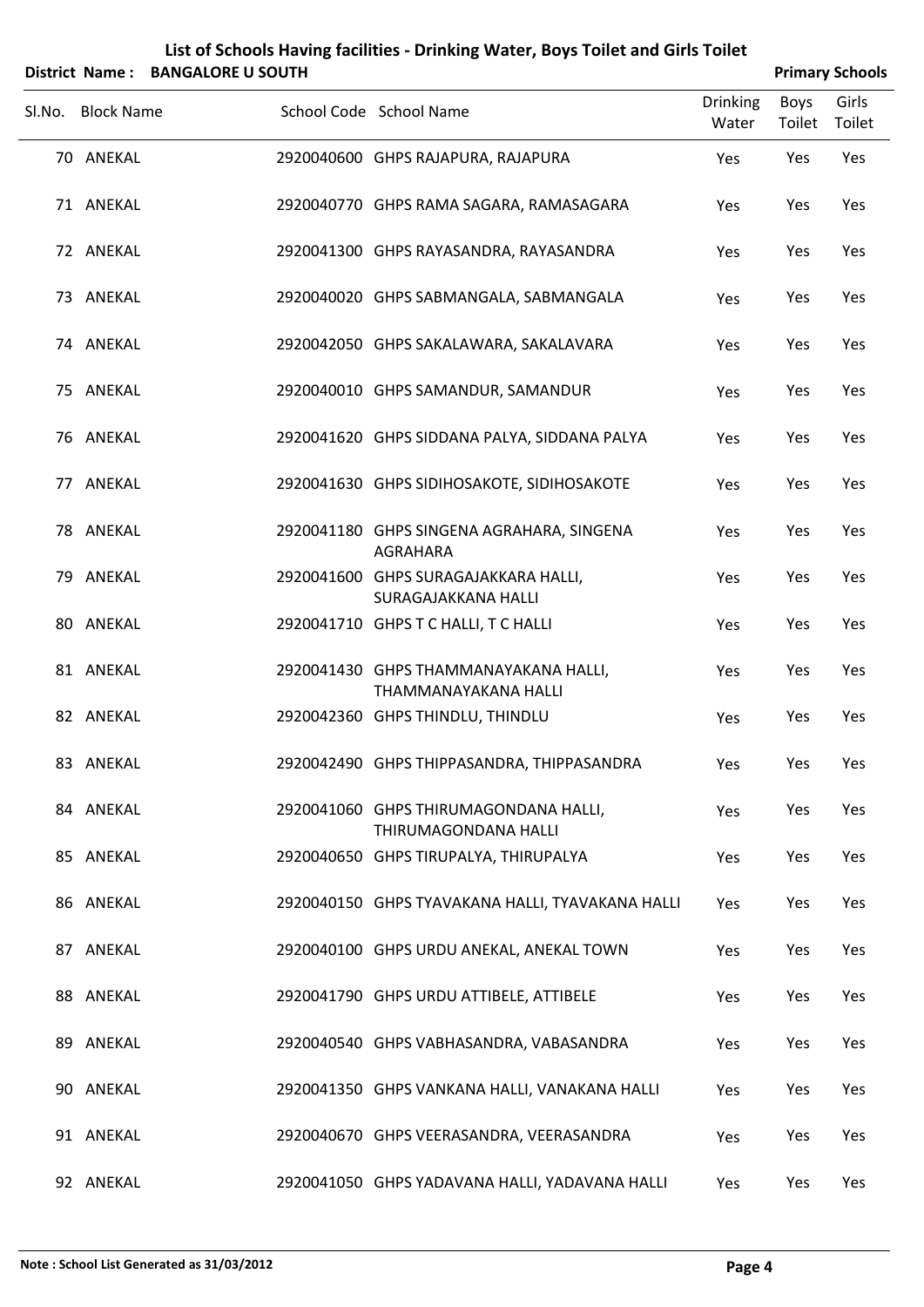|        |                          | District Name: BANGALORE U SOUTH |                                                                                         |                          |                | <b>Primary Schools</b> |  |
|--------|--------------------------|----------------------------------|-----------------------------------------------------------------------------------------|--------------------------|----------------|------------------------|--|
| Sl.No. | <b>Block Name</b>        |                                  | School Code School Name                                                                 | <b>Drinking</b><br>Water | Boys<br>Toilet | Girls<br>Toilet        |  |
|        | 93 ANEKAL                |                                  | 2920040570 GHPS YARANDA HALLI, YARANDA HALLI                                            | Yes                      | Yes            | Yes                    |  |
|        | 94 ANEKAL                |                                  | 2920040210 GKHS ADIGARA KALLA HALLI, ADIGARA<br><b>KALLA HALLLI</b>                     | Yes                      | Yes            | Yes                    |  |
|        | 95 ANEKAL                |                                  | 2920041610 GLPS (K) GOWRENA HALLI, GOWRENA HALLI                                        | Yes                      | Yes            | Yes                    |  |
|        | 96 ANEKAL                |                                  | 2920042430 GLPS (K) PANDITHANA AGRAHARA,<br>PANDITHANA AGRAHARA                         | Yes                      | Yes            | Yes                    |  |
|        | 97 ANEKAL                |                                  | 2920041670 GLPS A MEDI HALLI, A MEDI HALLI                                              | Yes                      | Yes            | Yes                    |  |
|        | 98 ANEKAL                |                                  | 2920040460 GLPS ADESONNA HATTI, ADESONNA HATTE                                          | Yes                      | Yes            | Yes                    |  |
|        | 99 ANEKAL                |                                  | 2920041660 GLPS ADUR, ADURU                                                             | Yes                      | Yes            | Yes                    |  |
|        | 100 ANEKAL               |                                  | 2920041150 GLPS ALIBOMMA SANDRA,<br>ALIBOMMASANDRA                                      | Yes                      | Yes            | Yes                    |  |
|        | 101 ANEKAL               |                                  | 2920042230 GLPS AMRUTHANAGAR,<br>AGASEMARANAHALLI                                       | Yes                      | Yes            | Yes                    |  |
|        | 102 ANEKAL               |                                  | 2920040820 GLPS ANNAIAHNA DODDI, ANNAIAHANA<br><b>DODDI</b>                             | Yes                      | Yes            | Yes                    |  |
|        | 103 ANEKAL               |                                  | 2920041950 GLPS ARAVANTIGE PURA, ARAVANTIGE PURA                                        | Yes                      | Yes            | Yes                    |  |
|        | 104 ANEKAL               |                                  | 2920041900 GLPS AREHALLI, AREHALLI                                                      | Yes                      | Yes            | Yes                    |  |
|        | 105 ANEKAL               |                                  | 2920041900 GLPS AREHALLI, AREHALLI                                                      | Yes                      | Yes            | Yes                    |  |
|        | 106 ANEKAL               |                                  | 2920040270 GLPS ARENUR, ARENURU                                                         | Yes                      | Yes            | Yes                    |  |
|        | 107 ANEKAL<br>108 ANEKAL |                                  | 2920040106 GLPS ASHRAYA NAGARA, ANEKAL TOWN<br>2920041260 GLPS AVALA HALLI, AVALA HALLI | Yes                      | Yes<br>Yes     | Yes<br>Yes             |  |
|        | 109 ANEKAL               |                                  | 2920040370 GLPS AWADADENA HALLI, AVDADEN HALLI                                          | Yes<br>Yes               | Yes            | Yes                    |  |
|        | 110 ANEKAL               |                                  | 2920041770 GLPS B HOSA HALLI, B HOSA HALLI                                              | Yes                      | Yes            | Yes                    |  |
|        | 111 ANEKAL               |                                  | 2920041000 GLPS BALAR BANDE, MAHANTHA LINGAPURA                                         | Yes                      | Yes            | Yes                    |  |
|        | 112 ANEKAL               |                                  | 2920040720 GLPS BANA HALLI, BANA HALLI                                                  | Yes                      | Yes            | Yes                    |  |
|        | 113 ANEKAL               |                                  | 2920040450 GLPS BANDAPURA, BANDAPUR                                                     | Yes                      | Yes            | Yes                    |  |
|        | 114 ANEKAL               |                                  | 2920040490 GLPS BANDENALLASANDRA,                                                       | Yes                      | Yes            | Yes                    |  |
|        |                          |                                  | BANDENALLASANDRA                                                                        |                          |                |                        |  |

115 ANEKAL 2920041090 GLPS BENDAGANA HALLI, BENDAGANA HALLI Yes Yes Yes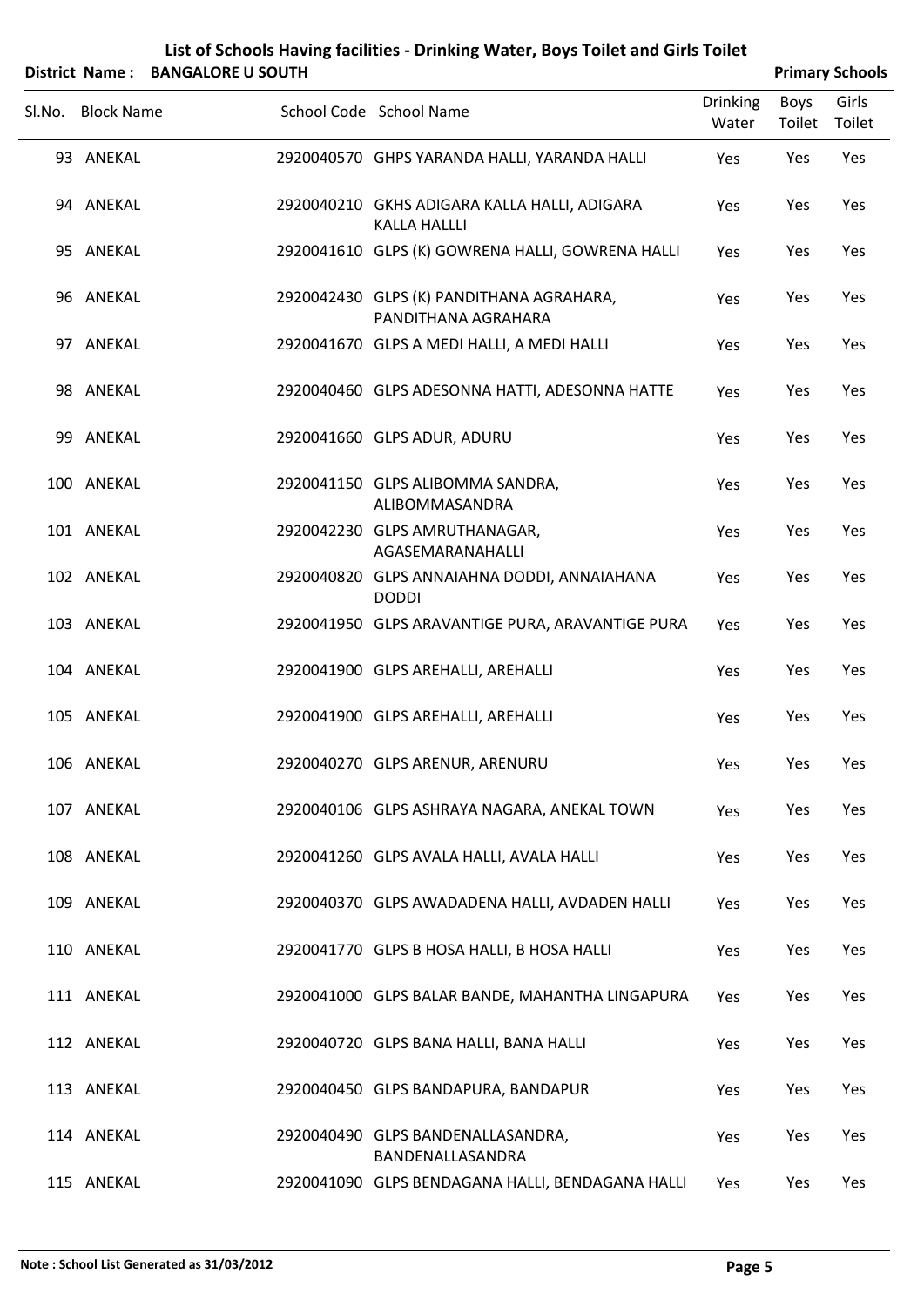|                   | District Name: BANGALORE U SOUTH |                                                                  |                          |                       | <b>Primary Schools</b> |
|-------------------|----------------------------------|------------------------------------------------------------------|--------------------------|-----------------------|------------------------|
| Sl.No. Block Name |                                  | School Code School Name                                          | <b>Drinking</b><br>Water | <b>Boys</b><br>Toilet | Girls<br>Toilet        |
| 116 ANEKAL        |                                  | 2920040101 GLPS BHADDUR PURA, ANEKAL TOWN                        | Yes                      | Yes                   | Yes                    |
| 117 ANEKAL        |                                  | 2920041850 GLPS BHAKTHI PURA, BAKTHIPURA                         | Yes                      | Yes                   | Yes                    |
| 118 ANEKAL        |                                  | 2920042760 GLPS BHOVIPALYA(KU), BHOVIPALYA (KU)                  | Yes                      | Yes                   | Yes                    |
| 119 ANEKAL        |                                  | 2920041930 GLPS BIDARA GERE, BIDARAGERE                          | Yes                      | Yes                   | Yes                    |
| 120 ANEKAL        |                                  | 2920040170 GLPS BIKKANA HALLI, BIKKANA HALLI                     | Yes                      | Yes                   | Yes                    |
| 121 ANEKAL        |                                  | 2920040200 GLPS BILLAPURA, BILLAPURA                             | Yes                      | Yes                   | Yes                    |
| 122 ANEKAL        |                                  | 2920042020 GLPS BILWARADHANA HALLI, BILWARADA<br><b>HALLI</b>    | Yes                      | Yes                   | Yes                    |
| 123 ANEKAL        |                                  | 2920042750 GLPS BODARA HALLI, BODARA HALLI                       | Yes                      | Yes                   | Yes                    |
| 124 ANEKAL        |                                  | 2920041010 GLPS BOMMANADA HALLI, BOMMANDA<br><b>HALLI</b>        | Yes                      | Yes                   | Yes                    |
| 125 ANEKAL        |                                  | 2920040990 GLPS BUKKA SAGAR, BUKKA SAGARA                        | Yes                      | Yes                   | Yes                    |
| 126 ANEKAL        |                                  | 2920040190 GLPS BURAGUNTE, BHURUGUNTE                            | Yes                      | Yes                   | Yes                    |
| 127 ANEKAL        |                                  | 2920041730 GLPS CHAMBENA HALLI, CHAMBENA HALLI                   | Yes                      | Yes                   | Yes                    |
| 128 ANEKAL        |                                  | 2920040040 GLPS CHANNENA AGRAHARA, CHANNENA<br>AGRAHARA          | Yes                      | Yes                   | Yes                    |
| 129 ANEKAL        |                                  | 2920042040 GLPS CHATRE KERE (C.K) PALYA,<br>CHATTEKEREPALYA      | Yes                      | Yes                   | Yes                    |
| 130 ANEKAL        |                                  | 2920041140 GLPS CHIKKA THIMMASANDRA,<br>CHIKKATHIMMASANDRA       | Yes                      | Yes                   | Yes                    |
| 131 ANEKAL        |                                  | 2920042560 GLPS CHIKKADASARA HALLI, CHIKKADASARA<br><b>HALLI</b> | Yes                      | Yes                   | Yes                    |
| 132 ANEKAL        |                                  | 2920040360 GLPS CHIKKAHAGADE, CHIKKHAGADE                        | Yes                      | Yes                   | Yes                    |
| 133 ANEKAL        |                                  | 2920040290 GLPS CHIKKANA HALLI, CHIKKANA HALLI                   | Yes                      | Yes                   | Yes                    |
| 134 ANEKAL        |                                  | 2920041330 GLPS CHIKKANAGA MANGALA,<br>CHIKKANAGAMANGALA         | Yes                      | Yes                   | Yes                    |
| 135 ANEKAL        |                                  | 2920042510 GLPS CHIKKANEKKUNDI, CHIKKANEKUNDI                    | Yes                      | Yes                   | Yes                    |
| 136 ANEKAL        |                                  | 2920041640 GLPS CHINNAIAHNA PALYA, CHINNAIAHNA<br>PALYA          | Yes                      | Yes                   | Yes                    |
| 137 ANEKAL        |                                  | 2920042130 GLPS CHINNAIAHNA PALYA, CHINNAIAHNA<br>PALYA          | Yes                      | Yes                   | Yes                    |
| 138 ANEKAL        |                                  | 2920041270 GLPS CHINTHALA MADIVALA, CHINTHALA<br><b>MADIVALA</b> | Yes                      | Yes                   | Yes                    |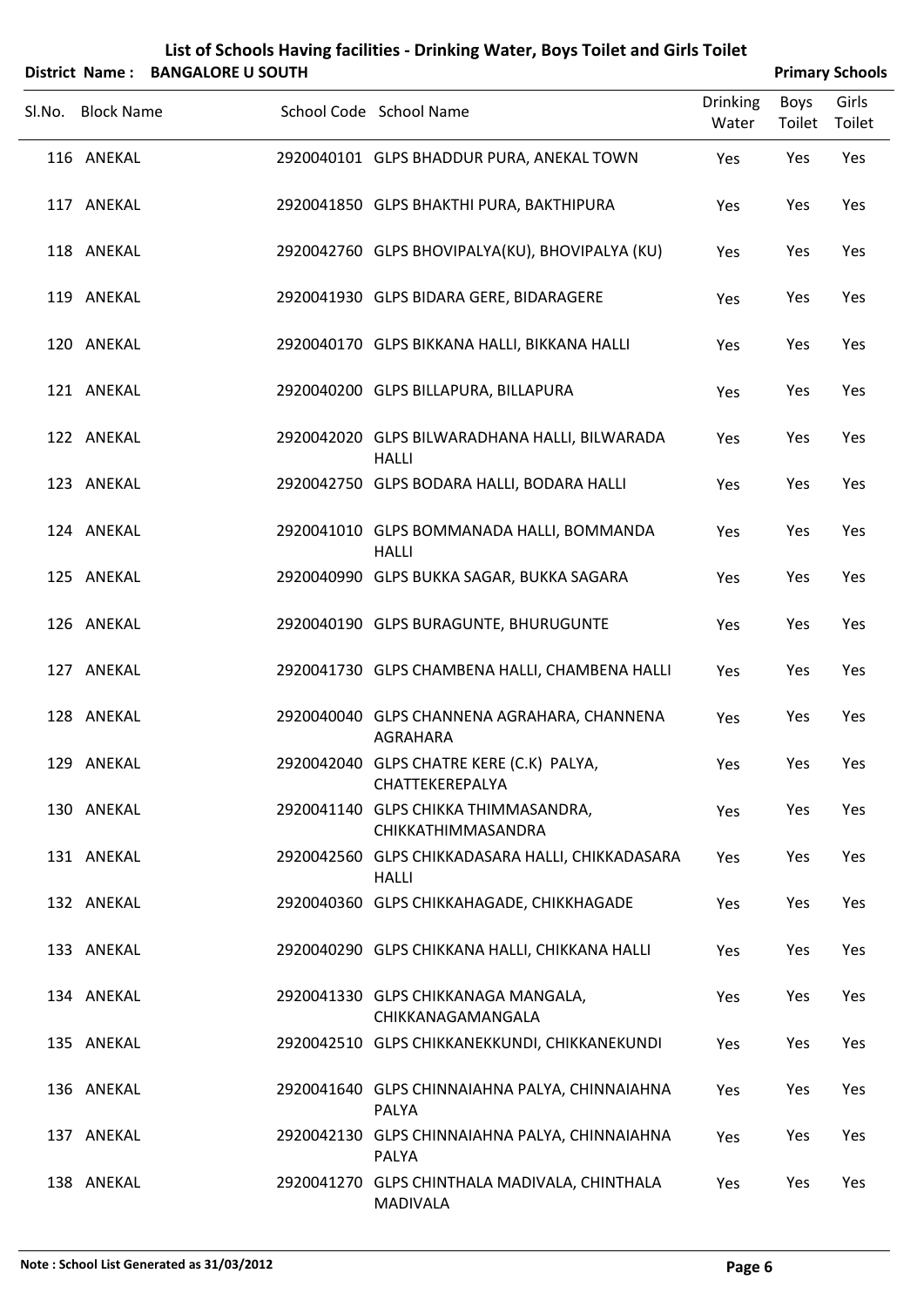|        |                   | District Name: BANGALORE U SOUTH |                                                                      |                          |                | <b>Primary Schools</b> |
|--------|-------------------|----------------------------------|----------------------------------------------------------------------|--------------------------|----------------|------------------------|
| Sl.No. | <b>Block Name</b> |                                  | School Code School Name                                              | <b>Drinking</b><br>Water | Boys<br>Toilet | Girls<br>Toilet        |
|        | 139 ANEKAL        |                                  | 2920041230 GLPS CHOKKA SANDRA, CHOKKASANDRA                          | Yes                      | Yes            | Yes                    |
|        | 140 ANEKAL        |                                  | 2920041320 GLPS CHOODA SANDRA, CHOODASANDRA                          | Yes                      | Yes            | Yes                    |
|        | 141 ANEKAL        |                                  | 2920042600 GLPS CHUDA HALLI, CHOODEN HALLI                           | Yes                      | Yes            | Yes                    |
|        | 142 ANEKAL        |                                  | 2920041390 GLPS CHUDENA HALLI, CHUDENA HALLI                         | Yes                      | Yes            | Yes                    |
|        | 143 ANEKAL        |                                  | 2920040320 GLPS DODDAHAGADE, DODDAHAGADE                             | Yes                      | Yes            | Yes                    |
|        | 144 ANEKAL        |                                  | 2920042400 GLPS DODDATHIMMA SANDRA,<br>DODDATHIMMASANDRA             | Yes                      | Yes            | Yes                    |
|        | 145 ANEKAL        |                                  | 2920041560 GLPS DYAWASANDRA, DYAVA SANDRA                            | Yes                      | Yes            | Yes                    |
|        | 146 ANEKAL        |                                  | 2920042610 GLPS E THIMMASANDRA, THIMMA SANDRA<br>(1)                 | Yes                      | Yes            | Yes                    |
|        | 147 ANEKAL        |                                  | 2920041310 GLPS GATTA HALLI, GATTAHALLI                              | Yes                      | Yes            | Yes                    |
|        | 148 ANEKAL        |                                  | 2920040960 GLPS GIDDENA HALLI, GIDDENA HALLI                         | Yes                      | Yes            | Yes                    |
|        | 149 ANEKAL        |                                  | 2920042520 GLPS GONIGHATTAPURA, GONIGATTAPURA                        | Yes                      | Yes            | Yes                    |
|        | 150 ANEKAL        |                                  | 2920041220 GLPS GOOLIMANGALA, GOOLIMANGALA                           | Yes                      | Yes            | Yes                    |
|        | 151 ANEKAL        |                                  | 2920041160 GLPS GOPASANDRA, GOPASANDRA                               | Yes                      | Yes            | Yes                    |
|        | 152 ANEKAL        |                                  | 2920041000 GLPS GOVINDANAYAKANATHANDYA,<br><b>MAHANTHA LINGAPURA</b> | Yes                      | Yes            | Yes                    |
|        | 153 ANEKAL        |                                  | 2920040060 GLPS GUDDANA HALLI, GUDDANA HALLI                         | Yes                      | Yes            | Yes                    |
|        | 154 ANEKAL        |                                  | 2920042270 GLPS H MANCHANA HALLI, H MANCHANA<br><b>HALLI</b>         | Yes                      | Yes            | Yes                    |
|        | 155 ANEKAL        |                                  | 2920041550 GLPS H VADDARA PALYA, H VADDARA PALYA                     | Yes                      | Yes            | Yes                    |
|        | 156 ANEKAL        |                                  | 2920042540 GLPS HALASA HALLI, HALASA HALLI                           | Yes                      | Yes            | Yes                    |
|        | 157 ANEKAL        |                                  | 2920041890 GLPS HALE HALLI, HALEHALLI                                | Yes                      | Yes            | Yes                    |
|        | 158 ANEKAL        |                                  | 2920041840 GLPS HARO HALLI, HAROHALLI                                | Yes                      | Yes            | Yes                    |
|        | 159 ANEKAL        |                                  | 2920041240 GLPS HARO HALLI, HUSKUR HARO HALLI                        | Yes                      | Yes            | Yes                    |
|        | 160 ANEKAL        |                                  | 2920042580 GLPS HEGGONDANA HALLI, HEGGONDANA<br><b>HALLI</b>         | Yes                      | Yes            | Yes                    |

161 ANEKAL 2920040620 GLPS HINNIKKI, HINNAKKI Yes Yes Yes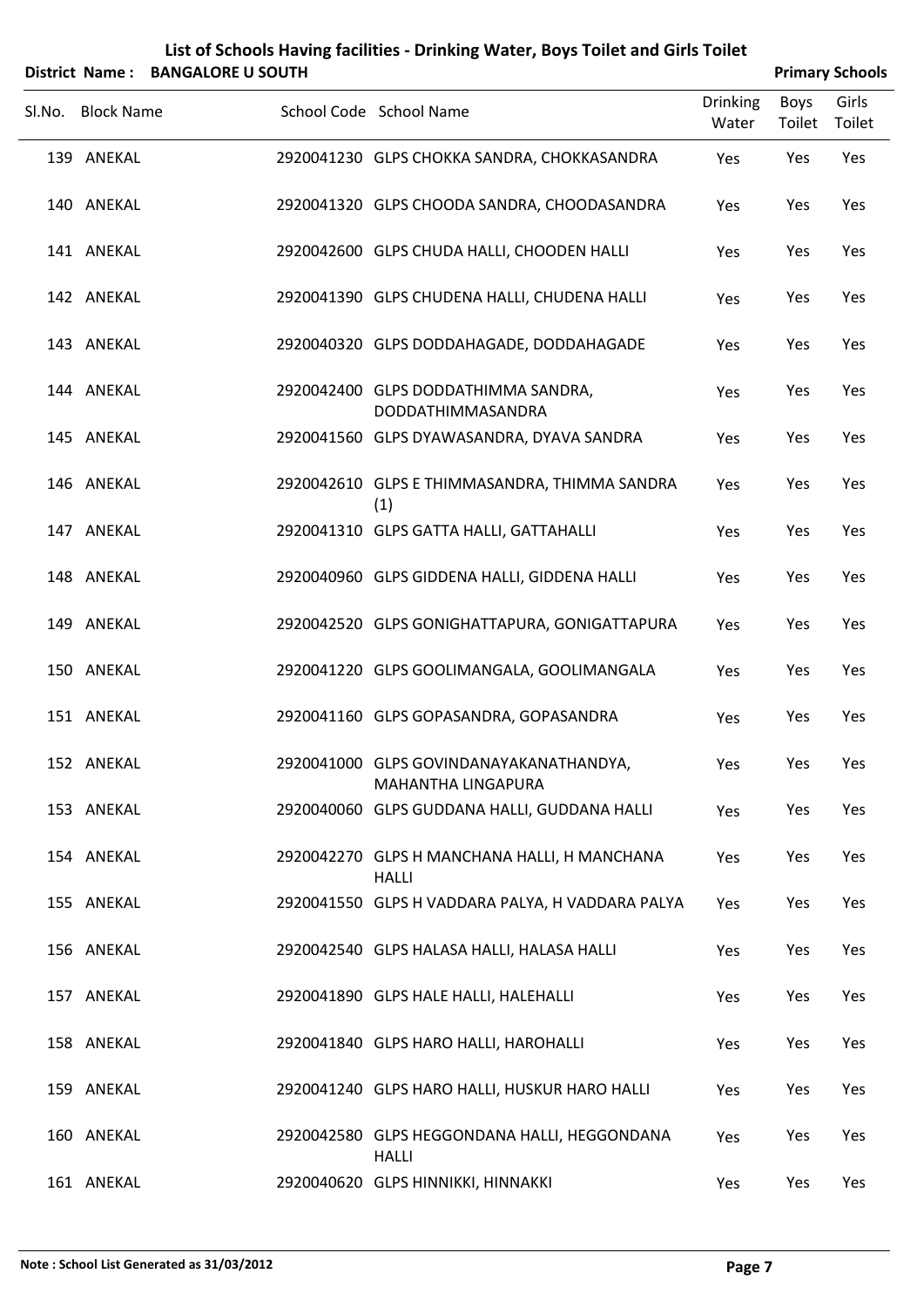|        |                   | District Name: BANGALORE U SOUTH |                                                                     |                          |                | <b>Primary Schools</b> |
|--------|-------------------|----------------------------------|---------------------------------------------------------------------|--------------------------|----------------|------------------------|
| Sl.No. | <b>Block Name</b> |                                  | School Code School Name                                             | <b>Drinking</b><br>Water | Boys<br>Toilet | Girls<br>Toilet        |
|        | 162 ANEKAL        |                                  | 2920040090 GLPS HOMPALA GHATTA, HOMPALAGATTA                        | Yes                      | Yes            | Yes                    |
|        | 163 ANEKAL        |                                  | 2920042810 GLPS HONNA KALASAPURA, HONNA<br>KALASAPURA               | Yes                      | Yes            | Yes                    |
|        | 164 ANEKAL        |                                  | 2920042690 GLPS HULLA HALLI, HULLA HALLI                            | Yes                      | Yes            | Yes                    |
|        | 165 ANEKAL        |                                  | 2920041080 GLPS ICHANGUR VADDARA PALYA, VADDARA<br>PALYA            | Yes                      | Yes            | Yes                    |
|        | 166 ANEKAL        |                                  | 2920041070 GLPS ICHENGUR, ICHANGUR                                  | Yes                      | Yes            | Yes                    |
|        | 167 ANEKAL        |                                  | 2920040280 GLPS INDLABELE, INDLABELE                                | Yes                      | Yes            | Yes                    |
|        | 168 ANEKAL        |                                  | 2920041440 GLPS INDLAWADI PURA, INDLAVADIPURA                       | Yes                      | Yes            | Yes                    |
|        | 169 ANEKAL        |                                  | 2920040580 GLPS J HOSA HALLI, J HOSA HALLI                          | Yes                      | Yes            | Yes                    |
|        | 170 ANEKAL        |                                  | 2920042570 GLPS JANTHA GONDANA HALLI,<br><b>JANTHAGONDANA HALLI</b> | Yes                      | Yes            | Yes                    |
|        | 171 ANEKAL        |                                  | 2920040690 GLPS K VADDARA PALYA, K VADDARAPALYA                     | Yes                      | Yes            | Yes                    |
|        | 172 ANEKAL        |                                  | 2920041760 GLPS KADA AGRAHARA, KAADA AGRAHARA                       | Yes                      | Yes            | Yes                    |
|        | 173 ANEKAL        |                                  | 2920041490 GLPS KADA JAKKANA HALLI, KAADA JAKKANA<br><b>HALLI</b>   | Yes                      | Yes            | Yes                    |
|        | 174 ANEKAL        |                                  | 2920041250 GLPS KAGGALIPURA, KAGGALIPURA                            | Yes                      | Yes            | Yes                    |
|        | 175 ANEKAL        |                                  | 2920042790 GLPS KALANAYAKANA HALLI,<br>KALANAYAKANA HALLI           | Yes                      | Yes            | Yes                    |
|        | 176 ANEKAL        |                                  | 2920042090 GLPS KALKERE, KALKERE                                    | Yes                      | Yes            | Yes                    |
|        | 177 ANEKAL        |                                  | 2920042440 GLPS KAMANA HALLI, KAMANA HALLI                          | Yes                      | Yes            | Yes                    |
|        | 178 ANEKAL        |                                  | 2920041820 GLPS KAMBALIPURA, KAMBALIPUR                             | Yes                      | Yes            | Yes                    |
|        | 179 ANEKAL        |                                  | 2920040400 GLPS KAMMASANDRA AGRAHARA,<br>KAMMASANDRA AGRAHAR        | Yes                      | Yes            | Yes                    |
|        | 180 ANEKAL        |                                  | 2920040340 GLPS KAMPUVADERA HALLI, KAMPUVADERA<br><b>HALLI</b>      | Yes                      | Yes            | Yes                    |
|        | 181 ANEKAL        |                                  | 2920042010 GLPS KANNAYAKANA AGRAHARA BANDE,<br>KANNANIKANA AGRAHARA | Yes                      | Yes            | Yes                    |
|        | 182 ANEKAL        |                                  | 2920042170 GLPS KARAKALA GHATTA, KARAKALA GATTA                     | Yes                      | Yes            | Yes                    |
|        | 183 ANEKAL        |                                  | 2920042530 GLPS KATHRIGUPPE, KATHRIGUPPE                            | Yes                      | Yes            | Yes                    |
|        | 184 ANEKAL        |                                  | 2920040390 GLPS KAWALA HOSA HALLI, KAVALHOSHALLI                    | Yes                      | Yes            | Yes                    |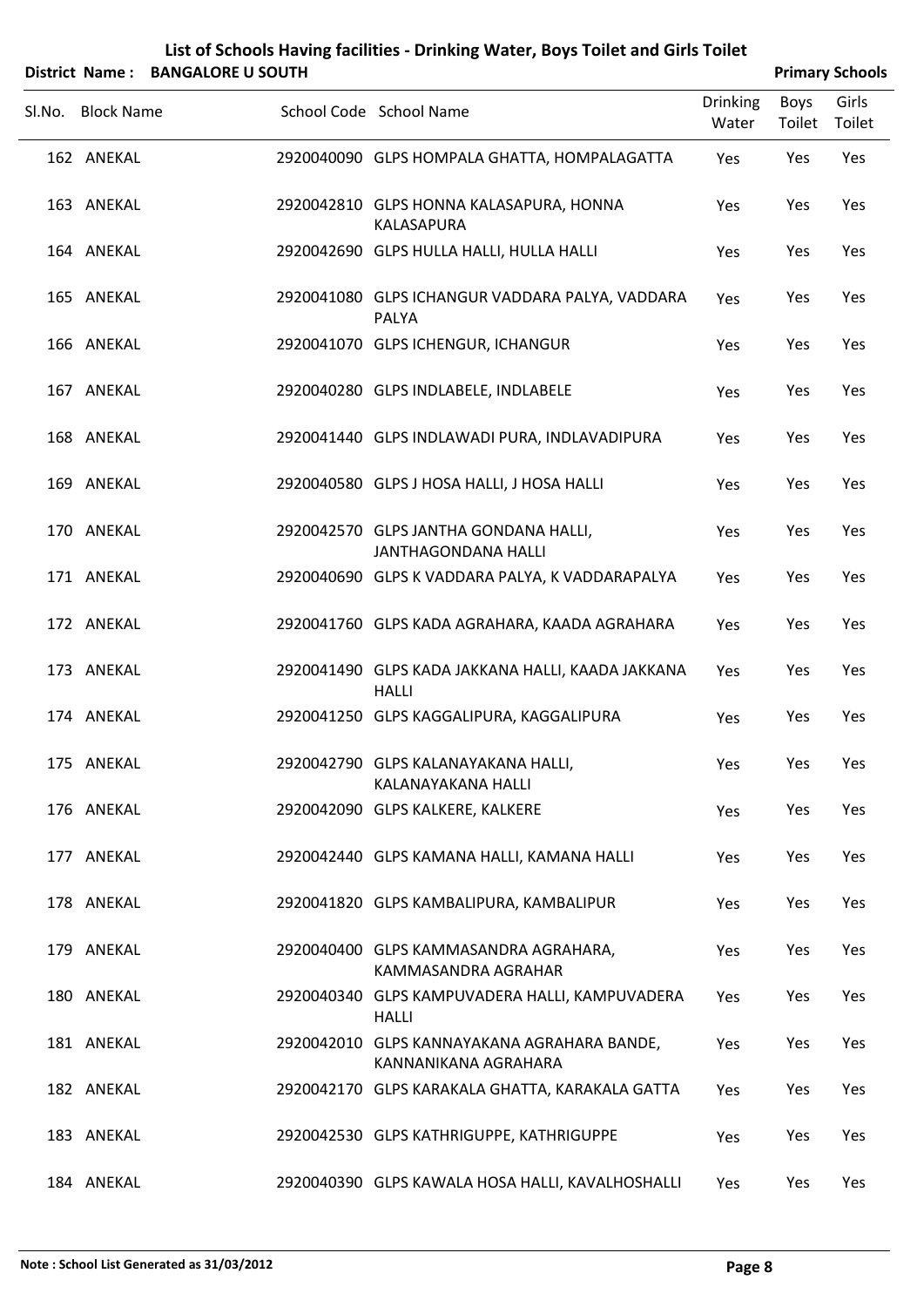|        |                   | District Name: BANGALORE U SOUTH |                                                                     |                          |                | <b>Primary Schools</b> |
|--------|-------------------|----------------------------------|---------------------------------------------------------------------|--------------------------|----------------|------------------------|
| SI.No. | <b>Block Name</b> |                                  | School Code School Name                                             | <b>Drinking</b><br>Water | Boys<br>Toilet | Girls<br>Toilet        |
|        | 185 ANEKAL        |                                  | 2920042180 GLPS KEMPADOMMA SANDRA,<br>KEMPUDOMMASANDRA              | Yes                      | Yes            | Yes                    |
|        | 186 ANEKAL        |                                  | 2920041880 GLPS KODLI PURA, KODALIPUR                               | Yes                      | Yes            | Yes                    |
|        | 187 ANEKAL        |                                  | 2920041200 GLPS KOMMA SANDRA, KOMMASANDRA                           | Yes                      | Yes            | Yes                    |
|        | 188 ANEKAL        |                                  | 2920042780 GLPS KOON MADIWALA, KOON MADIWALA                        | Yes                      | Yes            | Yes                    |
|        | 189 ANEKAL        |                                  | 2920040810 GLPS KORATAGERE DODDI, KORATAGERE<br><b>DODDI</b>        | Yes                      | Yes            | Yes                    |
|        | 190 ANEKAL        |                                  | 2920040180 GLPS KOTAGANA HALLI, KOTAGANA HALLI                      | Yes                      | Yes            | Yes                    |
|        | 191 ANEKAL        |                                  | 2920041050 GLPS KRISHNASAGARA, YADAVANA HALLI                       | Yes                      | Yes            | Yes                    |
|        | 192 ANEKAL        |                                  | 2920041580 GLPS KUMBARANA HALLI, KUMBARANA<br><b>HALLI</b>          | Yes                      | Yes            | Yes                    |
|        | 193 ANEKAL        |                                  | 2920040480 GLPS KYALASANA HALLI, KYALASNA HALLI                     | Yes                      | Yes            | Yes                    |
|        | 194 ANEKAL        |                                  | 2920040780 GLPS LAKSHMI SAGAR, LAKHMISAGARA                         | Yes                      | Yes            | Yes                    |
|        | 195 ANEKAL        |                                  | 2920042110 GLPS LAKSHMIPURA, LAXMIPURA                              | Yes                      | Yes            | Yes                    |
|        | 196 ANEKAL        |                                  | 2920042410 GLPS M C HALLI, MAHALCHOWDADENA HALLI                    | Yes                      | Yes            | Yes                    |
|        | 197 ANEKAL        |                                  | 2920042730 GLPS M MADIVALA, M MADIWALA                              | Yes                      | Yes            | Yes                    |
|        | 198 ANEKAL        |                                  | 2920041830 GLPS M MEDA HALLI, M MEDAHALLI                           | Yes                      | Yes            | Yes                    |
|        | 199 ANEKAL        |                                  | 2920042390 GLPS MADAPPANA DODDI, MADAPPANA<br><b>DODDI</b>          | Yes                      | Yes            | Yes                    |
|        | 200 ANEKAL        |                                  | 2920042770 GLPS MADAPPANA HALLI, MADAPPANA<br><b>HALLI</b>          | Yes                      | Yes            | Yes                    |
|        | 201 ANEKAL        |                                  | 2920041000 GLPS MAHANTHA LINGAPURA, MAHANTHA<br><b>LINGAPURA</b>    | Yes                      | Yes            | Yes                    |
|        | 202 ANEKAL        |                                  | 2920040240 GLPS MALLENA HALLI, MALLENA HALLI                        | Yes                      | Yes            | Yes                    |
|        | 203 ANEKAL        |                                  | 2920042820 GLPS MARUTHINAGARA JANATHA COL,<br><b>MARUTHI NAGARA</b> | Yes                      | Yes            | Yes                    |
|        | 204 ANEKAL        |                                  | 2920040630 GLPS MASTHENA HALLI, MASTHENA HALLI                      | Yes                      | Yes            | Yes                    |
|        | 205 ANEKAL        |                                  | 2920042420 GLPS MATTANA HALLI, MATTANA HALLI                        | Yes                      | Yes            | Yes                    |
|        | 206 ANEKAL        |                                  | 2920041340 GLPS MENASIGANA HALLI, MENASIGANA<br><b>HALLI</b>        | Yes                      | Yes            | Yes                    |
|        | 207 ANEKAL        |                                  | 2920040070 GLPS MUTHA GATTE, MUTHAGATTE                             | Yes                      | Yes            | Yes                    |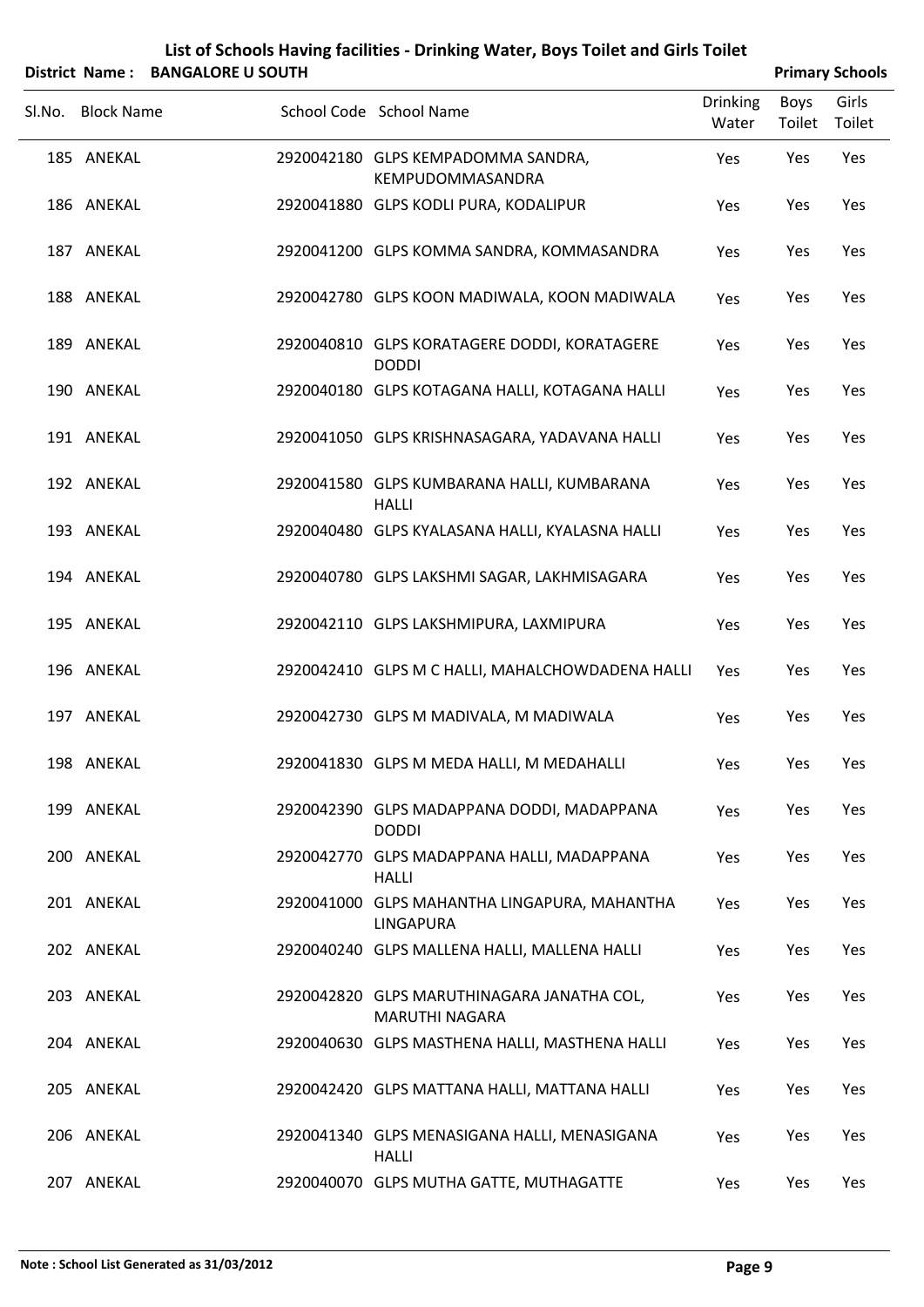|                   | District Name: BANGALORE U SOUTH |                                                                |                          |                | <b>Primary Schools</b> |
|-------------------|----------------------------------|----------------------------------------------------------------|--------------------------|----------------|------------------------|
| Sl.No. Block Name |                                  | School Code School Name                                        | <b>Drinking</b><br>Water | Boys<br>Toilet | Girls<br>Toilet        |
| 208 ANEKAL        |                                  | 2920042300 GLPS MUTHURAYA SWAMY DODDI,<br>MUTTARAYANA DODDI    | Yes                      | Yes            | Yes                    |
| 209 ANEKAL        |                                  | 2920041791 GLPS MUTSANDRA, ATTIBELE                            | Yes                      | Yes            | Yes                    |
| 210 ANEKAL        |                                  | 2920041450 GLPS MYSORAMMANA DODDI,<br><b>MYSOREMMANA DODDI</b> | Yes                      | Yes            | Yes                    |
| 211 ANEKAL        |                                  | 2920041570 GLPS N GOLLA HALLI, N GOLLA HALLI                   | Yes                      | Yes            | Yes                    |
| 212 ANEKAL        |                                  | 2920042720 GLPS NAGAIAHNA DODDI, NAGAIAHNA<br><b>DODDI</b>     | Yes                      | Yes            | Yes                    |
| 213 ANEKAL        |                                  | 2920040440 GLPS NAGANAYAKANA HALLI, NAGHAYAKAN<br><b>HALLI</b> | Yes                      | Yes            | Yes                    |
| 214 ANEKAL        |                                  | 2920040530 GLPS NANJAPURA, NANJAPURA                           | Yes                      | Yes            | Yes                    |
| 215 ANEKAL        |                                  | 2920041170 GLPS NARAYANA GHATTA, NARAYANAGATTA                 | Yes                      | Yes            | Yes                    |
| 216 ANEKAL        |                                  | 2920040105 GLPS NARAYANAPURA, ANEKAL TOWN                      | Yes                      | Yes            | Yes                    |
| 217 ANEKAL        |                                  | 2920041510 GLPS NAYANA HALLI, NAYANA HALLI                     | Yes                      | Yes            | Yes                    |
| 218 ANEKAL        |                                  | 2920042280 GLPS PODU, PODU                                     | Yes                      | Yes            | Yes                    |
| 219 ANEKAL        |                                  | 2920040100 GLPS PUMP HOUSE, ANEKAL TOWN                        | Yes                      | Yes            | Yes                    |
| 220 ANEKAL        |                                  | 2920041940 GLPS RACHAMANA HALLI, RACHAMANA<br><b>HALLI</b>     | Yes                      | Yes            | Yes                    |
| 221 ANEKAL        |                                  | 2920042450 GLPS RAJIV GHANDHI NAGAR,<br>RAJIVEGANDHI NAGAR     | Yes                      | Yes            | Yes                    |
| 222 ANEKAL        |                                  | 2920042140 GLPS RAMANAYAKANA DODDI,<br>RANANAYAKANA DODDI      | Yes                      | Yes            | Yes                    |
| 223 ANEKAL        |                                  | 2920042550 GLPS RAMANAYAKANA HALLI,<br>RAMANAYAKANA HALLI      | Yes                      | Yes            | Yes                    |
| 224 ANEKAL        |                                  | 2920042080 GLPS RAMASANDRA, RAMASANDRA                         | Yes                      | Yes            | Yes                    |
| 225 ANEKAL        |                                  | 2920042620 GLPS S GANDHI NAGARA, S GANDHI NAGARA               | Yes                      | Yes            | Yes                    |
| 226 ANEKAL        |                                  | 2920040420 GLPS S MADIVALA, S MADIVALA                         | Yes                      | Yes            | Yes                    |
| 227 ANEKAL        |                                  | 2920040130 GLPS S MEDA HALLI, S MEDAHALLI                      | Yes                      | Yes            | Yes                    |
| 228 ANEKAL        |                                  | 2920041480 GLPS S THIMMA SANDRA, SAMANDUR                      | Yes                      | Yes            | Yes                    |
| 229 ANEKAL        |                                  | 2920041190 GLPS SAMANA HALLI, SAMANA HALLI                     | Yes                      | Yes            | Yes                    |
| 230 ANEKAL        |                                  | 2920042060 GLPS SAMPANGIRAMANAGAR,<br>SAMPANGIRAM NAGAR        | Yes                      | Yes            | Yes                    |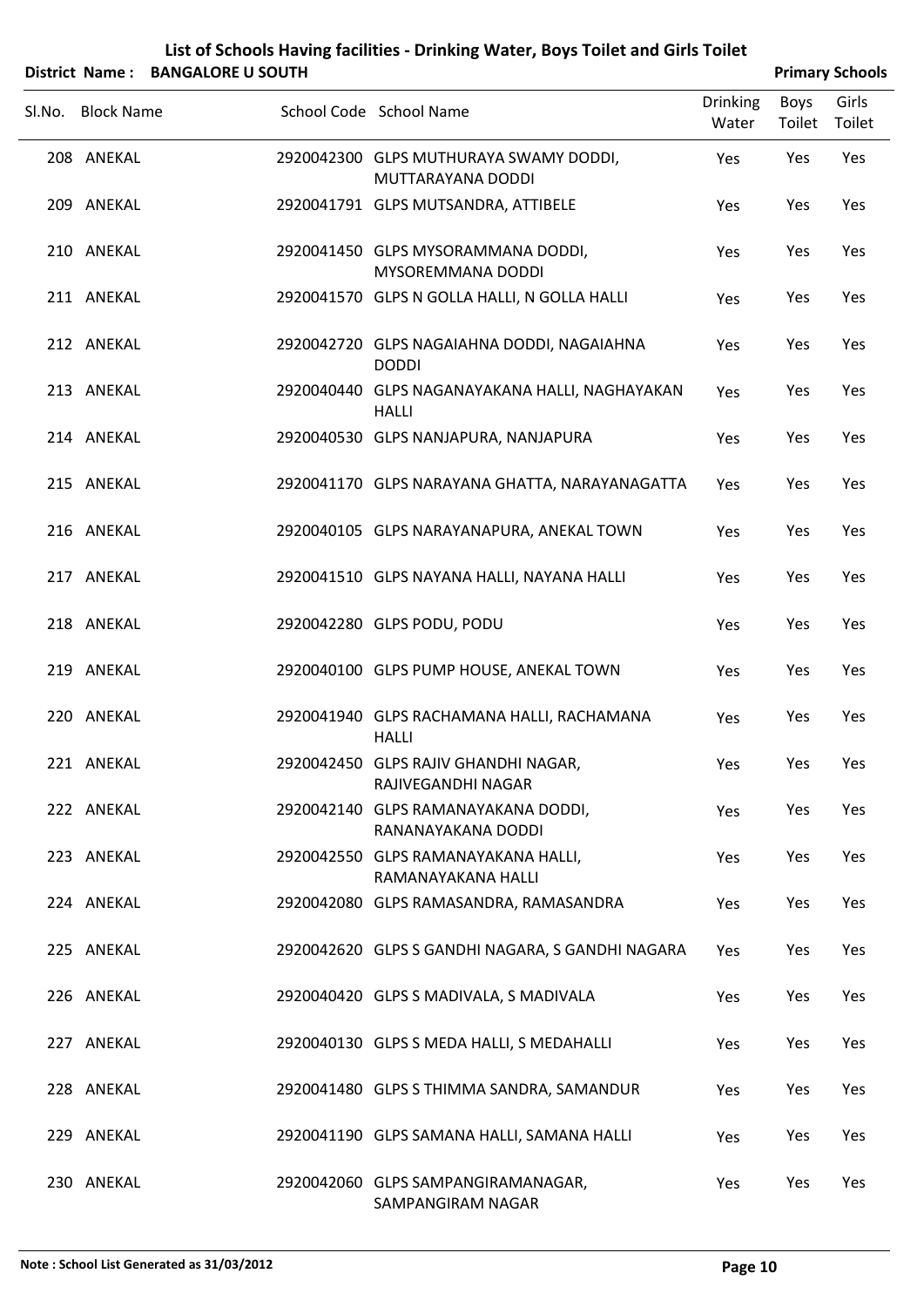|        |                   | District Name: BANGALORE U SOUTH |                                                               |                          |                       | <b>Primary Schools</b> |
|--------|-------------------|----------------------------------|---------------------------------------------------------------|--------------------------|-----------------------|------------------------|
| Sl.No. | <b>Block Name</b> |                                  | School Code School Name                                       | <b>Drinking</b><br>Water | Boys<br><b>Toilet</b> | Girls<br>Toilet        |
|        | 231 ANEKAL        |                                  | 2920041980 GLPS SAMPIGE HALLI, SAMPIGEHALLI                   | Yes                      | Yes                   | Yes                    |
|        | 232 ANEKAL        |                                  | 2920041590 GLPS SEETHANAYAKANA HALLI,<br>SEETHANAIKANA HALLI  | Yes                      | Yes                   | Yes                    |
|        | 233 ANEKAL        |                                  | 2920040430 GLPS SHETTI HALLI, SHETTI HALLI                    | Yes                      | Yes                   | Yes                    |
|        | 234 ANEKAL        |                                  | 2920041990 GLPS SHILINDRA DODDI, SHILINDRA DODDI              | Yes                      | Yes                   | Yes                    |
|        | 235 ANEKAL        |                                  | 2920041030 GLPS SHIVANAHALLI, HARAPANA HALLI                  | Yes                      | Yes                   | Yes                    |
|        | 236 ANEKAL        |                                  | 2920040220 GLPS SILK FARM, BIDARAGUPPE                        | Yes                      | Yes                   | Yes                    |
|        | 237 ANEKAL        |                                  | 2920041370 GLPS SINGASANDRA, SINGASANDRA                      | Yes                      | Yes                   | Yes                    |
|        | 238 ANEKAL        |                                  | 2920042670 GLPS SOLLEPURA DODDE, SOLLEPURA DODDE              | Yes                      | Yes                   | Yes                    |
|        | 239 ANEKAL        |                                  | 2920040160 GLPS SOLLEPURA, SOLLEPURA                          | Yes                      | Yes                   | Yes                    |
|        | 240 ANEKAL        |                                  | 2920041360 GLPS SOLUR, SOLUR                                  | Yes                      | Yes                   | Yes                    |
|        | 241 ANEKAL        |                                  | 2920041740 GLPS SOMPUR, SOMPUR                                | Yes                      | Yes                   | Yes                    |
|        | 242 ANEKAL        |                                  | 2920041650 GLPS SONNANAYAKANA PURA,<br>SONNANAYAKANAPURA      | Yes                      | Yes                   | Yes                    |
|        | 243 ANEKAL        |                                  | 2920040101 GLPS SUDAM NAGAR, ANEKAL TOWN                      | Yes                      | Yes                   | Yes                    |
|        | 244 ANEKAL        |                                  | 2920040140 GLPS SULTHAN PALYA, SULTHAN PALYA                  | Yes                      | Yes                   | Yes                    |
|        | 245 ANEKAL        |                                  | 2920041400 GLPS SUNAWARA, SUNAVARA                            | Yes                      | Yes                   | Yes                    |
|        | 246 ANEKAL        |                                  | 2920040660 GLPS T GOLLA HALLI, T GOLLA HALLI                  | Yes                      | Yes                   | Yes                    |
|        | 247 ANEKAL        |                                  | 2920040300 GLPS TBC KOON MADIVAL, BYAGADANA<br><b>HALLI</b>   | Yes                      | Yes                   | Yes                    |
|        | 248 ANEKAL        |                                  | 2920041380 GLPS TELAGARA HALLI, TELAGARA HALLI                | Yes                      | Yes                   | Yes                    |
|        | 249 ANEKAL        |                                  | 2920040380 GLPS THATTANA HALLI, THATTAN HALLI                 | Yes                      | Yes                   | Yes                    |
|        | 250 ANEKAL        |                                  | 2920042800 GLPS THIMMAIHNA DODDI, THIMMAIHNA<br><b>DODDI</b>  | Yes                      | Yes                   | Yes                    |
|        | 251 ANEKAL        |                                  | 2920041720 GLPS V K HALLI, V K HALLI                          | Yes                      | Yes                   | Yes                    |
|        | 252 ANEKAL        |                                  | 2920040980 GLPS VADERAMANCHANA HALLI,<br>VADERAMANCHANA HALLI | Yes                      | Yes                   | Yes                    |
|        | 253 ANEKAL        |                                  | 2920042250 GLPS VAJARA HALLI, VAJARA HALLI                    | Yes                      | Yes                   | Yes                    |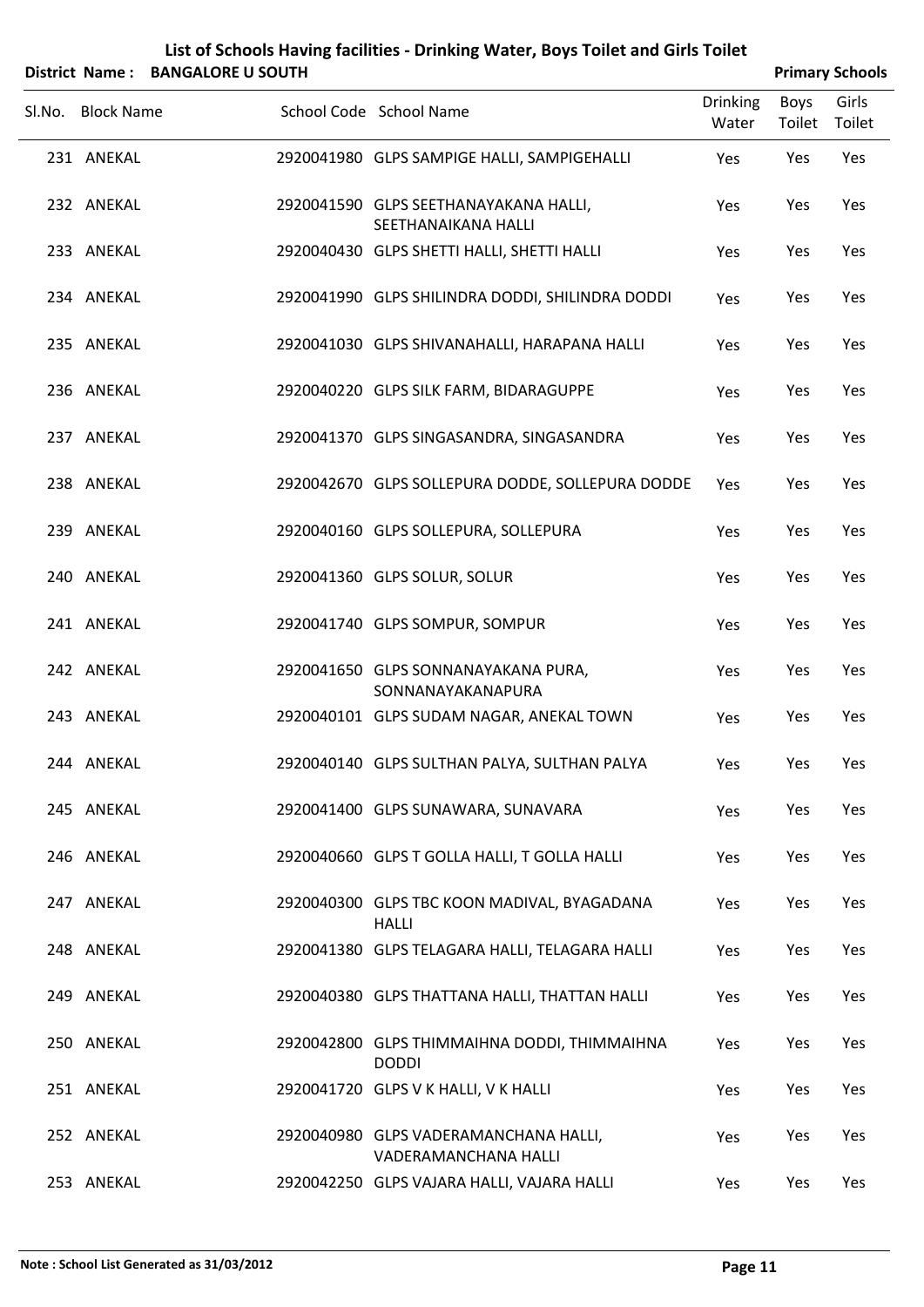|        |                   | District Name: BANGALORE U SOUTH |                                                                      |                          |                | <b>Primary Schools</b> |
|--------|-------------------|----------------------------------|----------------------------------------------------------------------|--------------------------|----------------|------------------------|
| Sl.No. | <b>Block Name</b> |                                  | School Code School Name                                              | <b>Drinking</b><br>Water | Boys<br>Toilet | Girls<br>Toilet        |
|        | 254 ANEKAL        |                                  | 2920040330 GLPS YALLAMMANA DOODI, YALLAMMANA<br><b>DODDI</b>         | Yes                      | Yes            | Yes                    |
|        | 255 ANEKAL        |                                  | 2920042740 GLPS YALLAMMANA PALYA, YALLAMMANA<br>PALYA                | Yes                      | Yes            | Yes                    |
|        | 256 ANEKAL        |                                  | 2920041700 GLPS YAMARE, YAMARE                                       | Yes                      | Yes            | Yes                    |
|        | 257 ANEKAL        |                                  | 2920041690 GMPS (BOYS) DOMMASANDRA,<br>DOMMASANDRA                   | Yes                      | Yes            | Yes                    |
|        | 258 ANEKAL        |                                  | 2920040110 GMPS (BOYS) SARJAPURA, SARJAPURA                          | Yes                      | Yes            | Yes                    |
|        | 259 ANEKAL        |                                  | 2920041690 GMPS (GIRLS) DOMMASANDRA,<br>DOMMASANDRA                  | Yes                      | Yes            | Yes                    |
|        | 260 ANEKAL        |                                  | 2920040110 GMPS (GIRLS) SARJAPURA, SARJAPURA                         | Yes                      | Yes            | Yes                    |
|        | 261 ANEKAL        |                                  | 2920041210 GMPS HUSKUR, HUSKUR                                       | Yes                      | Yes            | Yes                    |
|        | 262 ANEKAL        |                                  | 2920040410 GMPS MARASUR, MARASUR                                     | Yes                      | Yes            | Yes                    |
|        | 263 ANEKAL        |                                  | 2920041800 GMPS MAYASANDRA, MAYASANDRA                               | Yes                      | Yes            | Yes                    |
|        | 264 ANEKAL        |                                  | 2920042110 GOVT PRIMARY SCH LAKSHMIPURA,<br>LAXMIPURA                | Yes                      | Yes            | Yes                    |
|        | 265 ANEKAL        |                                  | 2920040210 GUHPS ADIGARA KALLA HALLI, ADIGARA<br><b>KALLA HALLLI</b> | Yes                      | Yes            | Yes                    |
|        | 266 ANEKAL        |                                  | 2920041690 GUHPS DOMMASANDRA, DOMMASANDRA                            | Yes                      | Yes            | Yes                    |
|        | 267 ANEKAL        |                                  | 2920040470 GUHPS JIGANI, JIGANI                                      | Yes                      | Yes            | Yes                    |
|        | 268 ANEKAL        |                                  | 2920040110 GUHPS SARJAPURA, SARJAPURA                                | Yes                      | Yes            | Yes                    |
|        | 269 ANEKAL        |                                  | 2920042260 GUHPS SHIKARIPALYA, SHIKARIPALYA                          | Yes                      | Yes            | Yes                    |
|        | 270 ANEKAL        |                                  | 2920040100 GULPS BEDAR PET, ANEKAL TOWN                              | Yes                      | Yes            | Yes                    |
|        | 271 ANEKAL        |                                  | 2920040050 HPS GERATIGANA BELE, GERATIGANABELE                       | Yes                      | Yes            | Yes                    |
|        | 272 SOUTH1        |                                  | 2920010362 G HIGHER PS DODDERI, CHIKKANA HALLI                       | Yes                      | Yes            | Yes                    |
|        | 273 SOUTH1        |                                  | 2920011113 GBHPS BOYS SCHOOL BASAVANGUDI,<br>BASAVANAGUDI WARD       | Yes                      | Yes            | Yes                    |
|        | 274 SOUTH1        |                                  | 2920011005 GGHPS BASAVANA GUDI, SREE NAGAR                           | Yes                      | Yes            | Yes                    |
|        | 275 SOUTH1        |                                  | 2920011170 GHPS DODDABELE, KENGERI TMC                               | Yes                      | Yes            | Yes                    |
|        | 276 SOUTH1        |                                  | 2920010281 GHPS AGARA, AGARA                                         | Yes                      | Yes            | Yes                    |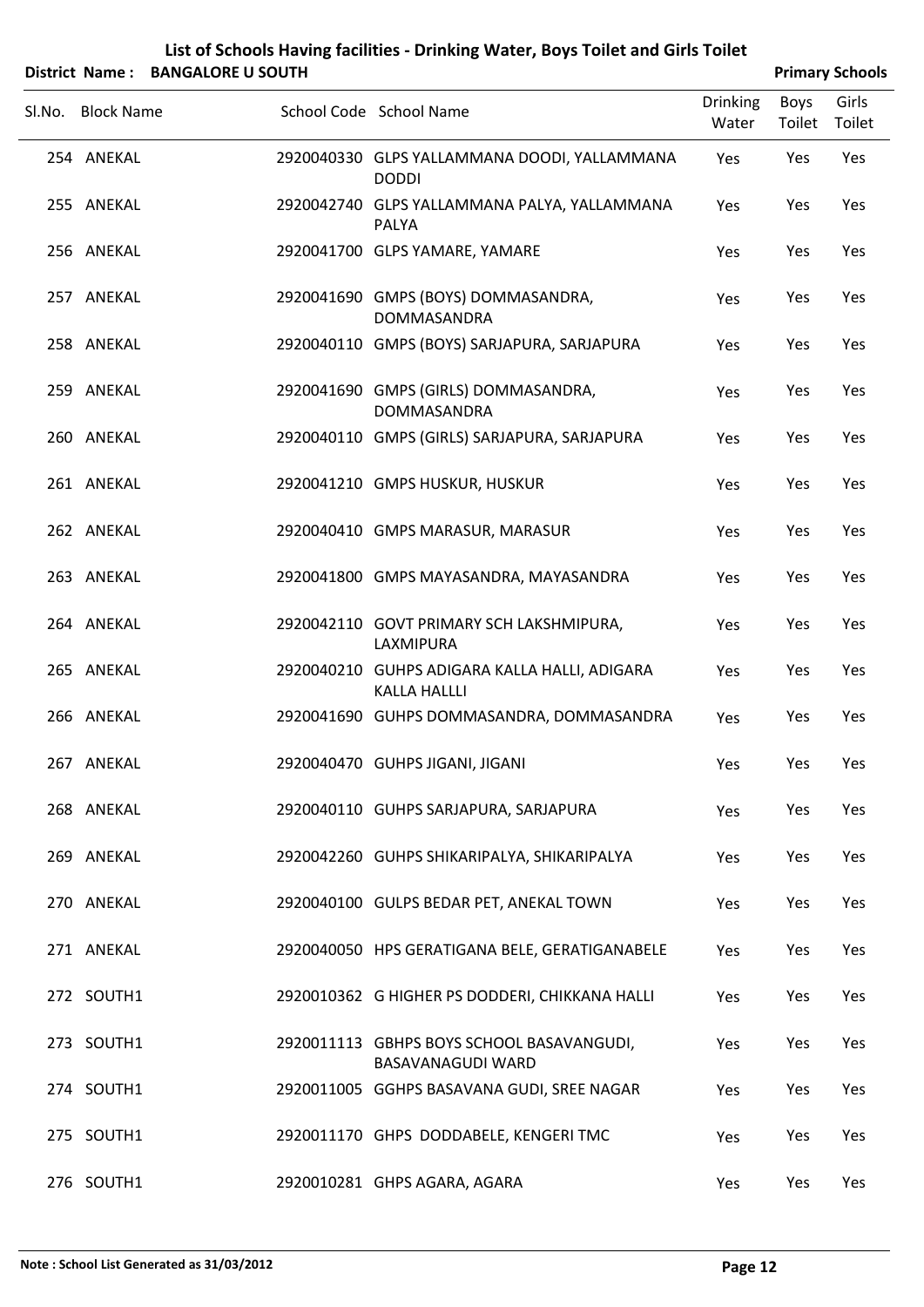| List of Schools Having facilities - Drinking Water, Boys Toilet and Girls Toilet |
|----------------------------------------------------------------------------------|
| ____________________                                                             |

| District Name: BANGALORE U SOUTH |                                                                |                          |                | <b>Primary Schools</b> |
|----------------------------------|----------------------------------------------------------------|--------------------------|----------------|------------------------|
| SI.No. Block Name                | School Code School Name                                        | <b>Drinking</b><br>Water | Boys<br>Toilet | Girls<br>Toilet        |
| 277 SOUTH1                       | 2920010700 GHPS ANCHE PALYA, KAMBIPURA                         | Yes                      | Yes            | Yes                    |
| 278 SOUTH1                       | 2920010830 GHPS AREHALLI, AREHALLI                             | Yes                      | Yes            | Yes                    |
| 279 SOUTH1                       | 2920011027 GHPS AVALAHALLI, SRINIVASANAGARA 54<br><b>BBMP</b>  | Yes                      | Yes            | Yes                    |
| 280 SOUTH1                       | 2920011170 GHPS BABAPAABARA PALYA, KENGERI TMC                 | Yes                      | Yes            | Yes                    |
| 281 SOUTH1                       | 2920010990 GHPS BANGARAPPA NAGARA, RAJESHWARI<br><b>NAGARA</b> | Yes                      | Yes            | Yes                    |
| 282 SOUTH1                       | 2920013530 GHPS BANJARA PALYA, BANJAR PALYA                    | Yes                      | Yes            | Yes                    |
| 283 SOUTH1                       | 2920010361 GHPS BYALALU, CHIKKANA HALLI                        | Yes                      | Yes            | Yes                    |
| 284 SOUTH1                       | 2920012380 GHPS CHAMARAJ SAGAR, CHAMARAJA<br>SAGARA            | Yes                      | Yes            | Yes                    |
| 285 SOUTH1                       | 2920010991 GHPS CHANDRANAGARA, RAJESHWARI<br><b>NAGARA</b>     | Yes                      | Yes            | Yes                    |
| 286 SOUTH1                       | 2920010460 GHPS CHANDRAPPA CIRCLE,<br>CHUNCHANAKUPPE           | Yes                      | Yes            | Yes                    |
| 287 SOUTH1                       | 2920010990 GHPS CHANNASANDRA, RAJESHWARI<br><b>NAGARA</b>      | Yes                      | Yes            | Yes                    |
| 288 SOUTH1                       | 2920010030 GHPS CHANNENAHALLI, CHANNENAHALLI                   | Yes                      | Yes            | Yes                    |
| 289 SOUTH1                       | 2920011185 GHPS CHIKKAKALLASANDRA, PATTANAGERE<br><b>CMC</b>   | Yes                      | Yes            | Yes                    |
| 290 SOUTH1                       | 2920010361 GHPS CHIKKANA HALLI, CHIKKANA HALLI                 | Yes                      | Yes            | Yes                    |
| 291 SOUTH1                       | 2920010640 GHPS CHINNAKURCHI, CHINAKURCHI                      | Yes                      | Yes            | Yes                    |
| 292 SOUTH1                       | 2920010070 GHPS CHOLANAYAKANA HALLI,<br>CHOLANAYAKANAHALLI     | Yes                      | Yes            | Yes                    |
| 293 SOUTH1                       | 2920010460 GHPS CHUNCHANAKUPPE,<br>CHUNCHANAKUPPE              | Yes                      | Yes            | Yes                    |
| 294 SOUTH1                       | 2920010610 GHPS DEVAGERE, DEVAGERE                             | Yes                      | Yes            | Yes                    |
| 295 SOUTH1                       | 2920010160 GHPS DEVMACHOHALLI, DEVAMACHO HALLI                 | Yes                      | Yes            | Yes                    |
| 296 SOUTH1                       | 2920011171 GHPS DODDABELE COLONY, KENGERI TMC                  | Yes                      | Yes            | Yes                    |
| 297 SOUTH1                       | 2920013560 GHPS DODDAGOLLARAHATTI, KENGERI TMC1                | Yes                      | Yes            | Yes                    |
| 298 SOUTH1                       | 2920010940 GHPS DODDAKALASANDRA,<br>DODDAKALASANDRA            | Yes                      | Yes            | Yes                    |
| 299 SOUTH1                       | 2920010470 GHPS DODDAMARANA HALLI,<br>DODDAMARANA HALLI        | Yes                      | Yes            | Yes                    |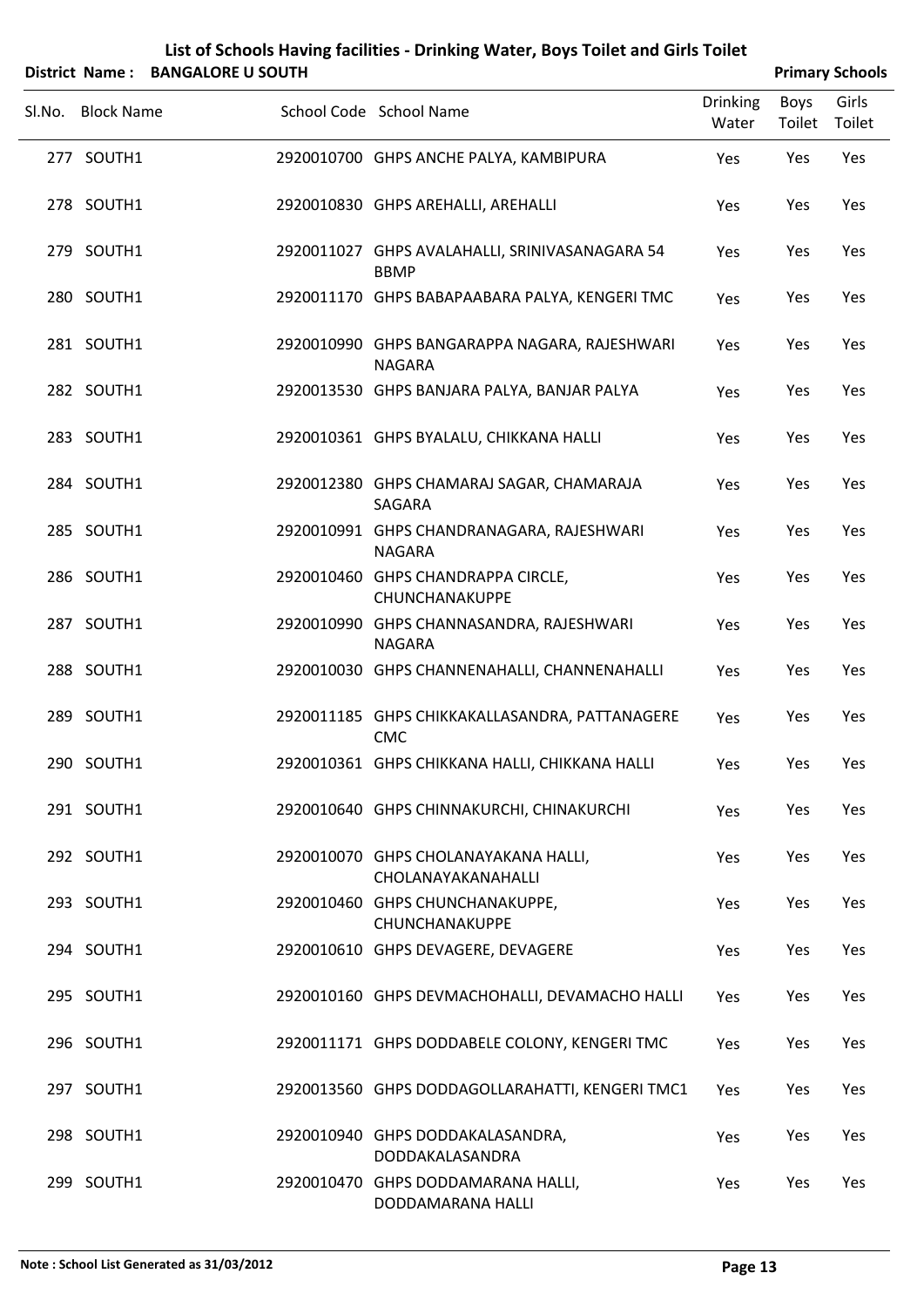|        |                   | District Name: BANGALORE U SOUTH |                                                                  |                          |                | <b>Primary Schools</b> |
|--------|-------------------|----------------------------------|------------------------------------------------------------------|--------------------------|----------------|------------------------|
| Sl.No. | <b>Block Name</b> |                                  | School Code School Name                                          | <b>Drinking</b><br>Water | Boys<br>Toilet | Girls<br>Toilet        |
|        | 300 SOUTH1        |                                  | 2920010491 GHPS GANAPATHI HALLI, GANAPATHI HALLI                 | Yes                      | Yes            | Yes                    |
|        | 301 SOUTH1        |                                  | 2920010130 GHPS GANGENHALLI, GANGENA HALLI                       | Yes                      | Yes            | Yes                    |
|        | 302 SOUTH1        |                                  | 2920010922 GHPS GANIGARA PALYA, VAJARAHALLI                      | Yes                      | Yes            | Yes                    |
|        | 303 SOUTH1        |                                  | 2920011171 GHPS GANKALLU, KENGERI TMC                            | Yes                      | Yes            | Yes                    |
|        | 304 SOUTH1        |                                  | 2920010580 GHPS GOLLA HALLI, K GOLLA HALLI                       | Yes                      | Yes            | Yes                    |
|        | 305 SOUTH1        |                                  | 2920010630 GHPS GONIPURA, GONIPURA                               | Yes                      | Yes            | Yes                    |
|        | 306 SOUTH1        |                                  | 2920010560 GHPS GOPALA NAGARA, CHIKKELURU                        | Yes                      | Yes            | Yes                    |
|        | 307 SOUTH1        |                                  | 2920010850 GHPS GUBBALALU, GUBBALALU                             | Yes                      | Yes            | Yes                    |
|        | 308 SOUTH1        |                                  | 2920010770 GHPS GULAGANJANA HALLI,<br><b>MARAGONDANA HALLI</b>   | Yes                      | Yes            | Yes                    |
|        | 309 SOUTH1        |                                  | 2920010260 GHPS GULAKAMALE, GULAKAMALE                           | Yes                      | Yes            | Yes                    |
|        | 310 SOUTH1        |                                  | 2920011170 GHPS H GOLLAHALLI, KENGERI TMC                        | Yes                      | Yes            | Yes                    |
|        | 311 SOUTH1        |                                  | 2920011160 GHPS HALAGEVADERA HALLI,<br><b>HALEGEVADERA HALLI</b> | Yes                      | Yes            | Yes                    |
|        | 312 SOUTH1        |                                  | 2920012990 GHPS HONNAGANA HATTI,<br><b>HONNAGANAHATTI</b>        | Yes                      | Yes            | Yes                    |
|        | 313 SOUTH1        |                                  | 2920012430 GHPS HOSAKERE HALLI,<br>PADMANABHANAGARA              | Yes                      | Yes            | Yes                    |
|        | 314 SOUTH1        |                                  | 2920010401 GHPS HULUVENAHALLI, HULUVENA HALLI                    | Yes                      | Yes            | Yes                    |
|        | 315 SOUTH1        |                                  | 2920012430 GHPS ITTUMADU, PADMANABHANAGARA                       | Yes                      | Yes            | Yes                    |
|        | 316 SOUTH1        |                                  | 2920012430 GHPS KADIRENA HALLI,<br>PADMANABHANAGARA              | Yes                      | Yes            | Yes                    |
|        | 317 SOUTH1        |                                  | 2920010221 GHPS KAGGALIPURA COLONY, KAGGALIPURA                  | Yes                      | Yes            | Yes                    |
|        | 318 SOUTH1        |                                  | 2920010690 GHPS KANIMINIKA, KANIMINIKE                           | Yes                      | Yes            | Yes                    |
|        | 319 SOUTH1        |                                  | 2920013550 GHPS KARISANDRA, GANESHA MANDIRA W<br><b>NO 56</b>    | Yes                      | Yes            | Yes                    |
|        | 320 SOUTH1        |                                  | 2920011027 GHPS KATRIGUPPE, SRINIVASANAGARA 54<br><b>BBMP</b>    | Yes                      | Yes            | Yes                    |
|        | 321 SOUTH1        |                                  | 2920010510 GHPS KETHO HALLI, KETHO HALLI                         | Yes                      | Yes            | Yes                    |
|        | 322 SOUTH1        |                                  | 2920010520 GHPS KOLUR, KOLUR                                     | Yes                      | Yes            | Yes                    |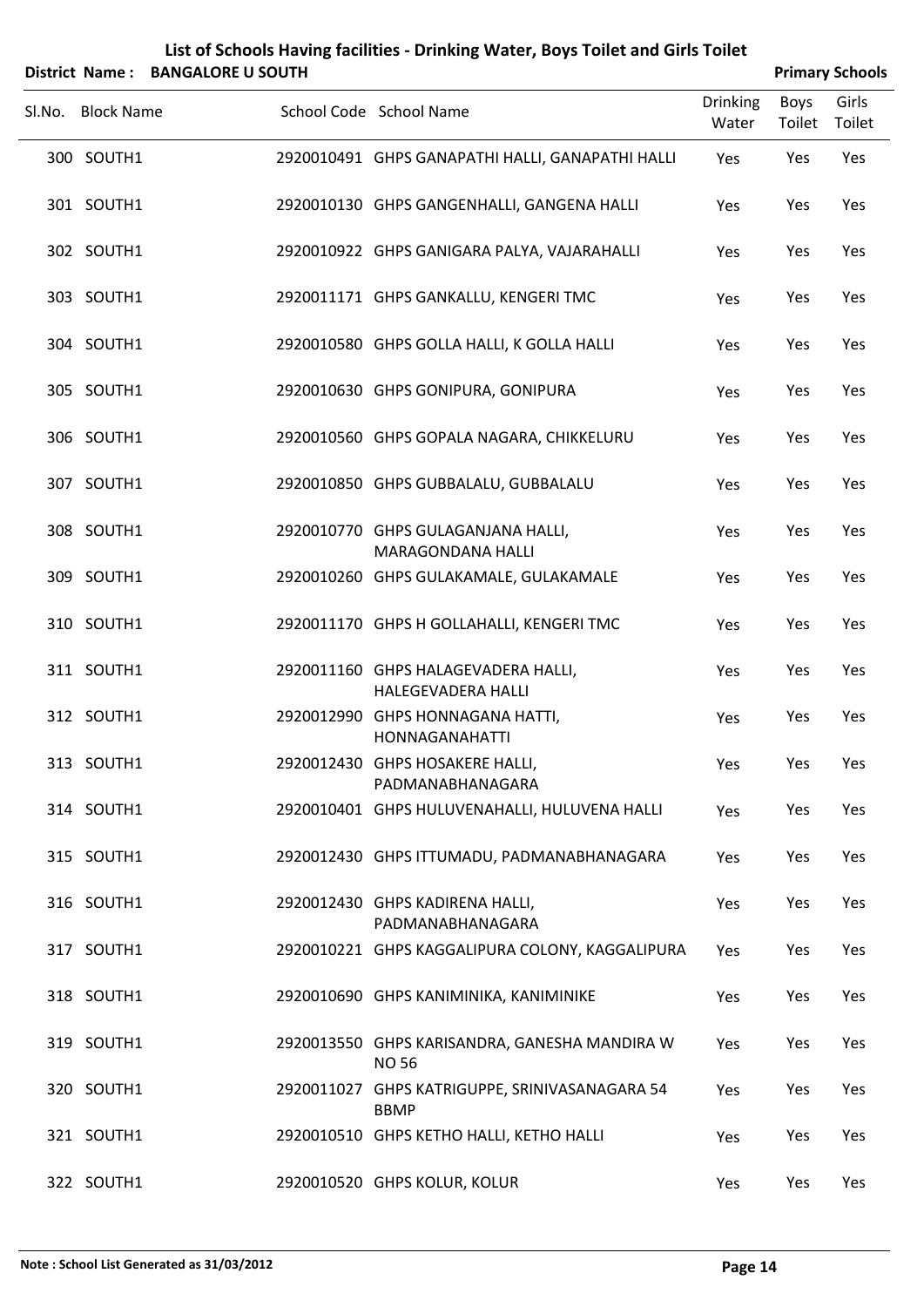|        |                   | District Name: BANGALORE U SOUTH |                                                             |                          |                | <b>Primary Schools</b> |
|--------|-------------------|----------------------------------|-------------------------------------------------------------|--------------------------|----------------|------------------------|
| Sl.No. | <b>Block Name</b> |                                  | School Code School Name                                     | <b>Drinking</b><br>Water | Boys<br>Toilet | Girls<br>Toilet        |
|        | 323 SOUTH1        |                                  | 2920010740 GHPS KOMMAGATTA, KOMMAGHATTA                     | Yes                      | Yes            | Yes                    |
|        | 324 SOUTH1        |                                  | 2920010680 GHPS KUMBALAGODU, KUMBALAGODU                    | Yes                      | Yes            | Yes                    |
|        | 325 SOUTH1        |                                  | 2920011184 GHPS M R NAGAR, PATTANAGERE CMC                  | Yes                      | Yes            | Yes                    |
|        | 326 SOUTH1        |                                  | 2920011184 GHPS MAALAGAALU, PATTANAGERE CMC                 | Yes                      | Yes            | Yes                    |
|        | 327 SOUTH1        |                                  | 2920013120 GHPS MADPATNA, MADAPATNA                         | Yes                      | Yes            | Yes                    |
|        | 328 SOUTH1        |                                  | 2920011184 GHPS MALLATHA HALLI, PATTANAGERE CMC             | Yes                      | Yes            | Yes                    |
|        | 329 SOUTH1        |                                  | 2920011178 GHPS MARIYAPPANA PALYA, KENGERI TMC              | Yes                      | Yes            | Yes                    |
|        | 330 SOUTH1        |                                  | 2920010301 GHPS MUKODLU, SOMANA HALLI                       | Yes                      | Yes            | Yes                    |
|        | 331 SOUTH1        |                                  | 2920011113 GHPS N R COLONY, BASAVANAGUDI WARD               | Yes                      | Yes            | Yes                    |
|        | 332 SOUTH1        |                                  | 2920010330 GHPS NAGANAYAKANA HALLI,<br>NAGANAYAKANA HALLI   | Yes                      | Yes            | Yes                    |
|        | 333 SOUTH1        |                                  | 2920011171 GHPS NAGEGOWDANPALYA, KENGERI TMC                | Yes                      | Yes            | Yes                    |
|        | 334 SOUTH1        |                                  | 2920010300 GHPS O B CHUDA HALLI, SOMANA HALLI               | Yes                      | Yes            | Yes                    |
|        | 335 SOUTH1        |                                  | 2920010991 GHPS PANTHARA PALYA, RAJESHWARI<br><b>NAGARA</b> | Yes                      | Yes            | Yes                    |
|        | 336 SOUTH1        |                                  | 2920011185 GHPS PAPAREDDY PALYA, PATTANAGERE<br><b>CMC</b>  | Yes                      | Yes            | Yes                    |
|        | 337 SOUTH1        |                                  | 2920010730 GHPS RAMASANDRA, MALLATHALLI                     | Yes                      | Yes            | Yes                    |
|        | 338 SOUTH1        |                                  | 2920010760 GHPS RAMO HALLI, KARADIGUDDA SN                  | Yes                      | Yes            | Yes                    |
|        | 339 SOUTH1        |                                  | 2920010320 GHPS RAVUGODLU, RAVAGODLU1                       | Yes                      | Yes            | Yes                    |
|        | 340 SOUTH1        |                                  | 2920010361 GHPS S.GOLLAHALLI, CHIKKANA HALLI                | Yes                      | Yes            | Yes                    |
|        | 341 SOUTH1        |                                  | 2920012410 GHPS SARABANDE PALYA, J P NAGARA                 | Yes                      | Yes            | Yes                    |
|        | 342 SOUTH1        |                                  | 2920010300 GHPS SOMANA HALLI, SOMANA HALLI                  | Yes                      | Yes            | Yes                    |
|        | 343 SOUTH1        |                                  | 2920010750 GHPS SULIKERE, SULIKERE                          | Yes                      | Yes            | Yes                    |
|        | 344 SOUTH1        |                                  | 2920011184 GHPS SUNKADA KATTE, PATTANAGERE CMC              | Yes                      | Yes            | Yes                    |
|        | 345 SOUTH1        |                                  | 2920011005 GHPS SUNKENA HALLI, SREE NAGAR                   | Yes                      | Yes            | Yes                    |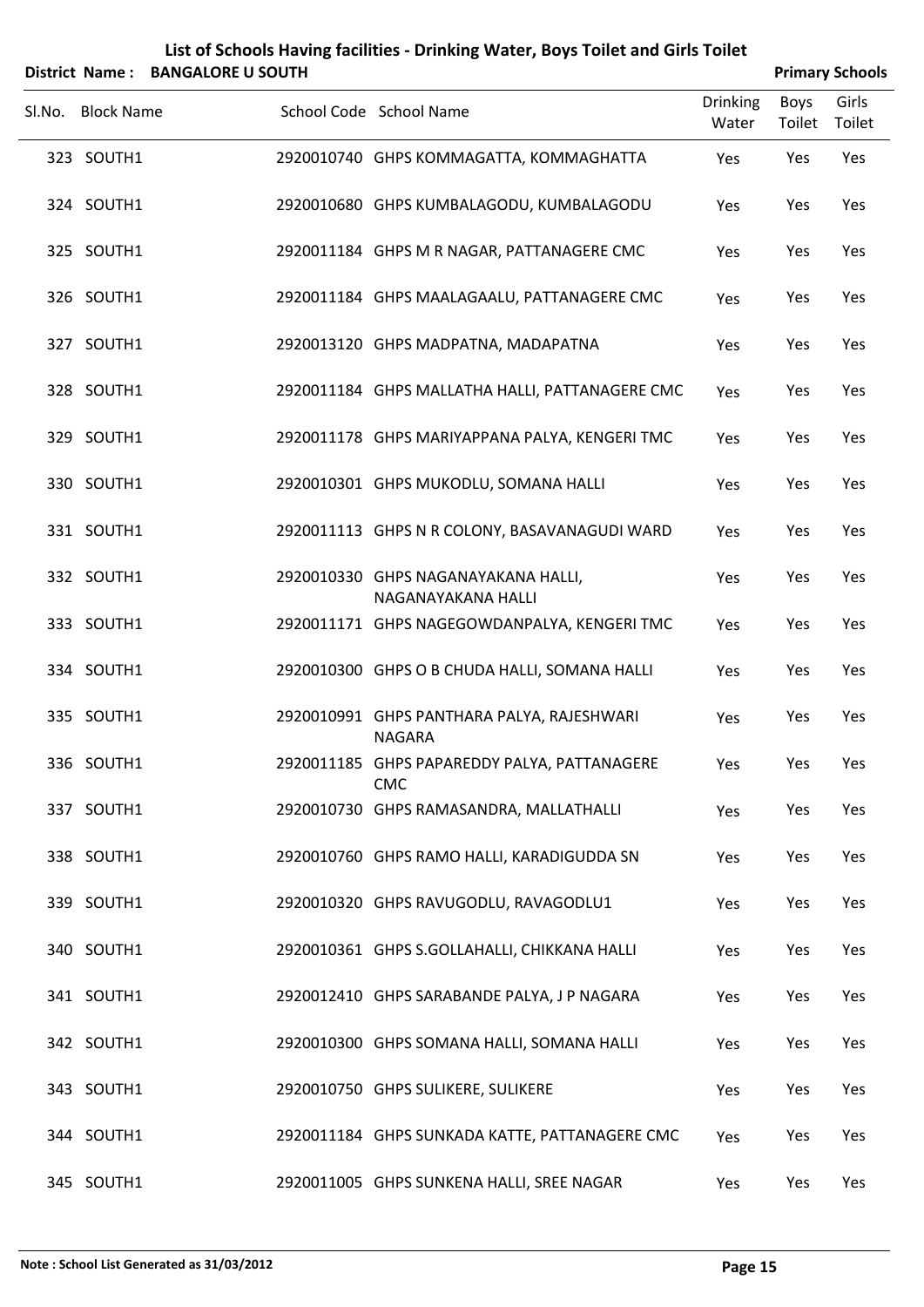|                          | District Name: BANGALORE U SOUTH |                                                                                                      |                          | <b>Primary Schools</b> |                 |
|--------------------------|----------------------------------|------------------------------------------------------------------------------------------------------|--------------------------|------------------------|-----------------|
| Sl.No. Block Name        |                                  | School Code School Name                                                                              | <b>Drinking</b><br>Water | Boys<br>Toilet         | Girls<br>Toilet |
| 346 SOUTH1               |                                  | 2920010250 GHPS TARALU, TARALU                                                                       | Yes                      | Yes                    | Yes             |
| 347 SOUTH1               |                                  | 2920013240 GHPS TATAGUNE, TATAGUNI                                                                   | Yes                      | Yes                    | Yes             |
| 348 SOUTH1               |                                  | 2920010012 GHPS TAVAREKERE, TAVAREKERE                                                               | Yes                      | Yes                    | Yes             |
| 349 SOUTH1               |                                  | 2920010590 GHPS THAGACHA GUPE, THAGACHAGUPE                                                          | Yes                      | Yes                    | Yes             |
| 350 SOUTH1               |                                  | 2920010870 GHPS THURA HALLI, THURA HALLI                                                             | Yes                      | Yes                    | Yes             |
| 351 SOUTH1               |                                  | 2920013550 GHPS THYAGARAJA NAGARA, GANESHA<br><b>MANDIRA W NO 56</b>                                 | Yes                      | Yes                    | Yes             |
| 352 SOUTH1               |                                  | 2920010240 GHPS UTTARI, UTTARI                                                                       | Yes                      | Yes                    | Yes             |
| 353 SOUTH1               |                                  | 2920012420 GHPS V V PURAM, V V PURAM                                                                 | Yes                      | Yes                    | Yes             |
| 354 SOUTH1               |                                  | 2920010920 GHPS VAJARA HALLI, VAJARAHALLI                                                            | Yes                      | Yes                    | Yes             |
| 355 SOUTH1<br>356 SOUTH1 |                                  | 2920011181 GHPS VALAGERE HALLI, PATTANAGERE CMC                                                      | Yes                      | Yes                    | Yes             |
|                          |                                  | 2920010840 GHPS VASANTHAPURA, VASANTHAPURA                                                           | Yes                      | Yes                    | Yes             |
| 357 SOUTH1<br>358 SOUTH1 |                                  | 2920011027 GHPS VEERABHADRA NAGAR,<br>SRINIVASANAGARA 54 BBMP<br>2920010951 GKHPS ALAHALLI, ALAHALLI | Yes<br>Yes               | Yes<br>Yes             | Yes<br>Yes      |
| 359 SOUTH1               |                                  | 2920012431 GKHPS KUMARASWAMI BADAVANE,                                                               |                          | Yes                    | Yes             |
| 360 SOUTH1               |                                  | PADMANABHANAGARA<br>2920010050 GLPS MUDDIAHNA PALYA,                                                 | Yes<br>Yes               | Yes                    | Yes             |
| 361 SOUTH1               |                                  | MUDDAIAHNAPALYA<br>2920011170 GLPS VARAHASANDRA, KENGERI TMC                                         | Yes                      | Yes                    | Yes             |
| 362 SOUTH1               |                                  | 2920010400 GLPS ALLAMANA PALYA, HULUVENA HALLI                                                       | Yes                      | Yes                    | Yes             |
| 363 SOUTH1               |                                  | 2920011176 GLPS ARUNDHATI NAGAR, KENGERI TMC                                                         | Yes                      | Yes                    | Yes             |
| 364 SOUTH1               |                                  | 2920010361 GLPS BASAMMANAHALLI, CHIKKANA HALLI                                                       | Yes                      | Yes                    | Yes             |
| 365 SOUTH1               |                                  | 2920010011 GLPS BASAVANAPALYA, TAVAREKERE                                                            | Yes                      | Yes                    | Yes             |
| 366 SOUTH1               |                                  | 2920010780 GLPS BETTANA PALYA, BHEEMANAKUPPE                                                         | Yes                      | Yes                    | Yes             |
| 367 SOUTH1               |                                  | 2920010730 GLPS BHEEMANAKUPPE, MALLATHALLI                                                           | Yes                      | Yes                    | Yes             |
|                          |                                  |                                                                                                      |                          |                        |                 |

SOUTH1 2920011178 GLPS BHUVANESHWARI NAGARA, KENGERI 368 Yes Yes Yes

TMC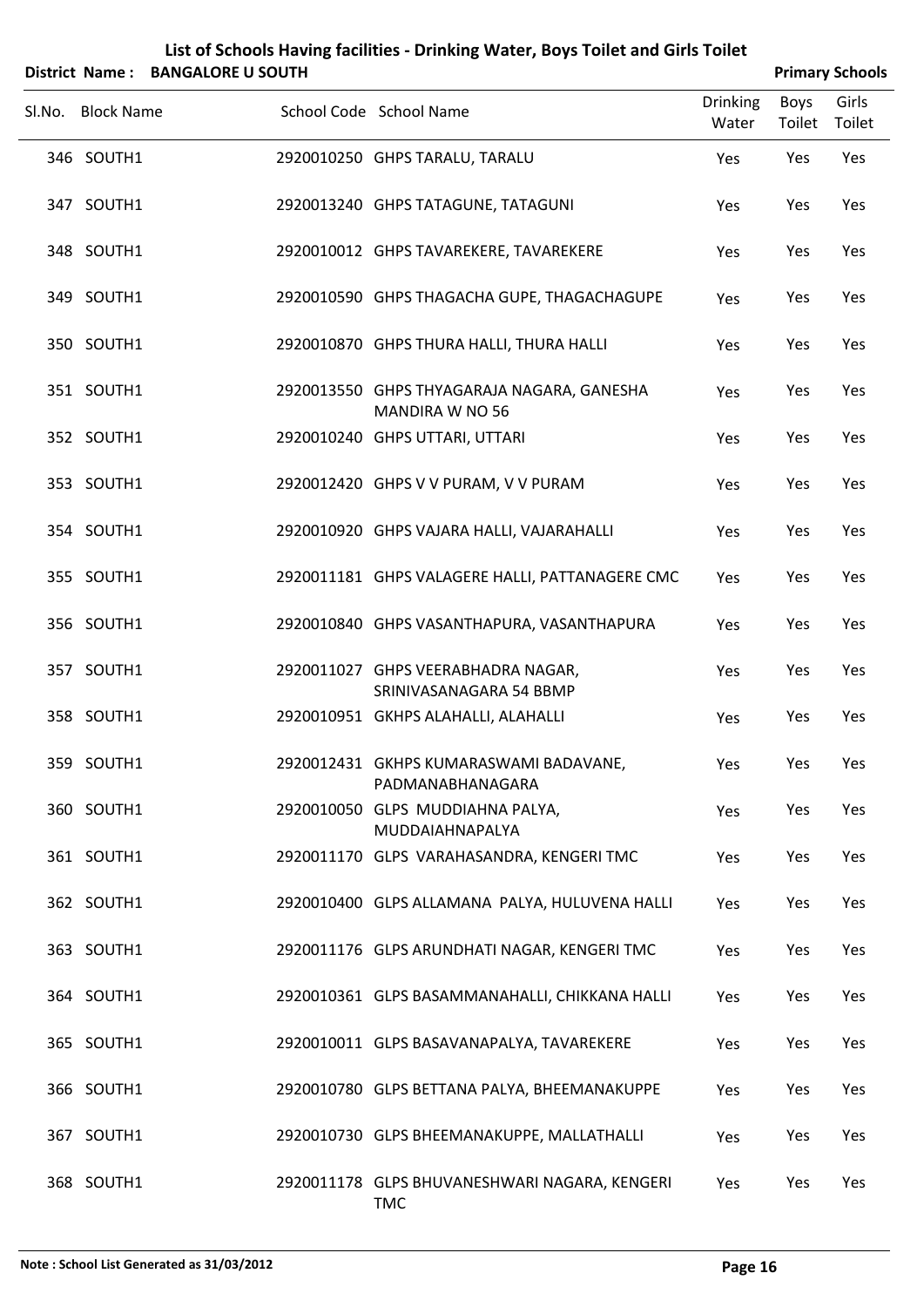| List of Schools Having facilities - Drinking Water, Boys Toilet and Girls Toilet                                                                                                                                                                                                                                                          |
|-------------------------------------------------------------------------------------------------------------------------------------------------------------------------------------------------------------------------------------------------------------------------------------------------------------------------------------------|
| $\mathbf{r}$ , $\mathbf{r}$ , $\mathbf{r}$ , $\mathbf{r}$ , $\mathbf{r}$ , $\mathbf{r}$ , $\mathbf{r}$ , $\mathbf{r}$ , $\mathbf{r}$ , $\mathbf{r}$ , $\mathbf{r}$ , $\mathbf{r}$ , $\mathbf{r}$ , $\mathbf{r}$ , $\mathbf{r}$ , $\mathbf{r}$ , $\mathbf{r}$ , $\mathbf{r}$ , $\mathbf{r}$ , $\mathbf{r}$ , $\mathbf{r}$ , $\mathbf{r}$ , |

|        |                   | District Name: BANGALORE U SOUTH |                                                                |                          |                | <b>Primary Schools</b> |
|--------|-------------------|----------------------------------|----------------------------------------------------------------|--------------------------|----------------|------------------------|
| SI.No. | <b>Block Name</b> |                                  | School Code School Name                                        | <b>Drinking</b><br>Water | Boys<br>Toilet | Girls<br>Toilet        |
|        | 369 SOUTH1        |                                  | 2920010120 GLPS BYCHAGUPPA, BYCHAGUPPE                         | Yes                      | Yes            | Yes                    |
|        | 370 SOUTH1        |                                  | 2920010520 GLPS C K THANDA, KOLUR                              | Yes                      | Yes            | Yes                    |
|        | 371 SOUTH1        |                                  | 2920010800 GLPS CHALAGHATTA, CHALAGHATTA                       | Yes                      | Yes            | Yes                    |
|        | 372 SOUTH1        |                                  | 2920011005 GLPS CHAMARAJPETE, SREE NAGAR                       | Yes                      | Yes            | Yes                    |
|        | 373 SOUTH1        |                                  | 2920010020 GLPS CHANNADASI PALYA, KURUBARAHALLI                | Yes                      | Yes            | Yes                    |
|        | 374 SOUTH1        |                                  | 2920011171 GLPS CHANNAVEERAYANA PALYA, KENGERI<br><b>TMC</b>   | Yes                      | Yes            | Yes                    |
|        | 375 SOUTH1        |                                  | 2920011030 GLPS CHIKKAGOWDANA PALYA,<br>HEMMAGEPURA PANCHAYATH | Yes                      | Yes            | Yes                    |
|        | 376 SOUTH1        |                                  | 2920010012 GLPS CHIKKAVEERAIAHNA PALYA,<br>TAVAREKERE          | Yes                      | Yes            | Yes                    |
|        | 377 SOUTH1        |                                  | 2920010560 GLPS CHIKKELURU, CHIKKELURU                         | Yes                      | Yes            | Yes                    |
|        | 378 SOUTH1        |                                  | 2920012800 GLPS CHOODENA PURA, CMC 22<br>PATTANAGERE           | Yes                      | Yes            | Yes                    |
|        | 379 SOUTH1        |                                  | 2920010610 GLPS DEVAGERE COLONY, DEVAGERE                      | Yes                      | Yes            | Yes                    |
|        | 380 SOUTH1        |                                  | 2920010730 GLPS DHANANAYAKANA HALLI, MALLATHALLI               | Yes                      | Yes            | Yes                    |
|        | 381 SOUTH1        |                                  | 2920010732 GLPS DODDABASTI TEST, MALLATHALLI                   | Yes                      | Yes            | Yes                    |
|        | 382 SOUTH1        |                                  | 2920010922 GLPS DODDIPALYA, VAJARAHALLI                        | Yes                      | Yes            | Yes                    |
|        | 383 SOUTH1        |                                  | 2920010360 GLPS DONENAHALLI, CHIKKANA HALLI                    | Yes                      | Yes            | Yes                    |
|        | 384 SOUTH1        |                                  | 2920011178 GLPS DUBASIPALYA, KENGERI TMC                       | Yes                      | Yes            | Yes                    |
|        | 385 SOUTH1        |                                  | 2920011184 GLPS EERANA PALYA, PATTANAGERE CMC                  | Yes                      | Yes            | Yes                    |
|        | 386 SOUTH1        |                                  | 2920010300 GLPS GADIPALYA, SOMANA HALLI                        | Yes                      | Yes            | Yes                    |
|        | 387 SOUTH1        |                                  | 2920010012 GLPS GANAKALLU, TAVAREKERE                          | Yes                      | Yes            | Yes                    |
|        | 388 SOUTH1        |                                  | 2920011178 GLPS GANDHI NAGARA, KENGERI TMC                     | Yes                      | Yes            | Yes                    |
|        | 389 SOUTH1        |                                  | 2920010080 GLPS GANGAPPANA HALLI,<br><b>GANGAPPANAHALLI</b>    | Yes                      | Yes            | Yes                    |
|        | 390 SOUTH1        |                                  | 2920010620 GLPS GANGASANDRA, GANGASANDRA                       | Yes                      | Yes            | Yes                    |
|        | 391 SOUTH1        |                                  | 2920010620 GLPS GAVIYANA PALYA, GANGASANDRA                    | Yes                      | Yes            | Yes                    |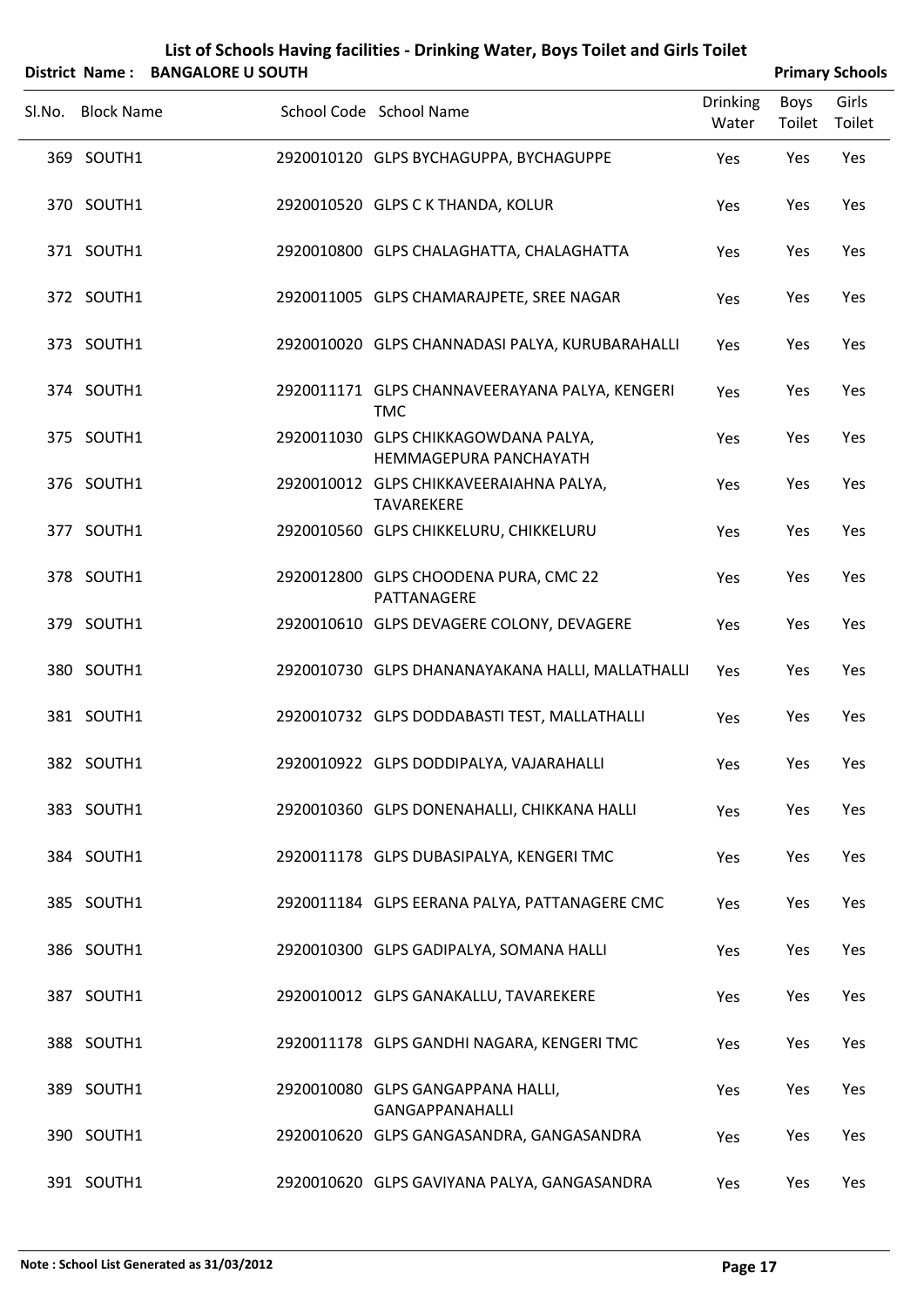| <b>District Name:</b> | <b>BANGALORE U SOUTH</b> | List of Schools Having facilities - Drinking Water, Boys Toilet and Girls Toilet |                          |                |                                           |  |  |
|-----------------------|--------------------------|----------------------------------------------------------------------------------|--------------------------|----------------|-------------------------------------------|--|--|
| Sl.No. Block Name     |                          | School Code School Name                                                          | <b>Drinking</b><br>Water | Boys<br>Toilet | <b>Primary Schools</b><br>Girls<br>Toilet |  |  |
| 392 SOUTH1            |                          | 2920010680 GLPS GERUPALYA, KUMBALAGODU                                           | Yes                      | Yes            | Yes                                       |  |  |
| 393 SOUTH1            |                          | 2920010040 GLPS GIDADAPALYA, YELACHAGUPPE                                        | Yes                      | Yes            | Yes                                       |  |  |
| 394 SOUTH1            |                          | 2920010300 GLPS GIRIGOWDANA DODDI, SOMANA HALLI                                  | Yes                      | Yes            | Yes                                       |  |  |
| 395 SOUTH1            |                          | 2920011027 GLPS GIRINAGARA GUTTE,<br>SRINIVASANAGARA 54 BBMP                     | Yes                      | Yes            | Yes                                       |  |  |
| 396 SOUTH1            |                          | 2920011185 GLPS GOWDANA PALYA, PATTANAGERE CMC                                   | Yes                      | Yes            | Yes                                       |  |  |
| 397 SOUTH1            |                          | 2920010250 GLPS GUTTE PALYA, TARALU                                              | Yes                      | Yes            | Yes                                       |  |  |
| 398 SOUTH1            |                          | 2920011184 GLPS H R PALYA, PATTANAGERE CMC                                       | Yes                      | Yes            | Yes                                       |  |  |
| 399 SOUTH1            |                          | 2920010740 GLPS HALEBYRO HALLI, KOMMAGHATTA                                      | Yes                      | Yes            | Yes                                       |  |  |
| 400 SOUTH1            |                          | 2920010670 GLPS HAMSAPURA, HAMSAPURA                                             | Yes                      | Yes            | Yes                                       |  |  |
| 401 SOUTH1            |                          | 2920011171 GLPS HEMMIGEPURA, KENGERI TMC                                         | Yes                      | Yes            | Yes                                       |  |  |
| 402 SOUTH1            |                          | 2920010740 GLPS HOSA BYRO HALLI, KOMMAGHATTA                                     | Yes                      | Yes            | Yes                                       |  |  |
| 403 SOUTH1            |                          | 2920010680 GLPS HOSA PALYA, KUMBALAGODU                                          | Yes                      | Yes            | Yes                                       |  |  |
| 404 SOUTH1            |                          | 2920010580 GLPS HULLEGOWDANA PALYA, K GOLLA<br><b>HALLI</b>                      | Yes                      | Yes            | Yes                                       |  |  |
| 405 SOUTH1            |                          | 2920010400 GLPS HUNNEGERE, HULUVENA HALLI                                        | Yes                      | Yes            | Yes                                       |  |  |
| 406 SOUTH1            |                          | 2920013560 GLPS JATTIGERE HALLI, KENGERI TMC1                                    | Yes                      | Yes            | Yes                                       |  |  |
| 407 SOUTH1            |                          | 2920010030 GLPS JATTIPALYA, CHANNENAHALLI                                        | Yes                      | Yes            | Yes                                       |  |  |
| 408 SOUTH1            |                          | 2920011178 GLPS JNANABHARATHI, KENGERI TMC                                       | Yes                      | Yes            | Yes                                       |  |  |
| 409 SOUTH1            |                          | 2920010140 GLPS JOGERA HALLI, JOGERA HALLI                                       | Yes                      | Yes            | Yes                                       |  |  |
| 410 SOUTH1            |                          | 2920010420 GLPS KALAIAHNA PALYA, AJJANA HALLI                                    | Yes                      | Yes            | Yes                                       |  |  |
| 411 SOUTH1            |                          | 2920010700 GLPS KAMBIPURA, KAMBIPURA                                             | Yes                      | Yes            | Yes                                       |  |  |
| 412 SOUTH1            |                          | 2920012421 GLPS KANAKANPALYA, V V PURAM                                          | Yes                      | Yes            | Yes                                       |  |  |
| 413 SOUTH1            |                          | 2920010870 GLPS KARIYANA PALYA, THURA HALLI                                      | Yes                      | Yes            | Yes                                       |  |  |
| 414 SOUTH1            |                          | 2920010700 GLPS KARUBELE, KAMBIPURA                                              | Yes                      | Yes            | Yes                                       |  |  |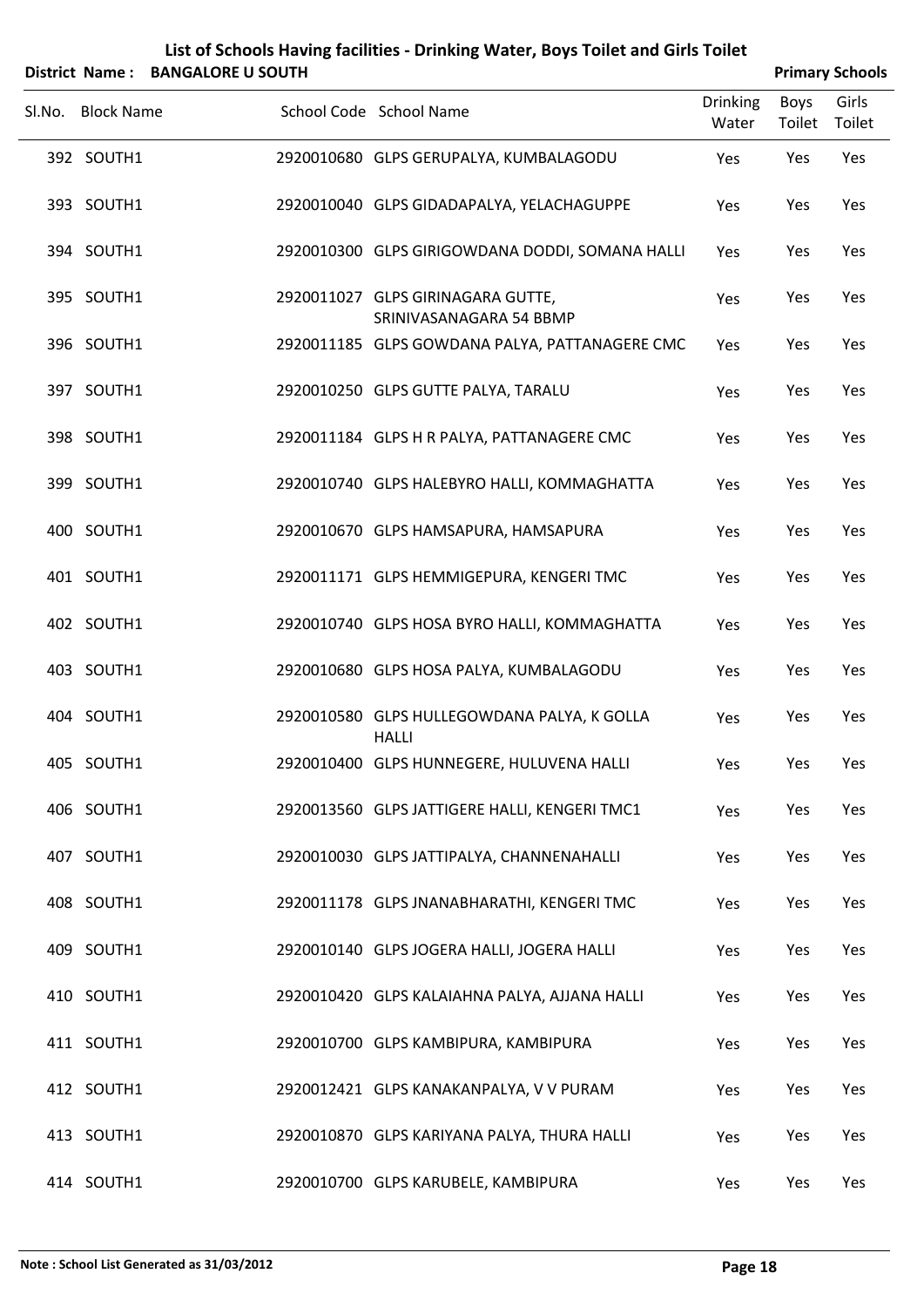| List of Schools Having facilities - Drinking Water, Boys Toilet and Girls Toilet |
|----------------------------------------------------------------------------------|
| $\mathsf{c}$ trict Name $\cdot$ RANGALODE ILSOUTH                                |

|        | District Name: BANGALORE U SOUTH |                                                                  |                          |                | <b>Primary Schools</b> |
|--------|----------------------------------|------------------------------------------------------------------|--------------------------|----------------|------------------------|
| Sl.No. | <b>Block Name</b>                | School Code School Name                                          | <b>Drinking</b><br>Water | Boys<br>Toilet | Girls<br>Toilet        |
|        | 415 SOUTH1                       | 2920010090 GLPS KEMPAGONDANA HALLI,<br><b>KEMPAGONDANA HALLI</b> | Yes                      | Yes            | Yes                    |
|        | 416 SOUTH1                       | 2920010710 GLPS KENCHANAPURA, KENCHANAPURA                       | Yes                      | Yes            | Yes                    |
|        | 417 SOUTH1                       | 2920010340 GLPS KERECHUDA HALLI, KERECHUDA HALLI                 | Yes                      | Yes            | Yes                    |
|        | 418 SOUTH1                       | 2920010400 GLPS KODUSIDDAIAHNA PALYA, HULUVENA<br><b>HALLI</b>   | Yes                      | Yes            | Yes                    |
|        | 419 SOUTH1                       | 2920010995 GLPS KOTTIGE PALYA, RAJESHWARI NAGARA                 | Yes                      | Yes            | Yes                    |
|        | 420 SOUTH1                       | 2920010260 GLPS KUNCHIGARA PALYA, GULAKAMALE                     | Yes                      | Yes            | Yes                    |
|        | 421 SOUTH1                       | 2920010020 GLPS KURUBARA HALLI, KURUBARAHALLI                    | Yes                      | Yes            | Yes                    |
|        | 422 SOUTH1                       | 2920010450 GLPS KURUBARA PALYA, SULIVARA                         | Yes                      | Yes            | Yes                    |
|        | 423 SOUTH1                       | 2920010520 GLPS LAKKIAHNA PALYA, KOLUR                           | Yes                      | Yes            | Yes                    |
|        | 424 SOUTH1                       | 2920010281 GLPS LAKSHMIPURA, AGARA                               | Yes                      | Yes            | Yes                    |
|        | 425 SOUTH1                       | 2920010460 GLPS LAKSHMIPURA, CHUNCHANAKUPPE                      | Yes                      | Yes            | Yes                    |
|        | 426 SOUTH1                       | 2920013990 GLPS LAKSHMIPURA, LAKSHMIPURA                         | Yes                      | Yes            | Yes                    |
|        | 427 SOUTH1                       | 2920010790 GLPS MALIGONDANA HALLI, MALIGONDANA<br><b>HALLI</b>   | Yes                      | Yes            | Yes                    |
|        | 428 SOUTH1                       | 2920010770 GLPS MARAGONDANA HALLI,<br>MARAGONDANA HALLI          | Yes                      | Yes            | Yes                    |
|        | 429 SOUTH1                       | 2920010190 GLPS MARENA HALLI, MARENA HALLI                       | Yes                      | Yes            | Yes                    |
|        | 430 SOUTH1                       | 2920010200 GLPS MATIPALYA, MATIPALYA                             | Yes                      | Yes            | Yes                    |
|        | 431 SOUTH1                       | 2920010390 GLPS MAYASANDRA, DODDERI                              | Yes                      | Yes            | Yes                    |
|        | 432 SOUTH1                       | 2920010491 GLPS MUDHANAPALYA, GANAPATHI HALLI                    | Yes                      | Yes            | Yes                    |
|        | 433 SOUTH1                       | 2920011185 GLPS MYLASANDRA, PATTANAGERE CMC                      | Yes                      | Yes            | Yes                    |
|        | 434 SOUTH1                       | 2920010170 GLPS NAGANA HALII, NAGANA HALLI                       | Yes                      | Yes            | Yes                    |
|        | 435 SOUTH1                       | 2920010260 GLPS NALLAKKANA DODDI, GULAKAMALE                     | Yes                      | Yes            | Yes                    |
|        | 436 SOUTH1                       | 2920010340 GLPS NAUKALPALYA, KERECHUDA HALLI                     | Yes                      | Yes            | Yes                    |
|        | 437 SOUTH1                       | 2920010310 GLPS NELAGULI, NELAGULI                               | Yes                      | Yes            | Yes                    |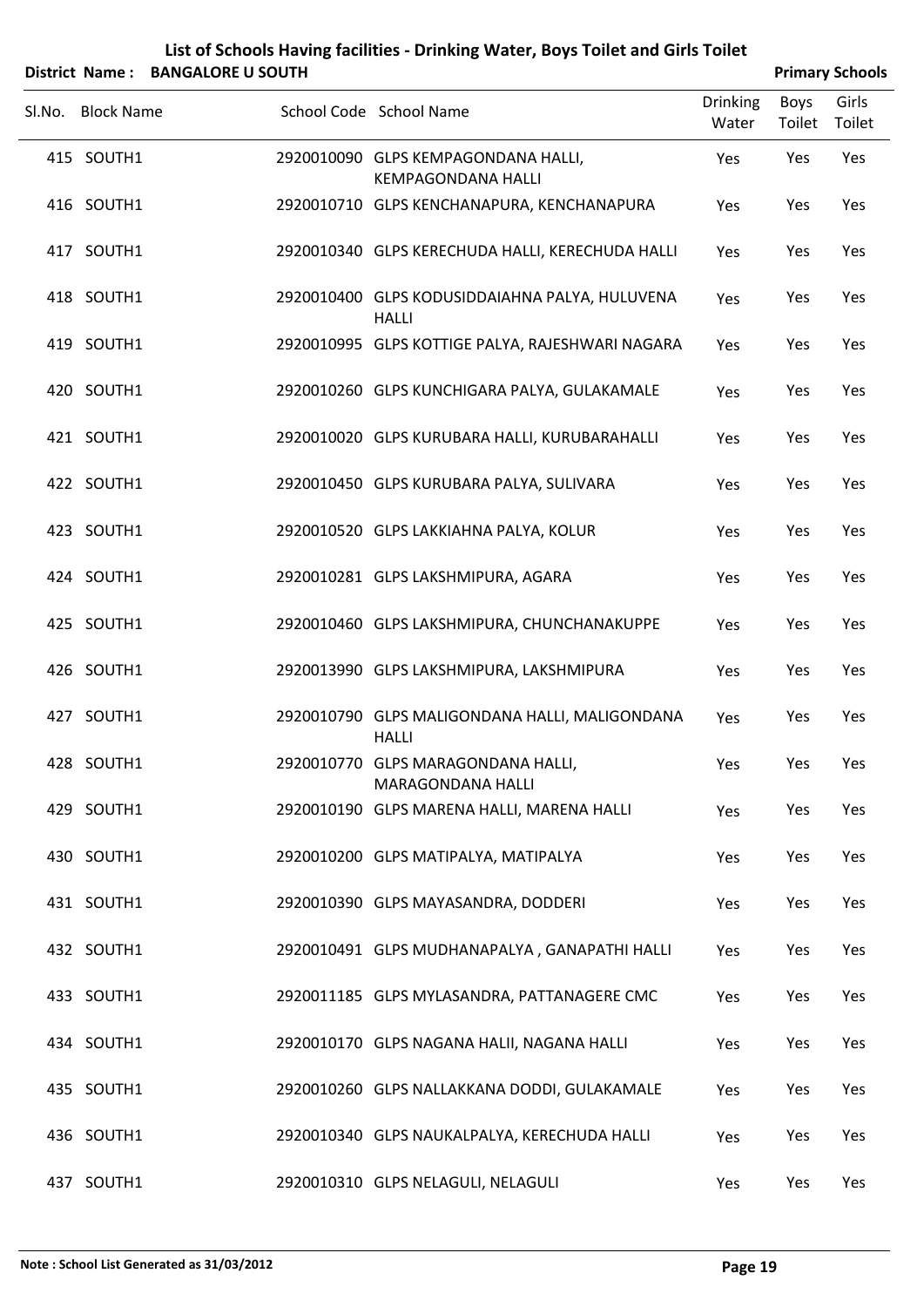| List of Schools Having facilities - Drinking Water, Boys Toilet and Girls Toilet                                                                                                                                                                                                             |
|----------------------------------------------------------------------------------------------------------------------------------------------------------------------------------------------------------------------------------------------------------------------------------------------|
| $\mathbb{R}^{d}$ . Also a set of $\mathbb{R}^{d}$ and $\mathbb{R}^{d}$ and $\mathbb{R}^{d}$ and $\mathbb{R}^{d}$ and $\mathbb{R}^{d}$ and $\mathbb{R}^{d}$ and $\mathbb{R}^{d}$ and $\mathbb{R}^{d}$ and $\mathbb{R}^{d}$ and $\mathbb{R}^{d}$ and $\mathbb{R}^{d}$ and $\mathbb{R}^{d}$ and |

|        | District Name: BANGALORE U SOUTH |                                                             |                          |                | <b>Primary Schools</b> |
|--------|----------------------------------|-------------------------------------------------------------|--------------------------|----------------|------------------------|
| Sl.No. | <b>Block Name</b>                | School Code School Name                                     | <b>Drinking</b><br>Water | Boys<br>Toilet | Girls<br>Toilet        |
|        | 438 SOUTH1                       | 2920010350 GLPS NETTIGERE, NETHIGERE                        | Yes                      | Yes            | Yes                    |
|        | 439 SOUTH1                       | 2920011153 GLPS PATTANGERE, RAJARAJESHWARI<br><b>NAGARA</b> | Yes                      | Yes            | Yes                    |
|        | 440 SOUTH1                       | 2920010222 GLPS PATTAREDDY PALYA, KAGGALIPURA               | Yes                      | Yes            | Yes                    |
|        | 441 SOUTH1                       | 2920010110 GLPS PEDDANA PALYA, PEDDANAPALYA                 | Yes                      | Yes            | Yes                    |
|        | 442 SOUTH1                       | 2920013200 GLPS PUNUGUMARANA HALLI,<br>PUNUGUMARANA HALLI   | Yes                      | Yes            | Yes                    |
|        | 443 SOUTH1                       | 2920010480 GLPS PURADA PALYA, PURADA PALYA                  | Yes                      | Yes            | Yes                    |
|        | 444 SOUTH1                       | 2920010020 GLPS PUTTAIAHNA PALYA, KURUBARAHALLI             | Yes                      | Yes            | Yes                    |
|        | 445 SOUTH1                       | 2920010730 GLPS R CHIKKANA HALLI, MALLATHALLI               | Yes                      | Yes            | Yes                    |
|        | 446 SOUTH1                       | 2920010361 GLPS R.K.TANDYA, CHIKKANA HALLI                  | Yes                      | Yes            | Yes                    |
|        | 447 SOUTH1                       | 2920011171 GLPS RACHANAMADU, KENGERI TMC                    | Yes                      | Yes            | Yes                    |
|        | 448 SOUTH1                       | 2920010922 GLPS RAJEEVGANDHI NAGARA, VAJARAHALLI            | Yes                      | Yes            | Yes                    |
|        | 449 SOUTH1                       | 2920010310 GLPS SADANPALYA, NELAGULI                        | Yes                      | Yes            | Yes                    |
|        | 450 SOUTH1                       | 2920012480 GLPS SALAHUNUSE, SALU HUNASE                     | Yes                      | Yes            | Yes                    |
|        | 451 SOUTH1                       | 2920010650 GLPS SEEGE HALLI, SEEGE HALLI                    | Yes                      | Yes            | Yes                    |
|        | 452 SOUTH1                       | 2920010361 GLPS SHANTI NAGARA, CHIKKANA HALLI               | Yes                      | Yes            | Yes                    |
|        | 453 SOUTH1                       | 2920010720 GLPS SONNENA HALLI, SONNENA HALLI                | Yes                      | Yes            | Yes                    |
|        | 454 SOUTH1                       | 2920010830 GLPS SRINIVASA COLONY, AREHALLI                  | Yes                      | Yes            | Yes                    |
|        | 455 SOUTH1                       | 2920010560 GLPS SUBBARAYANA PALYA, CHIKKELURU               | Yes                      | Yes            | Yes                    |
|        | 456 SOUTH1                       | 2920010450 GLPS SULIVARA, SULIVARA                          | Yes                      | Yes            | Yes                    |
|        | 457 SOUTH1                       | 2920010660 GLPS THIPPUR, THIPPUR                            | Yes                      | Yes            | Yes                    |
|        | 458 SOUTH1                       | 2920010640 GLPS THITTA HALLI, CHINAKURCHI                   | Yes                      | Yes            | Yes                    |
|        | 459 SOUTH1                       | 2920010400 GLPS UDDANDA HALLI, HULUVENA HALLI               | Yes                      | Yes            | Yes                    |
|        | 460 SOUTH1                       | 2920012470 GLPS UDDIPALYA, UDIPALYA                         | Yes                      | Yes            | Yes                    |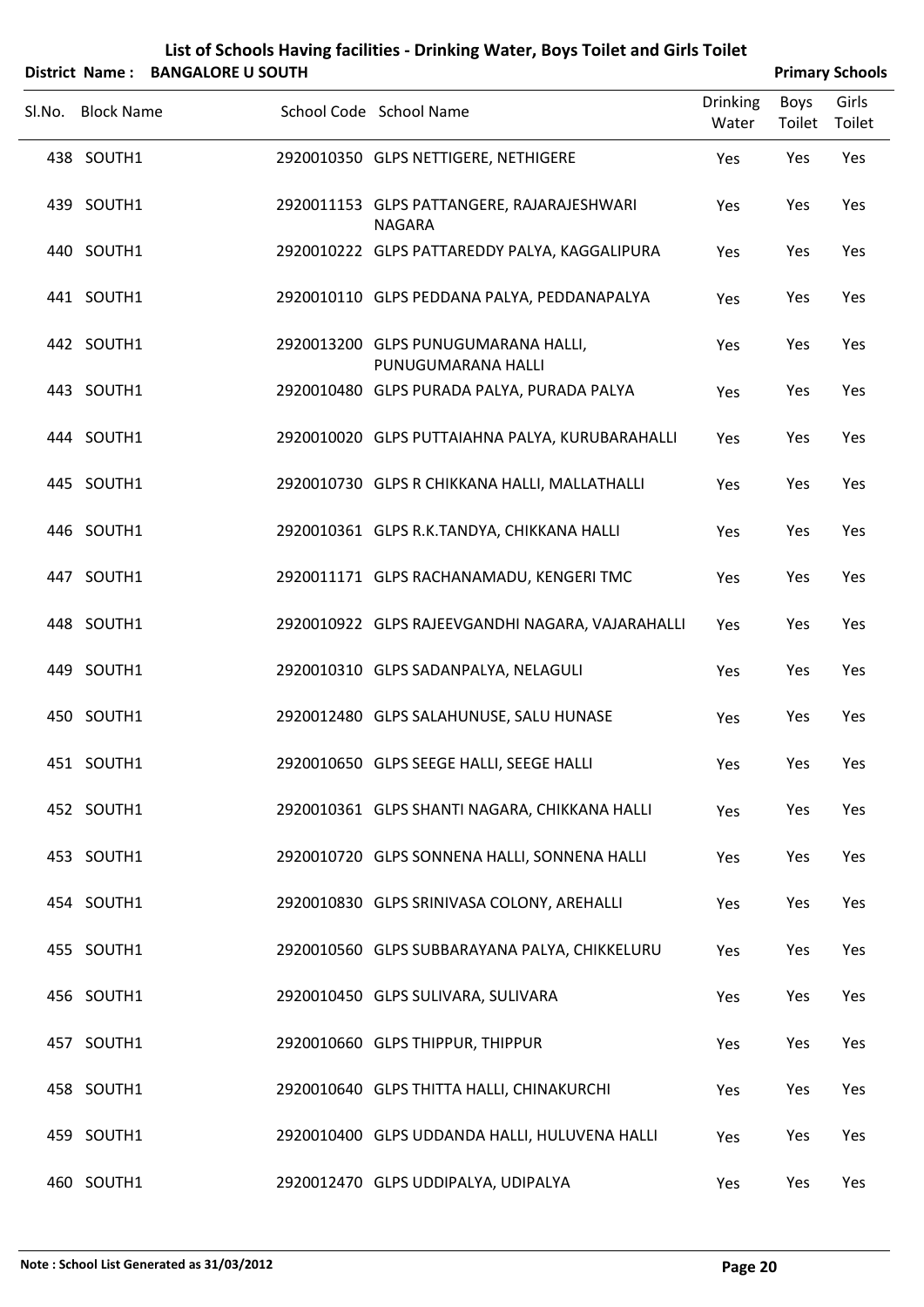|        |                   | District Name: BANGALORE U SOUTH |                                                                       |                          |                | <b>Primary Schools</b> |
|--------|-------------------|----------------------------------|-----------------------------------------------------------------------|--------------------------|----------------|------------------------|
| SI.No. | <b>Block Name</b> |                                  | School Code School Name                                               | <b>Drinking</b><br>Water | Boys<br>Toilet | Girls<br>Toilet        |
|        | 461 SOUTH1        |                                  | 2920010080 GLPS VADA HALLI, GANGAPPANAHALLI                           | Yes                      | Yes            | Yes                    |
|        | 462 SOUTH1        |                                  | 2920012400 GLPS VADERA HALLI, VADDARA HALLI                           | Yes                      | Yes            | Yes                    |
|        | 463 SOUTH1        |                                  | 2920010210 GLPS VARTHURU, VARTHURU                                    | Yes                      | Yes            | Yes                    |
|        | 464 SOUTH1        |                                  | 2920010260 GLPS VASUDEVAPURA, GULAKAMALE                              | Yes                      | Yes            | Yes                    |
|        | 465 SOUTH1        |                                  | 2920010731 GLPS VINAYAKANAGAR, MALLATHALLI                            | Yes                      | Yes            | Yes                    |
|        | 466 SOUTH1        |                                  | 2920010861 GLPS YADALUMNAGARA, SUBRAMANYAPURA                         | Yes                      | Yes            | Yes                    |
|        | 467 SOUTH1        |                                  | 2920010040 GLPS YALACHAGUPPE, YELACHAGUPPE                            | Yes                      | Yes            | Yes                    |
|        | 468 SOUTH1        |                                  | 2920010090 GLPS YALLAPPANA PALYA, KEMPAGONDANA<br><b>HALLI</b>        | Yes                      | Yes            | Yes                    |
|        | 469 SOUTH1        |                                  | 2920011005 GMPS GAVIPURAM, SREE NAGAR                                 | Yes                      | Yes            | Yes                    |
|        | 470 SOUTH1        |                                  | 2920010222 GMPS KAGGALIPURA, KAGGALIPURA                              | Yes                      | Yes            | Yes                    |
|        | 471 SOUTH1        |                                  | 2920011172 GMPS KENGERI, KENGERI TMC                                  | Yes                      | Yes            | Yes                    |
|        | 472 SOUTH1        |                                  | 2920012444 GMPS MARENHALLI J P NAGAR 2 PHASE B, J<br>P NAGARA W NO 57 | Yes                      | Yes            | Yes                    |
|        | 473 SOUTH1        |                                  | 2920012410 GMPS SARAKKI, J P NAGARA                                   | Yes                      | Yes            | Yes                    |
|        | 474 SOUTH1        |                                  | 2920011005 GMPS SRINAGARA, SREE NAGAR                                 | Yes                      | Yes            | Yes                    |
|        | 475 SOUTH1        |                                  | 2920013600 GMPS THALAGHATTAPURA,<br>THALAGHATTAPURA                   | Yes                      | Yes            | Yes                    |
|        | 476 SOUTH1        |                                  | 2920010810 GMPS UTTARA HALLI, UTTARA HALLI                            | Yes                      | Yes            | Yes                    |
|        | 477 SOUTH1        |                                  | 2920013550 GTHPS BHAVANI NAGARA, GANESHA<br><b>MANDIRA W NO 56</b>    | Yes                      | Yes            | Yes                    |
|        | 478 SOUTH1        |                                  | 2920011113 GUHP SCHOOL BASAVANGUDI,<br>BASAVANAGUDI WARD              | Yes                      | Yes            | Yes                    |
|        | 479 SOUTH1        |                                  | 2920010951 GUHPS ALAHALLI, ALAHALLI                                   | Yes                      | Yes            | Yes                    |
|        | 480 SOUTH1        |                                  | 2920011172 GUHPS BEEDI KARMEKARA COLONYKU,<br><b>KENGERI TMC</b>      | Yes                      | Yes            | Yes                    |
|        | 481 SOUTH1        |                                  | 2920012450 GUHPS DODDASATI, DODDA BASTI                               | Yes                      | Yes            | Yes                    |
|        | 482 SOUTH1        |                                  | 2920010810 GUHPS FAYAZABAD SOUTH ONE, UTTARA<br><b>HALLI</b>          | Yes                      | Yes            | Yes                    |
|        | 483 SOUTH1        |                                  | 2920010818 GUHPS ILEAS NAGAR, UTTARA HALLI                            | Yes                      | Yes            | Yes                    |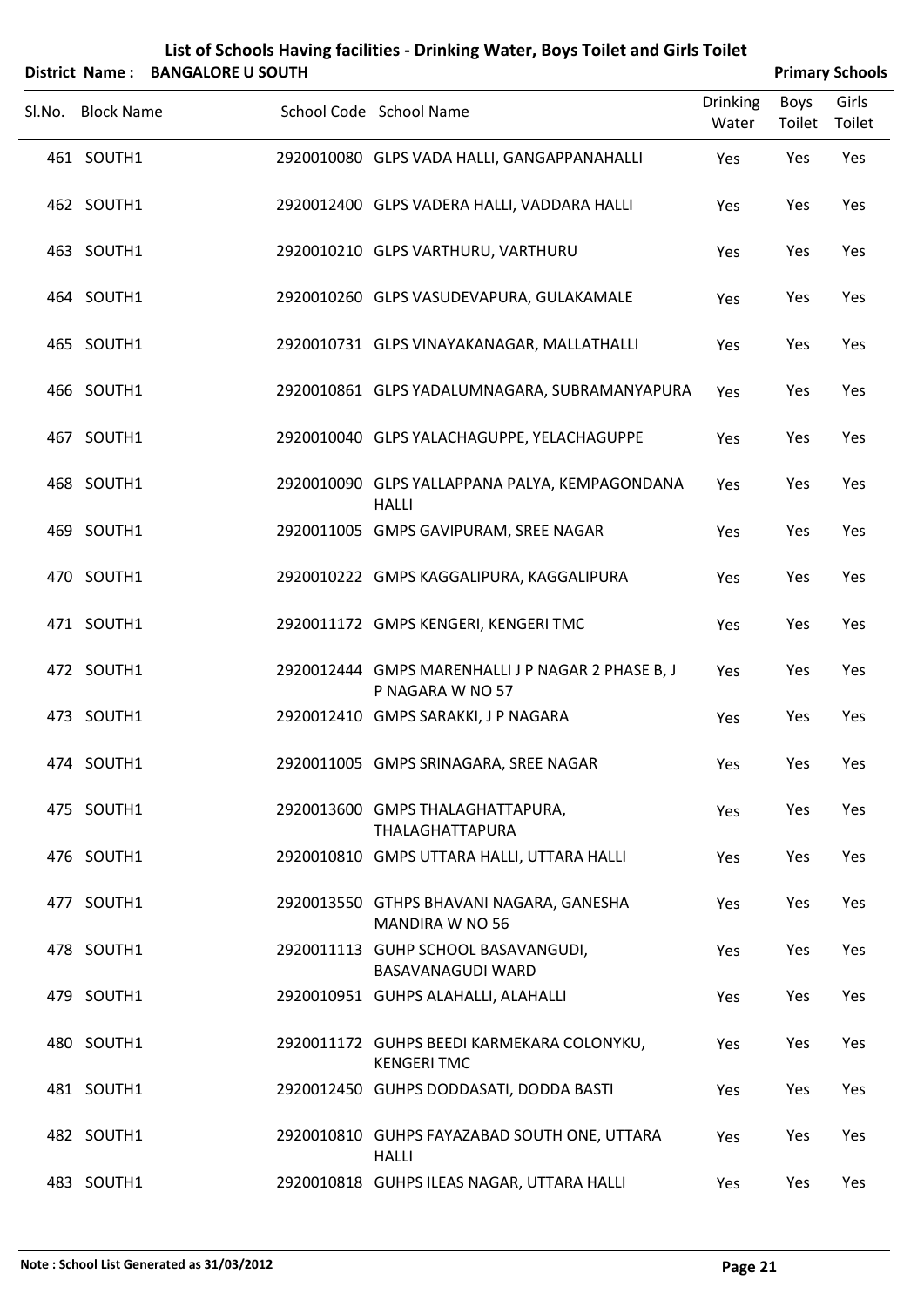|        |                   | District Name: BANGALORE U SOUTH |                                                                  |                          |                | <b>Primary Schools</b> |
|--------|-------------------|----------------------------------|------------------------------------------------------------------|--------------------------|----------------|------------------------|
| Sl.No. | <b>Block Name</b> |                                  | School Code School Name                                          | <b>Drinking</b><br>Water | Boys<br>Toilet | Girls<br>Toilet        |
|        | 484 SOUTH1        |                                  | 2920010222 GUHPS KAGGALIPURA, KAGGALIPURA                        | Yes                      | Yes            | Yes                    |
|        | 485 SOUTH1        |                                  | 2920010700 GUHPS KAMBIPURA, KAMBIPURA                            | Yes                      | Yes            | Yes                    |
|        | 486 SOUTH1        |                                  | 2920011172 GUHPS KENGERI, KENGERI TMC                            | Yes                      | Yes            | Yes                    |
|        | 487 SOUTH1        |                                  | 2920012410 GUHPS SARABANDE PALYA, J P NAGARA                     | Yes                      | Yes            | Yes                    |
|        | 488 SOUTH1        |                                  | 2920010700 GULPS ANCHE PALYA, KAMBIPURA                          | Yes                      | Yes            | Yes                    |
|        | 489 SOUTH1        |                                  | 2920010780 GULPS BHIMANA KUPPE, BHEEMANAKUPPE                    | Yes                      | Yes            | Yes                    |
|        | 490 SOUTH1        |                                  | 2920013550 GULPS KARISANDRA, GANESHA MANDIRA W<br><b>NO 56</b>   | Yes                      | Yes            | Yes                    |
|        | 491 SOUTH1        |                                  | 2920011030 GULPS KONASANDRA, HEMMAGEPURA<br>PANCHAYATH           | Yes                      | Yes            | Yes                    |
|        | 492 SOUTH1        |                                  | 2920012431 GULPS KUMARASWAMY BADAVANAE,<br>PADMANABHANAGARA      | Yes                      | Yes            | Yes                    |
|        | 493 SOUTH1        |                                  | 2920010951 GULPS M G NAGAR, ALAHALLI                             | Yes                      | Yes            | Yes                    |
|        | 494 SOUTH1        |                                  | 2920012431 GULPS MINAJ NAGAR,<br>PADMANABHANAGARA                | Yes                      | Yes            | Yes                    |
|        | 495 SOUTH1        |                                  | 2920010012 GULPS TAVAREKERE, TAVAREKERE                          | Yes                      | Yes            | Yes                    |
|        | 496 SOUTH1        |                                  | 2920013560 GULPS VALGERE HALLI, KENGERI TMC1                     | Yes                      | Yes            | Yes                    |
|        | 497 SOUTH1        |                                  | 2920013550 GUMPS YARAB NAGARA, GANESHA<br><b>MANDIRA W NO 56</b> | Yes                      | Yes            | Yes                    |
|        | 498 SOUTH2        |                                  | 2920080211 G H P SCHOOL MARENAHALLI, MARENA<br>HALLI W NO 35     | Yes                      | Yes            | Yes                    |
|        | 499 SOUTH2        |                                  | 2920080280 GT&K LPS.ANJANAPPATOTA, S K R MARKET<br>W NO 30       | Yes                      | Yes            | Yes                    |
|        | 500 SOUTH2        |                                  | 2920080032 GHPS AJADNAGARA, AZADHNAGARA W NO<br>45               | Yes                      | Yes            | Yes                    |
|        | 501 SOUTH2        |                                  | 2920080032 GHPS ANCHEPALYA, AZADHNAGARA W NO<br>45               | Yes                      | Yes            | Yes                    |
|        | 502 SOUTH2        |                                  | 2920080060 GHPS AVENUE ROAD, CHIKKAPETE W NO 28                  | Yes                      | Yes            | Yes                    |
|        | 503 SOUTH2        |                                  | 2920080050 GHPS BAPUJINAGARA, BAPUJINAGARA W<br><b>NO 42</b>     | Yes                      | Yes            | Yes                    |
|        | 504 SOUTH2        |                                  | 2920080020 GHPS GANGONDANA HALLI ATTIGUPE,<br>ATTIGUPPE W NO 40  | Yes                      | Yes            | Yes                    |
|        | 505 SOUTH2        |                                  | 2920080313 GHPS GOVINDARAJ NAGAR,<br>GOVINDARAJANAGARA W NO 36   | Yes                      | Yes            | Yes                    |
|        | 506 SOUTH2        |                                  | 2920080223 GHPS JANATHA COLONY HALLYGUDDA,                       | Yes                      | Yes            | Yes                    |

PADARAYANAPURA W NO 43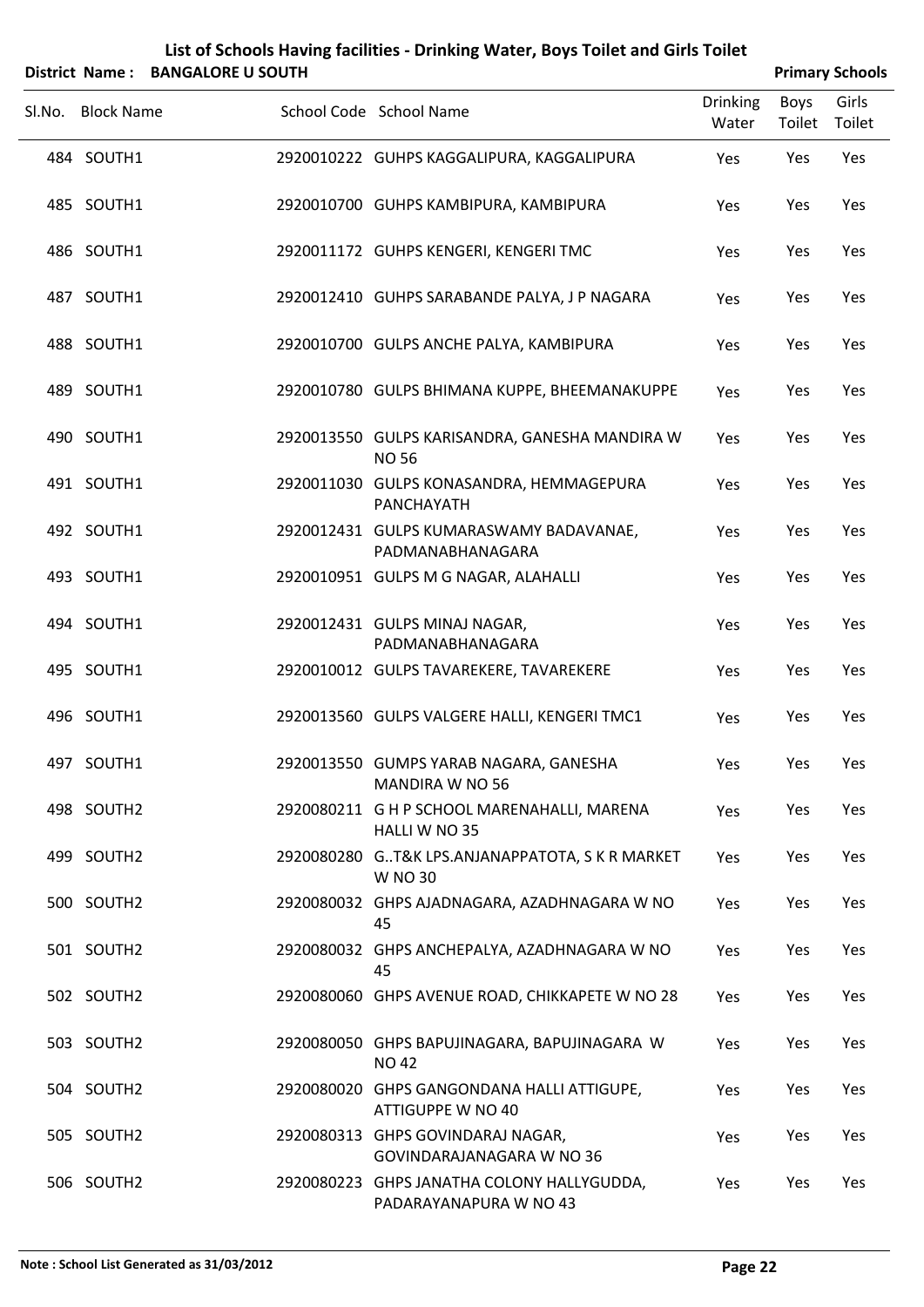|        |                   | District Name: BANGALORE U SOUTH |                                                                          |                          |                | <b>Primary Schools</b> |
|--------|-------------------|----------------------------------|--------------------------------------------------------------------------|--------------------------|----------------|------------------------|
| SI.No. | <b>Block Name</b> |                                  | School Code School Name                                                  | <b>Drinking</b><br>Water | Boys<br>Toilet | Girls<br>Toilet        |
|        | 507 SOUTH2        |                                  | 2920080201 GHPS K P AGRAHARA, K P AGRAHARA W NO<br>32                    | Yes                      | Yes            | Yes                    |
|        | 508 SOUTH2        |                                  | 2920080011 GHPS MALAGALU JANTHA COLONY,<br>AMARAJYOTHINAGARA W NO 37     | Yes                      | Yes            | Yes                    |
|        | 509 SOUTH2        |                                  | 2920080060 GHPS MAMULPET, CHIKKAPETE W NO 28                             | Yes                      | Yes            | Yes                    |
|        | 510 SOUTH2        |                                  | 2920080260 GHPS MOODALAPALYA, MUDALAPALYA W<br><b>NO38</b>               | Yes                      | Yes            | Yes                    |
|        | 511 SOUTH2        |                                  | 2920080260 GHPS NAGARABHAVI, MUDALAPALYA W NO<br>38                      | Yes                      | Yes            | Yes                    |
|        | 512 SOUTH2        |                                  | 2920080090 GHPS PANTHARAPALYA, CHANDRALAYOUT<br>W NO 39                  | Yes                      | Yes            | Yes                    |
|        | 513 SOUTH2        |                                  | 2920080060 GHPS PURNAYA CHOLTRY, CHIKKAPETE W<br><b>NO 28</b>            | Yes                      | Yes            | Yes                    |
|        | 514 SOUTH2        |                                  | 2920080012 GHPS RANGANATHPURA,<br>AMARAJYOTHINAGARA W NO 37              | Yes                      | Yes            | Yes                    |
|        | 515 SOUTH2        |                                  | 2920080060 GHPS SHINDHI MODEL SCHOOL, CHIKKAPETE<br><b>W NO 28</b>       | Yes                      | Yes            | Yes                    |
|        | 516 SOUTH2        |                                  | 2920080204 GHPS SRI KADDAPPA SWAMI MATTA, K P<br><b>AGRAHARA W NO 32</b> | Yes                      | Yes            | Yes                    |
|        | 517 SOUTH2        |                                  | 2920080222 GKHPS DEEPANJALI NAGARA,<br>PADARAYANAPURA W NO 43            | Yes                      | Yes            | Yes                    |
|        | 518 SOUTH2        |                                  | 2920080322 GKHPS DODDAMAVALLI, SUDHAMANAGARA<br>W NO 48                  | Yes                      | Yes            | Yes                    |
|        | 519 SOUTH2        |                                  | 2920080080 GKHPS OLD FORT CHAMARAJPETE,<br><b>CHAMARAJPETE W NO 46</b>   | Yes                      | Yes            | Yes                    |
|        | 520 SOUTH2        |                                  | 2920080083 GKLPS ANNADAPURAM MYSORE RD,<br><b>CHAMARAJPETE W NO 46</b>   | Yes                      | Yes            | Yes                    |
|        | 521 SOUTH2        |                                  | 2920080190 GKMPS CAR PLANE MYSORE ROAD], JJR<br>NAGARA W NO 44           | Yes                      | Yes            | Yes                    |
|        | 522 SOUTH2        |                                  | 2920080080 GKMPS CHAMARAJPETE, CHAMARAJPETE W<br><b>NO 46</b>            | Yes                      | Yes            | Yes                    |
|        | 523 SOUTH2        |                                  | 2920080193 GKMPS GOURIPALYA (CORP BLD), JJR<br>NAGARA W NO 44            | Yes                      | Yes            | Yes                    |
|        | 524 SOUTH2        |                                  | 2920080223 GKMPS PADARAYANAPURA,<br>PADARAYANAPURA W NO 43               | Yes                      | Yes            | Yes                    |
|        | 525 SOUTH2        |                                  | 2920080071 GLPS (NUTHAN) K P AGRAHARA,<br><b>COTTENPETE W NO 29</b>      | Yes                      | Yes            | Yes                    |
|        | 526 SOUTH2        |                                  | 2920080011 GLPS AMARJYOTHI NGR,<br>AMARAJYOTHINAGARA W NO 37             | Yes                      | Yes            | Yes                    |
|        | 527 SOUTH2        |                                  | 2920080102 GLPS GURUKARRAMANAYAKANAGALLI,<br>DHARMARAYA SWAMY TEMPLE 47  | Yes                      | Yes            | Yes                    |
|        | 528 SOUTH2        |                                  | 2920080012 GLPS KAVERIPURA, AMARAJYOTHINAGARA<br><b>W NO 37</b>          | Yes                      | Yes            | Yes                    |
|        | 529 SOUTH2        |                                  | 2920080280 GLPS, KEMMANNUGUNDI, S K R MARKET W<br><b>NO30</b>            | Yes                      | Yes            | Yes                    |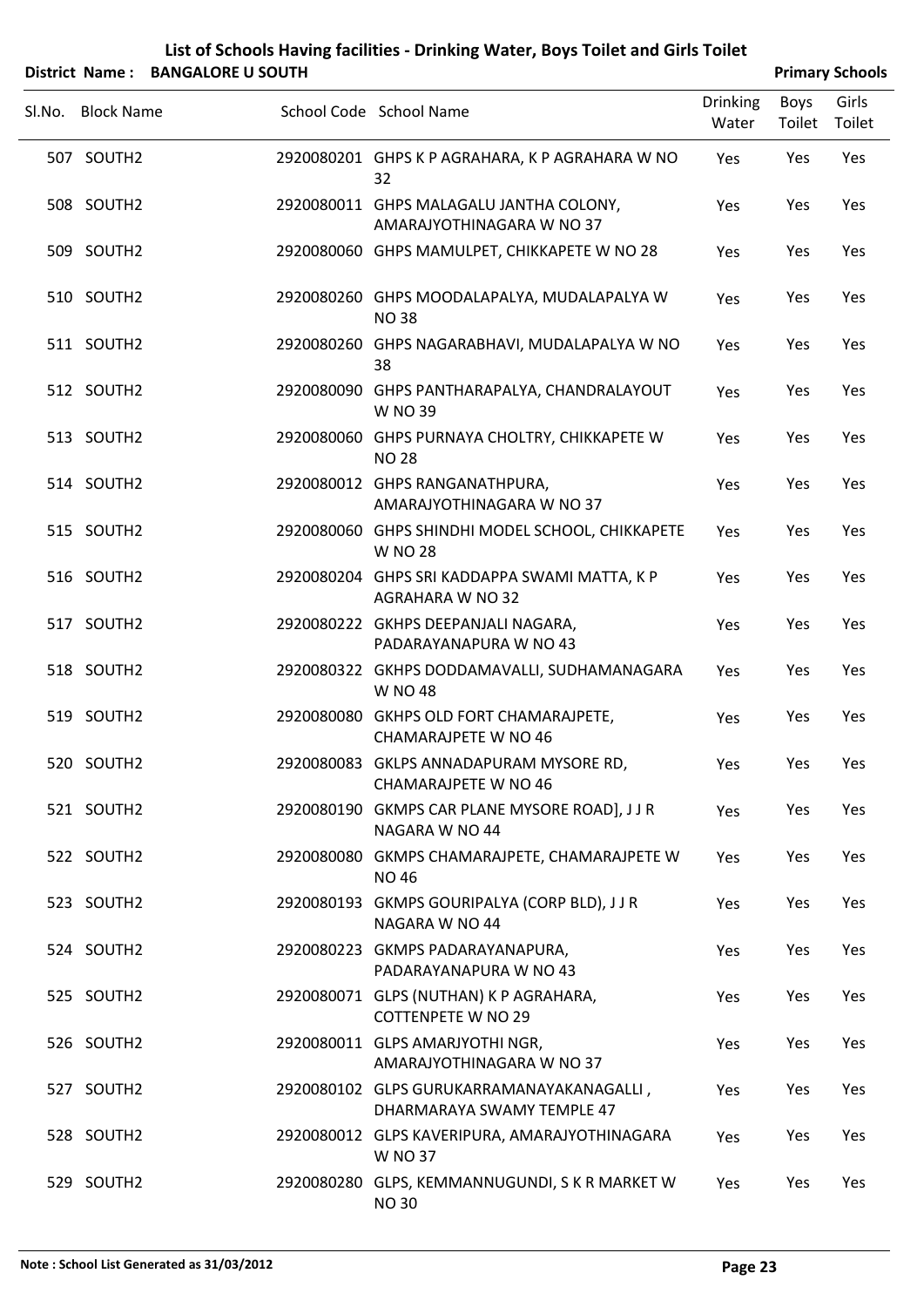| District Name: BANGALORE U SOUTH |                                                                       |                          |                | <b>Primary Schools</b> |
|----------------------------------|-----------------------------------------------------------------------|--------------------------|----------------|------------------------|
| Sl.No. Block Name                | School Code School Name                                               | <b>Drinking</b><br>Water | Boys<br>Toilet | Girls<br>Toilet        |
| 530 SOUTH2                       | 2920080090 GMPS ARUNDHATHINAGARA,<br><b>CHANDRALAYOUT W NO 39</b>     | Yes                      | Yes            | Yes                    |
| 531 SOUTH2                       | 2920080020 GMPS ATTIGUPE, ATTIGUPPE W NO 40                           | Yes                      | Yes            | Yes                    |
| 532 SOUTH2                       | 2920080130 GMPS BYATARAYANAPURA, GALY ANJANEYA<br>W NO 41             | Yes                      | Yes            | Yes                    |
| 533 SOUTH2                       | 2920080050 GMPS HOSAGUDDADHA HALLI,<br>BAPUJINAGARA W NO 42           | Yes                      | Yes            | Yes                    |
| 534 SOUTH2                       | 2920080242 GMPS HOSAHALLI, R P C LAYOUT W NO 34                       | Yes                      | Yes            | Yes                    |
| 535 SOUTH2                       | 2920080033 GMPS KARITHIMMANAHALLI,<br>AZADHNAGARA W NO 45             | Yes                      | Yes            | Yes                    |
| 536 SOUTH2                       | 2920080090 GMPS NAYANDAHALLI, CHANDRALAYOUT W<br><b>NO39</b>          | Yes                      | Yes            | Yes                    |
| 537 SOUTH2                       | 2920080282 GMPS SULTAPETE, S K R MARKET W NO 30                       | Yes                      | Yes            | Yes                    |
| 538 SOUTH2                       | 2920080280 GMPS, ARALEPETE, S K R MARKET W NO 30                      | Yes                      | Yes            | Yes                    |
| 539 SOUTH2                       | 2920080250 GOVT URDU HPS VIDYARANYANAGARA,<br>VIJAYANAGARA W NO 33    | Yes                      | Yes            | Yes                    |
| 540 SOUTH2                       | 2920080083 GTHPS OLD FORT CHAMARAJPET,<br><b>CHAMARAJPETE W NO 46</b> | Yes                      | Yes            | Yes                    |
| 541 SOUTH2                       | 2920080280 GTHPS, TAMILA. BELIMATTA, S K R MARKET W<br><b>NO30</b>    | Yes                      | Yes            | Yes                    |
| 542 SOUTH2                       | 2920080083 GTLPS ANANDAPURAM, CHAMARAJPETE W<br><b>NO 46</b>          | Yes                      | Yes            | Yes                    |
| 543 SOUTH2                       | 2920080080 GTLPS CHAMARAJPET, CHAMARAJPETE W<br><b>NO 46</b>          | Yes                      | Yes            | Yes                    |
| 544 SOUTH2                       | 2920080090 GUHPS ARUNDHATHINAGARA,<br><b>CHANDRALAYOUT W NO 39</b>    | Yes                      | Yes            | Yes                    |
| 545 SOUTH2                       | 2920080323 GUHPS BADA MAKHAN, SUDHAMANAGARA<br>W NO 48                | Yes                      | Yes            | Yes                    |
| 546 SOUTH2                       | 2920080081 GUHPS CHAMARAJPET, CHAMARAJPETE W<br><b>NO 46</b>          | Yes                      | Yes            | Yes                    |
| 547 SOUTH2                       | 2920080323 GUHPS DODDAMAVALLI, SUDHAMANAGARA<br>W NO 48               | Yes                      | Yes            | Yes                    |
| 548 SOUTH2                       | 2920080090 GUHPS GANGONDANA HALLI,<br><b>CHANDRALAYOUT W NO 39</b>    | Yes                      | Yes            | Yes                    |
| 549 SOUTH2                       | 2920080130 GUHPS HOSAGUDDADAHALLI, GALY<br>ANJANEYA W NO 41           | Yes                      | Yes            | Yes                    |
| 550 SOUTH2                       | 2920080102 GUHPS KUMBARAPETE, DHARMARAYA<br><b>SWAMY TEMPLE 47</b>    | Yes                      | Yes            | Yes                    |
| 551 SOUTH2                       | 2920080102 GUHPS MOTHINAGARA, DHARMARAYA<br><b>SWAMY TEMPLE 47</b>    | Yes                      | Yes            | Yes                    |
| 552 SOUTH2                       | 2920080052 GUHPS OLDGUDDADA HALLI BAPUJIN,<br>BAPUJINAGARA W NO 42    | Yes                      | Yes            | Yes                    |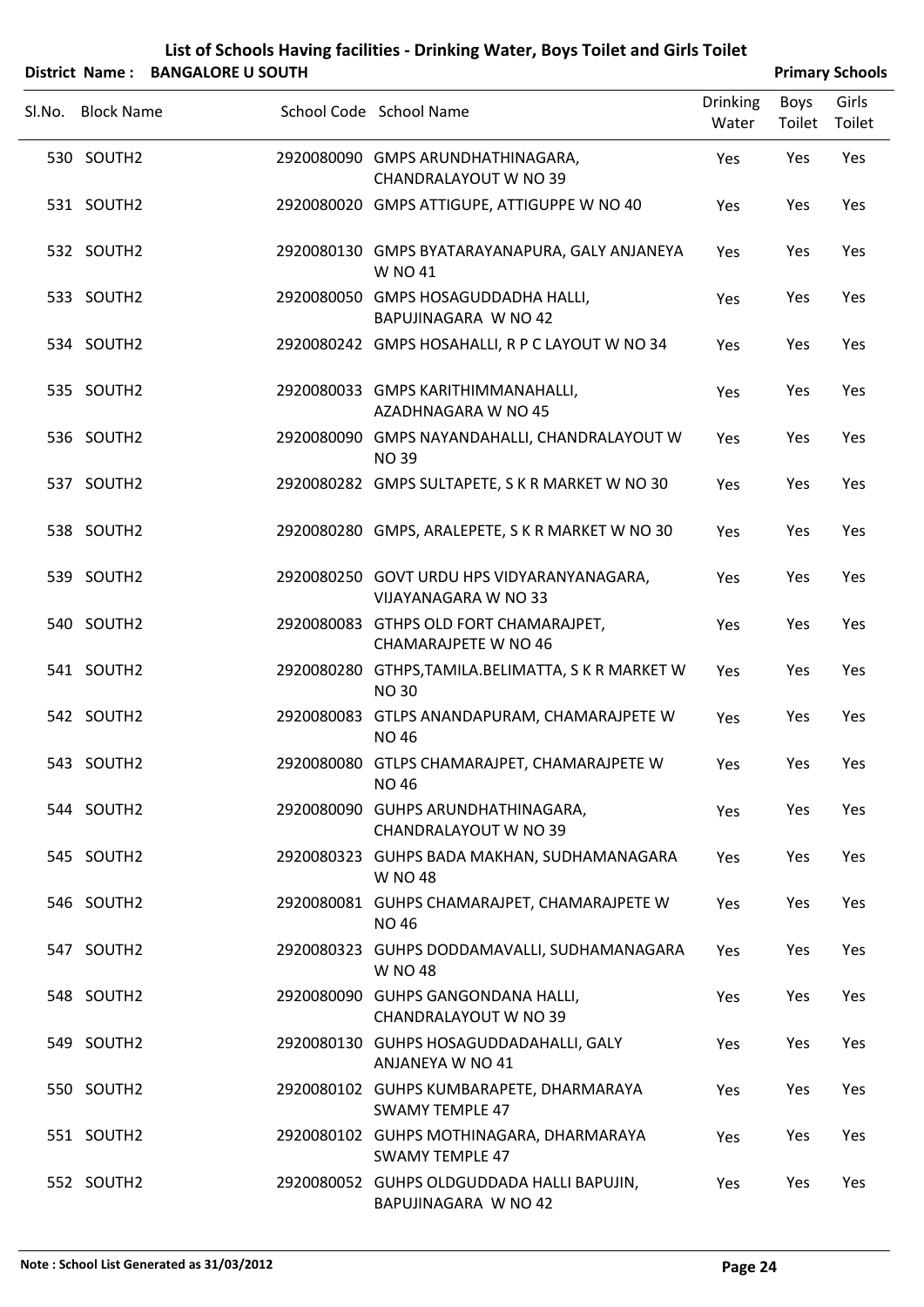|        |                   | District Name: BANGALORE U SOUTH |                                                                         |                          |                | <b>Primary Schools</b> |
|--------|-------------------|----------------------------------|-------------------------------------------------------------------------|--------------------------|----------------|------------------------|
| SI.No. | <b>Block Name</b> |                                  | School Code School Name                                                 | <b>Drinking</b><br>Water | Boys<br>Toilet | Girls<br>Toilet        |
|        | 553 SOUTH2        |                                  | 2920080190 GUHPS PADARAYANAPURA CORP BLDG, J J R<br>NAGARA W NO 44      | Yes                      | Yes            | Yes                    |
|        | 554 SOUTH2        |                                  | 2920080090 GUHPS PANTHARAPALYA, CHANDRALAYOUT<br><b>W NO 39</b>         | Yes                      | Yes            | Yes                    |
|        | 555 SOUTH2        |                                  | 2920080053 GUHPS SHAMANNA GARDEN,<br>BAPUJINAGARA W NO 42               | Yes                      | Yes            | Yes                    |
|        | 556 SOUTH2        |                                  | 2920080081 GUHPS TIPPUNAGAR CHAMARAJPET,<br><b>CHAMARAJPETE W NO 46</b> | Yes                      | Yes            | Yes                    |
|        | 557 SOUTH2        |                                  | 2920080136 GUHPS VALMIKI NAGARA, GALY ANJANEYA<br>W NO 41               | Yes                      | Yes            | Yes                    |
|        | 558 SOUTH2        |                                  | 2920080032 GULPS ANCHEPALYA, AZADHNAGARA W NO<br>45                     | Yes                      | Yes            | Yes                    |
|        | 559 SOUTH2        |                                  | 2920080225 GULPS ARFTHNAGARA, PADARAYANAPURA<br>W NO 43                 | Yes                      | Yes            | Yes                    |
|        | 560 SOUTH2        |                                  | 2920080314 GULPS GOVINDARAJ NAGAR,<br>GOVINDARAJANAGARA W NO 36         | Yes                      | Yes            | Yes                    |
|        | 561 SOUTH2        |                                  | 2920080102 GULPS KALASIPALYAM, DHARMARAYA<br><b>SWAMY TEMPLE 47</b>     | Yes                      | Yes            | Yes                    |
|        | 562 SOUTH2        |                                  | 2920080050 GULPS RASULNAGARA, BAPUJINAGARA W<br><b>NO 42</b>            | Yes                      | Yes            | Yes                    |
|        | 563 SOUTH2        |                                  | 2920080130 GULPS ROSHANA NAGARA, GALY ANJANEYA<br>W NO 41               | Yes                      | Yes            | Yes                    |
|        | 564 SOUTH2        |                                  | 2920080281 GULPS, JALIMOHALLA, S K R MARKET W NO 30                     | Yes                      | Yes            | Yes                    |
|        | 565 SOUTH2        |                                  | 2920080281 GULPS.SULTANPET(GIRLS), S K R MARKET W<br><b>NO 30</b>       | Yes                      | Yes            | Yes                    |
|        | 566 SOUTH2        |                                  | 2920080282 GUMPBS BAR LANE(BOYS), S K R MARKET W<br><b>NO30</b>         | Yes                      | Yes            | Yes                    |
|        | 567 SOUTH2        |                                  | 2920080190 GUMPBS J J R NAGARA GORIPALYA, J J R<br>NAGARA W NO 44       | Yes                      | Yes            | Yes                    |
|        | 568 SOUTH2        |                                  | 2920080281 GUMPS, BORLANE(GIRLS), S K R MARKET W<br><b>NO30</b>         | Yes                      | Yes            | Yes                    |
|        | 569 SOUTH2        |                                  | 2920080223 GUMPS FAROOQIAYA NAGARA,<br>PADARAYANAPURA W NO 43           | Yes                      | Yes            | Yes                    |
|        | 570 SOUTH2        |                                  | 2920080281 GUMPS, SULTANPET(BOYS), S K R MARKET W<br><b>NO30</b>        | Yes                      | Yes            | Yes                    |
|        | 571 SOUTH3        |                                  | 2920090350 GHPS (K) JOGUPALYA, JOGUPALYA W NO 75                        | Yes                      | Yes            | Yes                    |
|        | 572 SOUTH3        |                                  | 2920090010 GHPS AGARA, BBMP AGARA                                       | Yes                      | Yes            | Yes                    |
|        | 573 SOUTH3        |                                  | 2920090020 GHPS ANJANAPURA, ANJANAPURA                                  | Yes                      | Yes            | Yes                    |
|        | 574 SOUTH3        |                                  | 2920090950 GHPS APPAREDDYPALYA, INDIRA NAGAR                            | Yes                      | Yes            | Yes                    |
|        | 575 SOUTH3        |                                  | 2920090040 GHPS ARAKERE, ARAKERE                                        | Yes                      | Yes            | Yes                    |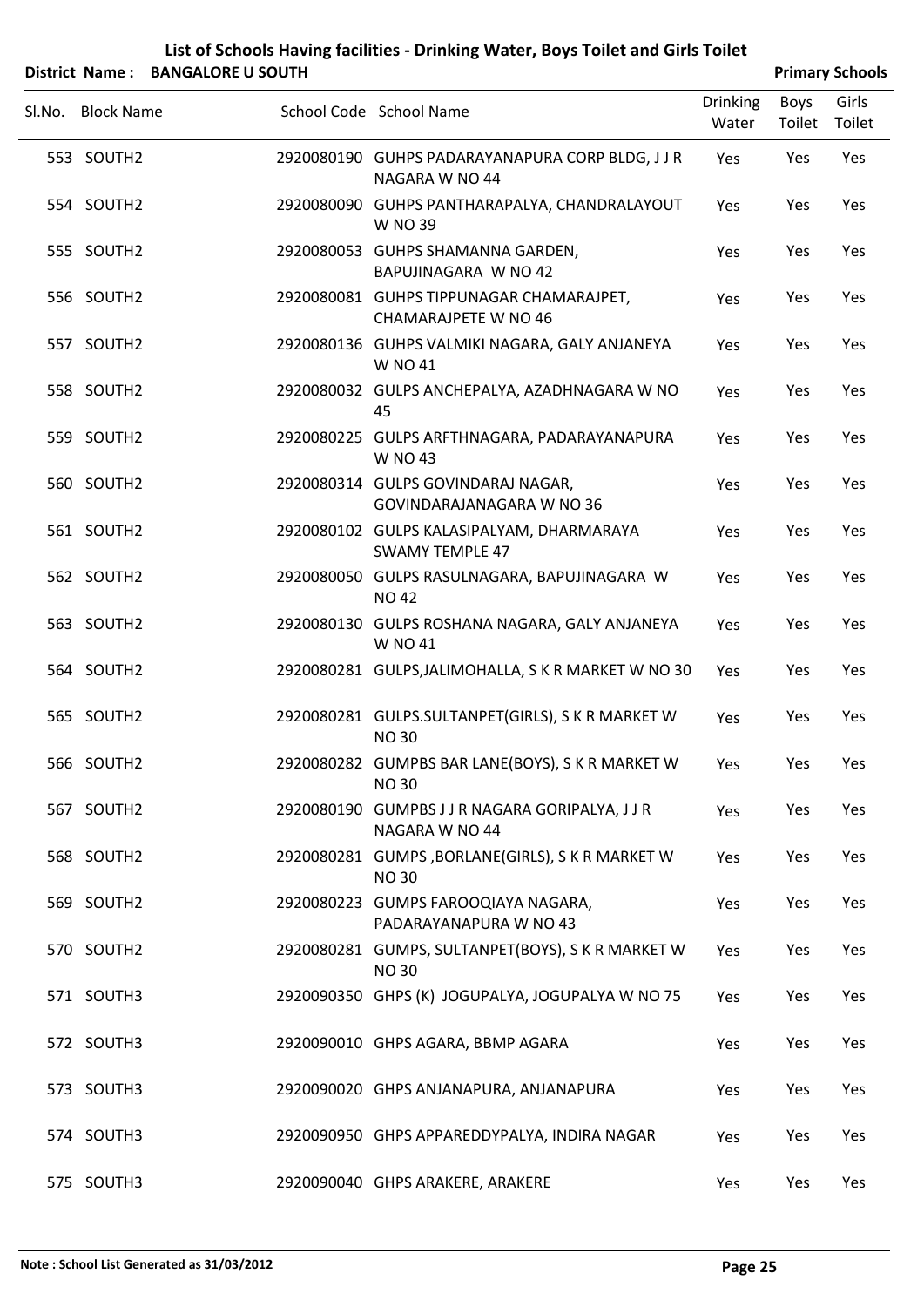|        |                   | District Name: BANGALORE U SOUTH |                                                                    |                          |                | <b>Primary Schools</b> |  |
|--------|-------------------|----------------------------------|--------------------------------------------------------------------|--------------------------|----------------|------------------------|--|
| Sl.No. | <b>Block Name</b> |                                  | School Code School Name                                            | <b>Drinking</b><br>Water | Boys<br>Toilet | Girls<br>Toilet        |  |
|        | 576 SOUTH3        |                                  | 2920090030 GHPS ARALAKUNATE, ARALAKUNATE                           | Yes                      | Yes            | Yes                    |  |
|        | 577 SOUTH3        |                                  | 2920090720 GHPS BANDEPALYA, BANDEPALYA                             | Yes                      | Yes            | Yes                    |  |
|        | 578 SOUTH3        |                                  | 2920090090 GHPS BERATENA AGRAHARA, BERATENA<br>AGRAHARA            | Yes                      | Yes            | Yes                    |  |
|        | 579 SOUTH3        |                                  | 2920090710 GHPS BETTADASANA PURA,<br>BETTADASANAPURA               | Yes                      | Yes            | Yes                    |  |
|        | 580 SOUTH3        |                                  | 2920090140 GHPS BILEKALI, BILEKALLI 2                              | Yes                      | Yes            | Yes                    |  |
|        | 581 SOUTH3        |                                  | 2920090770 GHPS BYRASANDRA, PATTABHIRAM NAGARA                     | Yes                      | Yes            | Yes                    |  |
|        | 582 SOUTH3        |                                  | 2920090200 GHPS CHUNCHU GATTA, CHUNCHANAGATTA                      | Yes                      | Yes            | Yes                    |  |
|        | 583 SOUTH3        |                                  | 2920090410 GHPS DAIRY COLONY, LAKKASANDRA W<br><b>NO63</b>         | Yes                      | Yes            | Yes                    |  |
|        | 584 SOUTH3        |                                  | 2920090280 GHPS DEVARACHIKKANA HALLI,<br>DEVARACHIKKANA HALLI      | Yes                      | Yes            | Yes                    |  |
|        | 585 SOUTH3        |                                  | 2920090250 GHPS DODDANAGAMANGALA,<br>DODDANAGAMANGALA              | Yes                      | Yes            | Yes                    |  |
|        | 586 SOUTH3        |                                  | 2920090240 GHPS DODDATHOGURU, DODDATHOGURU                         | Yes                      | Yes            | Yes                    |  |
|        | 587 SOUTH3        |                                  | 2920090232 GHPS DOOPANAHALLI, DOMMALUR W NO 72                     | Yes                      | Yes            | Yes                    |  |
|        | 588 SOUTH3        |                                  | 2920090430 GHPS EEGIPURA, EEGIPURA W NO 68                         | Yes                      | Yes            | Yes                    |  |
|        | 589 SOUTH3        |                                  | 2920090290 GHPS GOTTIGERE, GOTTIGERE                               | Yes                      | Yes            | Yes                    |  |
|        | 590 SOUTH3        |                                  | 2920090300 GHPS GOVINDASHETTY PALYA,<br><b>GOVINDASHETTY PALYA</b> | Yes                      | Yes            | Yes                    |  |
|        | 591 SOUTH3        |                                  | 2920090684 GHPS GURAPPANA PALYA,<br><b>GURAPPANAPALYA W NO 64</b>  | Yes                      | Yes            | Yes                    |  |
|        | 592 SOUTH3        |                                  | 2920090700 GHPS IBALOOR, IBALOOR                                   | Yes                      | Yes            | Yes                    |  |
|        | 593 SOUTH3        |                                  | 2920090422 GHPS JAKKASANDRA, MADIWALA W NO 66                      | Yes                      | Yes            | Yes                    |  |
|        | 594 SOUTH3        |                                  | 2920090570 GHPS JAMBUSAVARI DINNE, JAMBUSAVARI<br><b>DINNE</b>     | Yes                      | Yes            | Yes                    |  |
|        | 595 SOUTH3        |                                  | 2920090291 GHPS KEMBATHHALLI, GOTTIGERE                            | Yes                      | Yes            | Yes                    |  |
|        | 596 SOUTH3        |                                  | 2920090630 GHPS KODICHIKKANA HALLI, KODICHIKKANA<br><b>HALLI</b>   | Yes                      | Yes            | Yes                    |  |
|        | 597 SOUTH3        |                                  | 2920090560 GHPS KONANAKUNTE, KONANAKUNTE                           | Yes                      | Yes            | Yes                    |  |

SOUTH3 2920090400 GHPS KONAPPANA AGRAHARA, KONAPPANA 598 Yes Yes Yes

AGRAHARA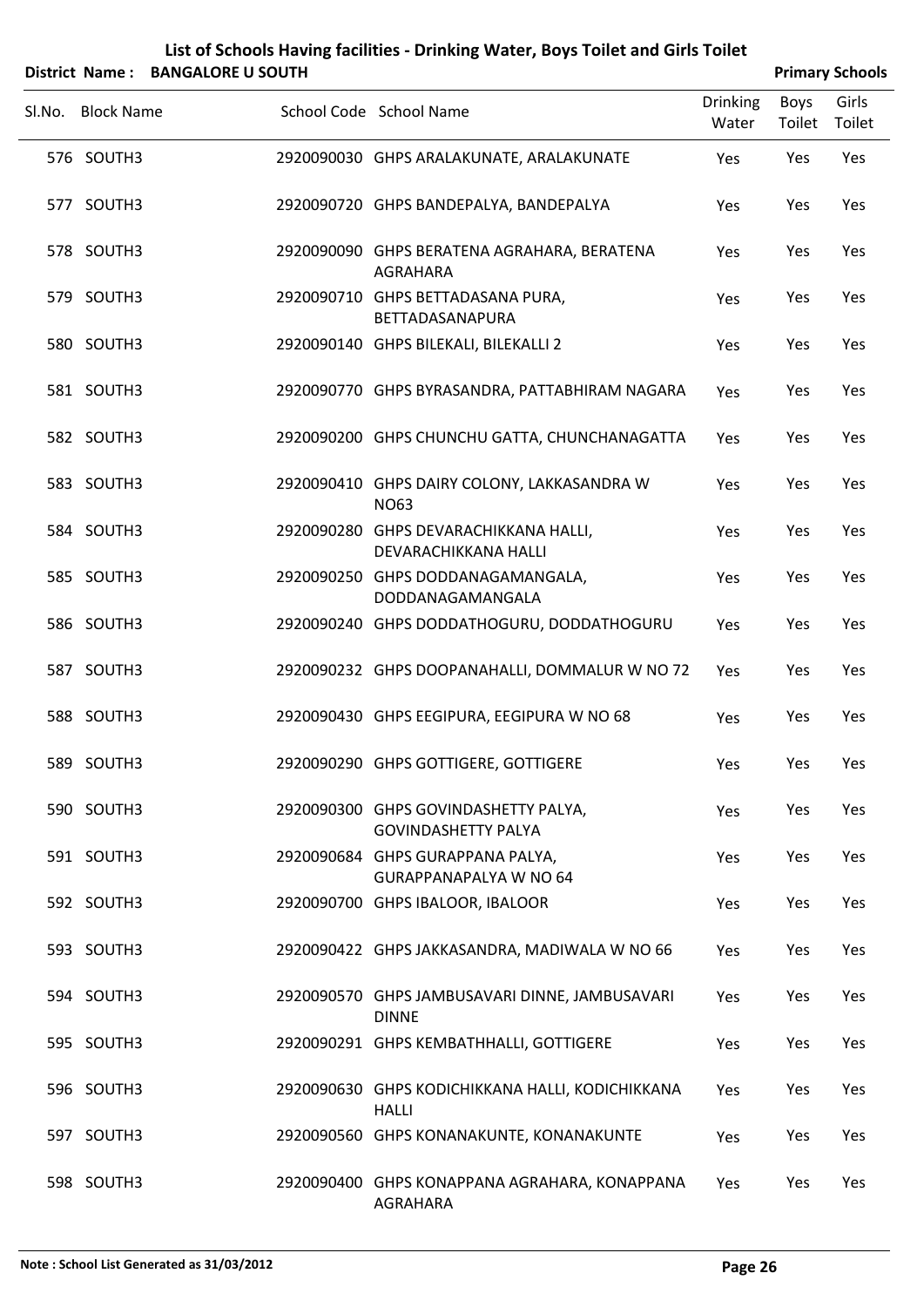| List of Schools Having facilities - Drinking Water, Boys Toilet and Girls Toilet |
|----------------------------------------------------------------------------------|
|                                                                                  |

|        | District Name: BANGALORE U SOUTH |                                                                    |                          |                | <b>Primary Schools</b> |
|--------|----------------------------------|--------------------------------------------------------------------|--------------------------|----------------|------------------------|
| Sl.No. | <b>Block Name</b>                | School Code School Name                                            | <b>Drinking</b><br>Water | Boys<br>Toilet | Girls<br>Toilet        |
|        | 599 SOUTH3                       | 2920090390 GHPS KOTHANUR, KOTHANUR                                 | Yes                      | Yes            | Yes                    |
|        | 600 SOUTH3                       | 2920090420 GHPS KSRP KORAMANGALA, MADIWALA W<br><b>NO 66</b>       | Yes                      | Yes            | Yes                    |
|        | 601 SOUTH3                       | 2920090490 GHPS KSRTC SHANTHINAGAR,<br>SHANTHINAGAR W NO 70        | Yes                      | Yes            | Yes                    |
|        | 602 SOUTH3                       | 2920090410 GHPS LAKKASANDRA, LAKKASANDRA W<br><b>NO63</b>          | Yes                      | Yes            | Yes                    |
|        | 603 SOUTH3                       | 2920090800 GHPS LALBHAG SIDDAPUR, V V PURAM                        | Yes                      | Yes            | Yes                    |
|        | 604 SOUTH3                       | 2920090060 GHPS NS PALYA, B T M LAYOUT W NO 65                     | Yes                      | Yes            | Yes                    |
|        | 605 SOUTH3                       | 2920090450 GHPS PARAPPANA AGRAHARA(CENTRA,<br>NAGANATHAPURA        | Yes                      | Yes            | Yes                    |
|        | 606 SOUTH3                       | 2920090030 GHPS PHARANGIPALYA, ARALAKUNATE                         | Yes                      | Yes            | Yes                    |
|        | 607 SOUTH3                       | 2920090684 GHPS PUTTAYYANA PALYA,<br><b>GURAPPANAPALYA W NO 64</b> | Yes                      | Yes            | Yes                    |
|        | 608 SOUTH3                       | 2920090500 GHPS SINGASANDRA, SINGASANDRA                           | Yes                      | Yes            | Yes                    |
|        | 609 SOUTH3                       | 2920090410 GHPS SUDDAGUNTE PALYA, LAKKASANDRA<br><b>W NO63</b>     | Yes                      | Yes            | Yes                    |
|        | 610 SOUTH3                       | 2920090422 GHPS TAVAREKERE, MADIWALA W NO 66                       | Yes                      | Yes            | Yes                    |
|        | 611 SOUTH3                       | 2920090695 GHPS TILAK NAGAR, JAYANAGAR W NO 58                     | Yes                      | Yes            | Yes                    |
|        | 612 SOUTH3                       | 2920090170 GHPS VENUGOPAL NAGAR, BEGUR                             | Yes                      | Yes            | Yes                    |
|        | 613 SOUTH3                       | 2920090790 GHPS VITTASANDRA, VITTASANDRA                           | Yes                      | Yes            | Yes                    |
|        | 614 SOUTH3                       | 2920090160 GHPS YELLUKENTE, BOMMANA HALLI                          | Yes                      | Yes            | Yes                    |
|        | 615 SOUTH3                       | 2920090770 GHPS(U) BYRASANDRA, PATTABHIRAM<br><b>NAGARA</b>        | Yes                      | Yes            | Yes                    |
|        | 616 SOUTH3                       | 2920090384 GK&TLPS L R NAGARA, KORAMANGALA W<br><b>NO 67</b>       | Yes                      | Yes            | Yes                    |
|        | 617 SOUTH3                       | 2920090161 GKHPS BOMMANAHALLI, BOMMANA HALLI                       | Yes                      | Yes            | Yes                    |
|        | 618 SOUTH3                       | 2920090980 GKHPS HARI NAGARA, HARI NAGARA                          | Yes                      | Yes            | Yes                    |
|        | 619 SOUTH3                       | 2920090441 GKHPS NEELASANDRA, NEELASANDRA W NO<br>69               | Yes                      | Yes            | Yes                    |
|        | 620 SOUTH3                       | 2920090850 GKHPS VIVEKANGARA, VIVEK NAGARA                         | Yes                      | Yes            | Yes                    |
|        | 621 SOUTH3                       | 2920090550 GKHPS YADIYURU, YADIYURU BMP W NO 59                    | Yes                      | Yes            | Yes                    |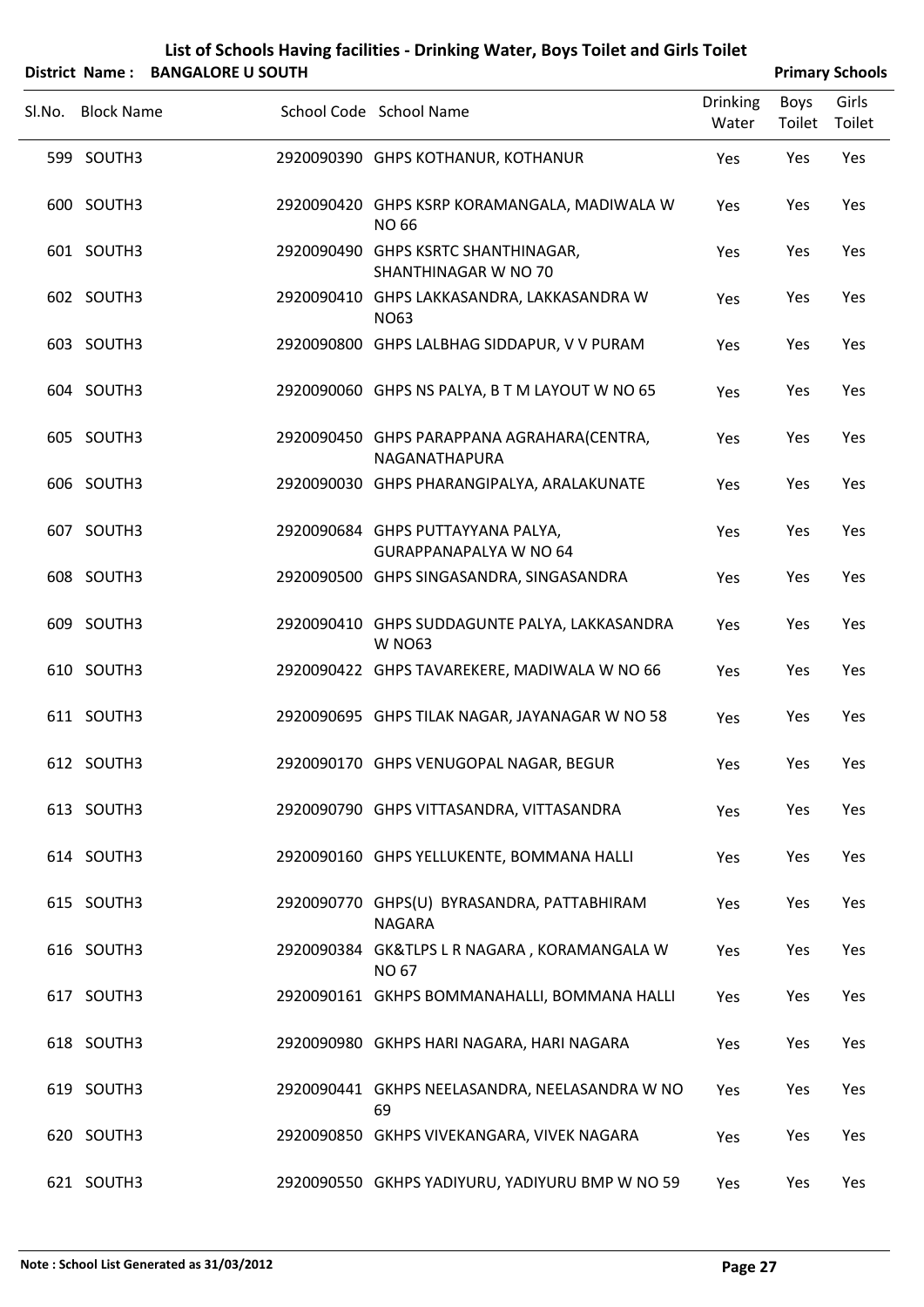| List of Schools Having facilities - Drinking Water, Boys Toilet and Girls Toilet |                        |
|----------------------------------------------------------------------------------|------------------------|
| District Name: BANGALORE U SOUTH                                                 | <b>Primary Schools</b> |

|                   |                                                                 |                          |                | <b>THING Y JUNUAL</b> |
|-------------------|-----------------------------------------------------------------|--------------------------|----------------|-----------------------|
| Sl.No. Block Name | School Code School Name                                         | <b>Drinking</b><br>Water | Boys<br>Toilet | Girls<br>Toilet       |
| 622 SOUTH3        | 2920090493 GKHPS YALAGONDANA PALYA,<br>SHANTHINAGAR W NO 70     | Yes                      | Yes            | Yes                   |
| 623 SOUTH3        | 2920090530 GKLPS TULASEEPURA, TULASEEPURA                       | Yes                      | Yes            | Yes                   |
| 624 SOUTH3        | 2920090494 GKMPS WILSON GARDEN, SHANTHINAGAR<br><b>W NO 70</b>  | Yes                      | Yes            | Yes                   |
| 625 SOUTH3        | 2920090410 GLPS (U) ADUGODI, LAKKASANDRA W NO63                 | Yes                      | Yes            | Yes                   |
| 626 SOUTH3        | 2920090190 GLPS BASAPURA, BASAPURA                              | Yes                      | Yes            | Yes                   |
| 627 SOUTH3        | 2920090080 GLPS BASAVANA PURA, BASAVANAPURA                     | Yes                      | Yes            | Yes                   |
| 628 SOUTH3        | 2920090210 GLPS CHIKKABEGURU, CHIKKABEGURU                      | Yes                      | Yes            | Yes                   |
| 629 SOUTH3        | 2920090220 GLPS CHIKKATOGURU, CHIKKATOGURU                      | Yes                      | Yes            | Yes                   |
| 630 SOUTH3        | 2920090600 GLPS DODDAKAMMANAHALLI,<br>DODDAKAMMANA HALLI        | Yes                      | Yes            | Yes                   |
| 631 SOUTH3        | 2920090260 GLPS ELENA HALLI, ELENA HALLI                        | Yes                      | Yes            | Yes                   |
| 632 SOUTH3        | 2920090352 GLPS GOWTHAMAPURA, JOGUPALYA W NO<br>75              | Yes                      | Yes            | Yes                   |
| 633 SOUTH3        | 2920090670 GLPS GULBARGA SLUM, HOMBE<br><b>GOWDANAGARA W NO</b> | Yes                      | Yes            | Yes                   |
| 634 SOUTH3        | 2920090240 GLPS HOMMADEVANAHALLI,<br><b>DODDATHOGURU</b>        | Yes                      | Yes            | Yes                   |
| 635 SOUTH3        | 2920090610 GLPS KALENA AGRAHARA, KALENA<br>AGRAHARA             | Yes                      | Yes            | Yes                   |
| 636 SOUTH3        | 2920090430 GLPS MESTRI PALYA, EEGIPURA W NO 68                  | Yes                      | Yes            | Yes                   |
| 637 SOUTH3        | 2920090171 GLPS MYLASANDRA, BEGUR                               | Yes                      | Yes            | Yes                   |
| 638 SOUTH3        | 2920090620 GLPS NYANAPPANA HALLI, NYANAPPANA<br><b>HALLI</b>    | Yes                      | Yes            | Yes                   |
| 639 SOUTH3        | 2920090480 GLPS PARAPPANA AGRAHARA, PARAPPANA<br>AGRAHARA       | Yes                      | Yes            | Yes                   |
| 640 SOUTH3        | 2920090470 GLPS PILLAGANA HALLI, PILLAGANA HALLI                | Yes                      | Yes            | Yes                   |
| 641 SOUTH3        | 2920090380 GLPS RAJENDRANAGAR, KORAMANGALA W<br><b>NO 67</b>    | Yes                      | Yes            | Yes                   |
| 642 SOUTH3        | 2920090830 GLPS SAARAKKI AGRAHARA, SAARAKKI                     | Yes                      | Yes            | Yes                   |
| 643 SOUTH3        | 2920090430 GLPS SHEENIVAGILU, EEGIPURA W NO 68                  | Yes                      | Yes            | Yes                   |
| 644 SOUTH3        | 2920090171 GLPS SUBHASH NAGAR, BEGUR                            | Yes                      | Yes            | Yes                   |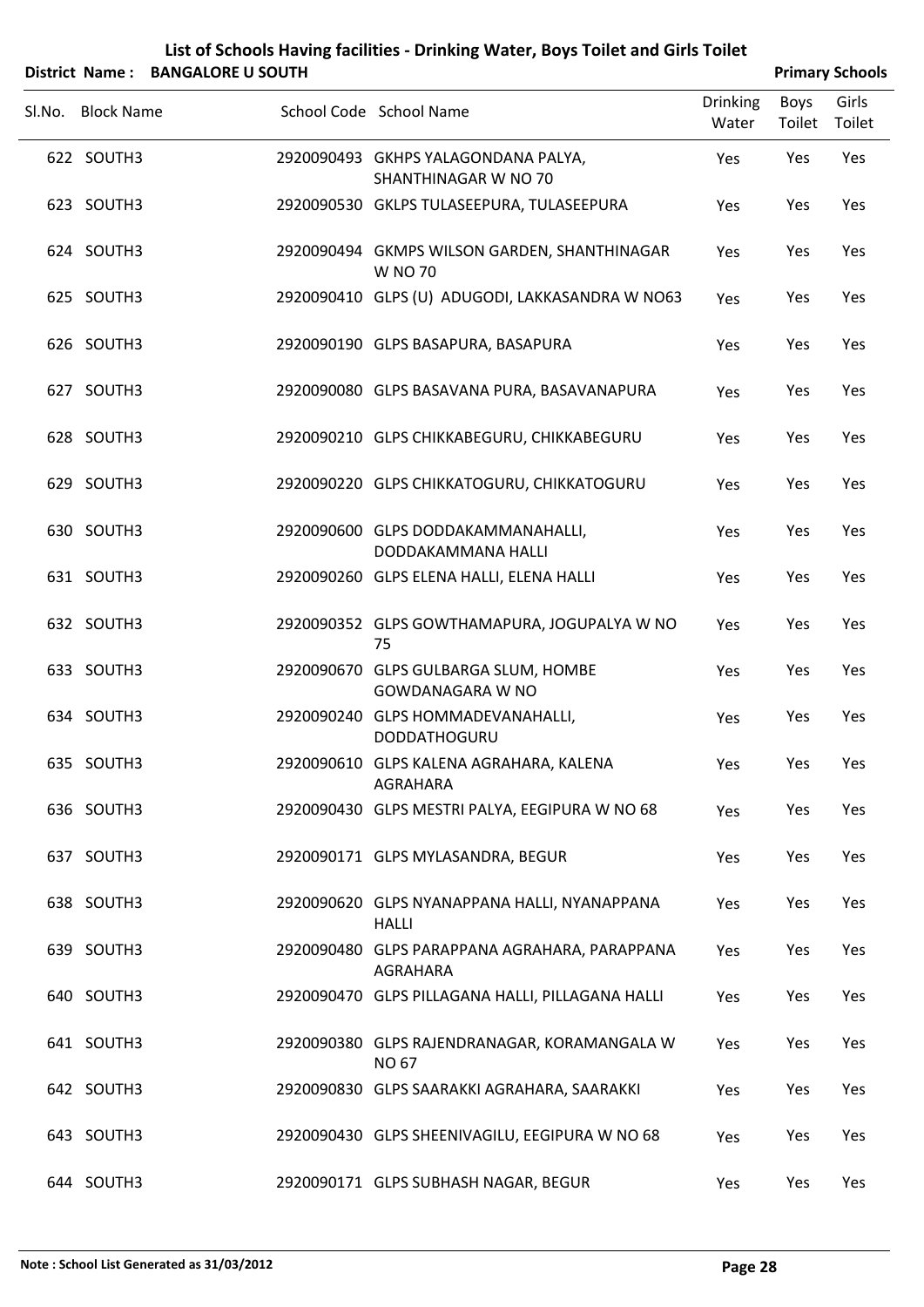| Sl.No. Block Name | School Code School Name                                         | <b>Drinking</b><br>Water | Boys<br>Toilet | Girls<br>Toilet |
|-------------------|-----------------------------------------------------------------|--------------------------|----------------|-----------------|
| 645 SOUTH3        | 2920090510 GLPS TIPPASANDRA, TIPPASANDRA                        | Yes                      | Yes            | Yes             |
| 646 SOUTH3        | 2920090990 GLPS VADDARAPALYA, VADDARAPALYA                      | Yes                      | Yes            | Yes             |
| 647 SOUTH3        | 2920090061 GLPS(U) MADINA NAGAR, B T M LAYOUT W<br><b>NO 65</b> | Yes                      | Yes            | Yes             |
| 648 SOUTH3        | 2920090490 GMPS AKKITHIMMANA HALLI,<br>SHANTHINAGAR W NO 70     | Yes                      | Yes            | Yes             |
| 649 SOUTH3        | 2920090170 GMPS BEGUR, BEGUR                                    | Yes                      | Yes            | Yes             |
| 650 SOUTH3        | 2920090321 GMPS HONGASSANDRA, HONGASANDRA 1                     | Yes                      | Yes            | Yes             |
| 651 SOUTH3        | 2920091010 GMPS HULIMAVU, HULIMAVU                              | Yes                      | Yes            | Yes             |
| 652 SOUTH3        | 2920090120 GMPS JARAGANAHALLI, BOMMANA HALLI 3                  | Yes                      | Yes            | Yes             |
| 653 SOUTH3        | 2920090381 GMPS KORAMANGALA, KORAMANGALA W<br><b>NO 67</b>      | Yes                      | Yes            | Yes             |
| 654 SOUTH3        | 2920090420 GMPS MADIVALA, MADIWALA W NO 66                      | Yes                      | Yes            | Yes             |
| 655 SOUTH3        | 2920090380 GMPS MARP ADUGODI, KORAMANGALA W<br><b>NO 67</b>     | Yes                      | Yes            | Yes             |
| 656 SOUTH3        | 2920090411 GMPS MUNICHINNAPPA ADUGODI,<br>LAKKASANDRA W NO63    | Yes                      | Yes            | Yes             |
| 657 SOUTH3        | 2920090580 GMPS NEKARARA COLONY, NEKARARA<br>COLONY             | Yes                      | Yes            | Yes             |
| 658 SOUTH3        | 2920090820 GMPS PUTTENHALLI, PUTTENHALLI                        | Yes                      | Yes            | Yes             |
| 659 SOUTH3        | 2920090420 GMPS VENKATAPURA, MADIWALA W NO 66                   | Yes                      | Yes            | Yes             |
| 660 SOUTH3        | 2920090230 GOVT MODEL PS DOMMALURU,<br>DOMMALUR W NO 72         | Yes                      | Yes            | Yes             |
| 661 SOUTH3        | 2920090070 GTELPS VIVEKANAGARA, AUSTING TOWN W<br><b>NO71</b>   | Yes                      | Yes            | Yes             |
| 662 SOUTH3        | 2920090070 GTHPS AUSTINTOWN, AUSTING TOWN W<br><b>NO71</b>      | Yes                      | Yes            | Yes             |
| 663 SOUTH3        | 2920090490 GTHPS PUDUPARACHERI, SHANTHINAGAR W<br><b>NO 70</b>  | Yes                      | Yes            | Yes             |
| 664 SOUTH3        | 2920090070 GTHPS VIVEKANAGAR, AUSTING TOWN W<br><b>NO 71</b>    | Yes                      | Yes            | Yes             |
| 665 SOUTH3        | 2920090911 GTLPS ASHOK NAGAR, ASHOK NAGAR                       | Yes                      | Yes            | Yes             |
| 666 SOUTH3        | 2920090350 GTLPS JOGUPALYA, JOGUPALYA W NO 75                   | Yes                      | Yes            | Yes             |

SOUTH3 2920090440 GUHPS NEELASANDR, NEELASANDRA W NO 667 Yes Yes Yes

69

### **List of Schools Having facilities ‐ Drinking Water, Boys Toilet and Girls Toilet District Name: BANGALORE U SOUTH Primary** Schools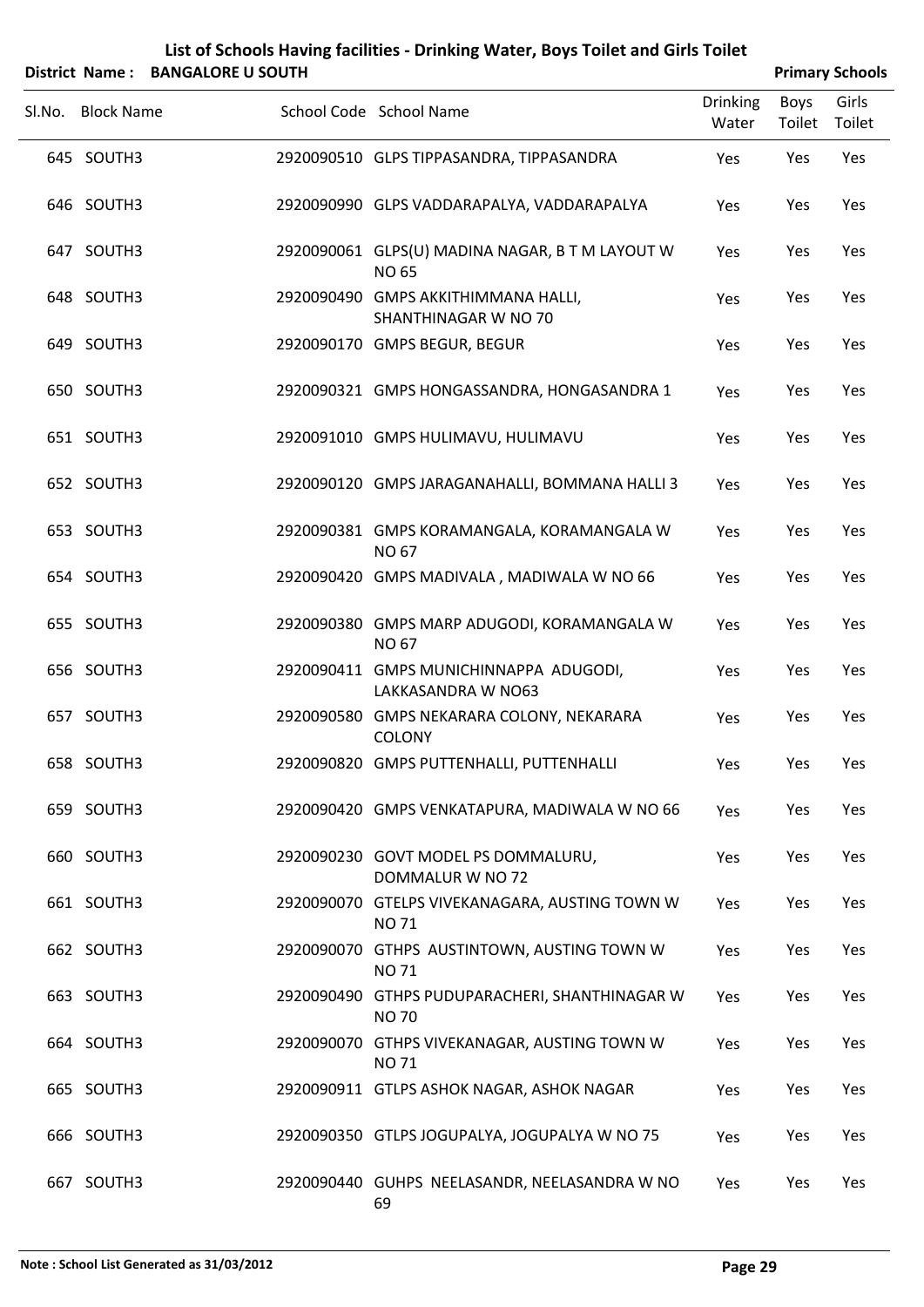| District Name: BANGALORE U SOUTH |                                                                        |                          |                | <b>Primary Schools</b> |
|----------------------------------|------------------------------------------------------------------------|--------------------------|----------------|------------------------|
| SI.No. Block Name                | School Code School Name                                                | <b>Drinking</b><br>Water | Boys<br>Toilet | Girls<br>Toilet        |
| 668 SOUTH3                       | 2920090421 GUHPS NEW TAVAREKERE, MADIWALA W<br>NO 66                   | Yes                      | Yes            | Yes                    |
| 669 SOUTH3                       | 2920090911 GUHPS ASHOK NAGAR, ASHOK NAGAR                              | Yes                      | Yes            | Yes                    |
| 670 SOUTH3                       | 2920090164 GUHPS BOMMANAHALLI, BOMMANA HALLI                           | Yes                      | Yes            | Yes                    |
| 671 SOUTH3                       | 2920090494 GUHPS CHINNAYAKANA PALYA,<br>SHANTHINAGAR W NO 70           | Yes                      | Yes            | Yes                    |
| 672 SOUTH3                       | 2920090350 GUHPS JOGUPALYA, JOGUPALYA W NO 75                          | Yes                      | Yes            | Yes                    |
| 673 SOUTH3                       | 2920090411 GUHPS LAKKASANDRA, LAKKASANDRA W<br><b>NO63</b>             | Yes                      | Yes            | Yes                    |
| 674 SOUTH3                       | 2920090422 GUHPS MADIVALA, MADIWALA W NO 66                            | Yes                      | Yes            | Yes                    |
| 675 SOUTH3                       | 2920090890 GUHPS MANGAMMANA PALYA,<br>MANGAMMANAPALYA                  | Yes                      | Yes            | Yes                    |
| 676 SOUTH3                       | 2920090684 GUHPS NEW GURAPPANA PALYA,<br><b>GURAPPANAPALYA W NO 64</b> | Yes                      | Yes            | Yes                    |
| 677 SOUTH3                       | 2920090380 GUHPS RAJENDRANAGARA, KORAMANGALA<br>W NO 67                | Yes                      | Yes            | Yes                    |
| 678 SOUTH3                       | 2920090494 GUHPS SRK GARDEN, SHANTHINAGAR W NO<br>70                   | Yes                      | Yes            | Yes                    |
| 679 SOUTH3                       | 2920090171 GUHPS SUBHASH NAGAR, BEGUR                                  | Yes                      | Yes            | Yes                    |
| 680 SOUTH3                       | 2920090800 GUHPS V V PURAM, V V PURAM                                  | Yes                      | Yes            | Yes                    |
| 681 SOUTH3                       | 2920090840 GULPS GAPURKAN LAYOUT, SAARAKKI KERE                        | Yes                      | Yes            | Yes                    |
| 682 SOUTH3                       | 2920090412 GULPS GIRLS S R NAGAR, LAKKASANDRA W<br><b>NO63</b>         | Yes                      | Yes            | Yes                    |
| 683 SOUTH3                       | 2920090980 GULPS HARI NAGARA, HARI NAGARA                              | Yes                      | Yes            | Yes                    |
| 684 SOUTH3                       | 2920090350 GULPS JOGUPALYA, JOGUPALYA W NO 75                          | Yes                      | Yes            | Yes                    |
| 685 SOUTH3                       | 2920090062 GULPS MINA MASJID, B T M LAYOUT W NO<br>65                  | Yes                      | Yes            | Yes                    |
| 686 SOUTH3                       | 2920090010 GULPS PARANGIPALYA, BBMP AGARA                              | Yes                      | Yes            | Yes                    |
| 687 SOUTH3                       | 2920090684 GULPS PUTTAYYANA PALYA,<br><b>GURAPPANAPALYA W NO 64</b>    | Yes                      | Yes            | Yes                    |
| 688 SOUTH3                       | 2920090490 GULPS SHANTHINAGAR, SHANTHINAGAR W<br><b>NO 70</b>          | Yes                      | Yes            | Yes                    |
| 689 SOUTH3                       | 2920090490 GULPS VINAYAKANAGAR, SHANTHINAGAR W<br><b>NO 70</b>         | Yes                      | Yes            | Yes                    |
| 690 SOUTH3                       | 2920090684 GUMHPS OLD GURAPPANA PALYA,<br>GURAPPANAPALYA W NO 64       | Yes                      | Yes            | Yes                    |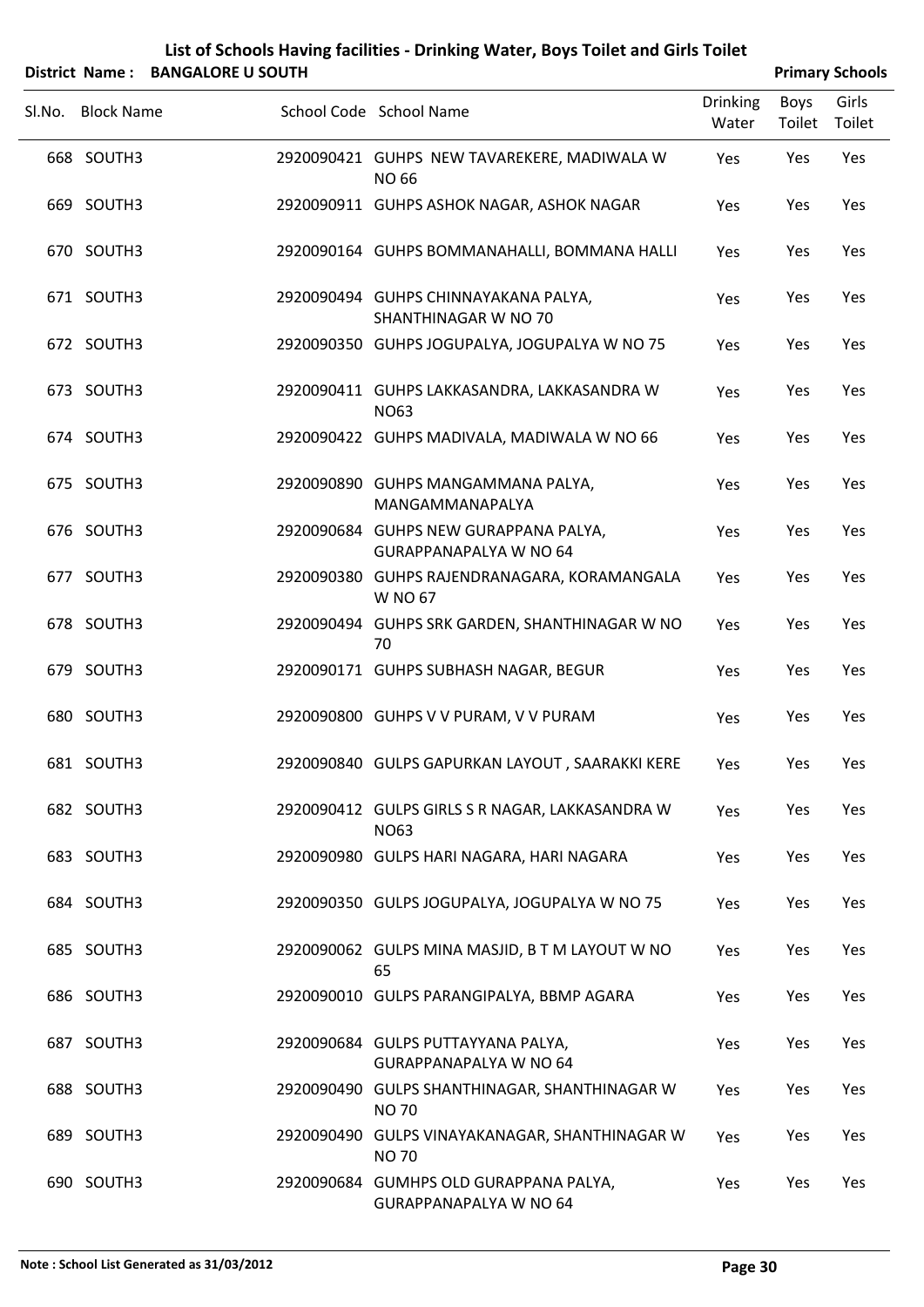| List of Schools Having facilities - Drinking Water, Boys Toilet and Girls Toilet |  |
|----------------------------------------------------------------------------------|--|
|                                                                                  |  |

|                   | District Name: BANGALORE U SOUTH |                                                                       |                          |                | <b>Primary Schools</b> |
|-------------------|----------------------------------|-----------------------------------------------------------------------|--------------------------|----------------|------------------------|
| Sl.No. Block Name |                                  | School Code School Name                                               | <b>Drinking</b><br>Water | Boys<br>Toilet | Girls<br>Toilet        |
| 691 SOUTH3        |                                  | 2920090970 GUMPS TANK GARDEN, SOMESHWAR NAGAR                         | Yes                      | Yes            | Yes                    |
| 692 SOUTH3        |                                  | 2920090493 GUMPS YALAGONDANA PALYA,<br>SHANTHINAGAR W NO 70           | Yes                      | Yes            | Yes                    |
| 693 SOUTH3        |                                  | 2920090232 GUPHS ARBLEN, DOMMALUR W NO 72                             | Yes                      | Yes            | Yes                    |
| 694 SOUTH4        |                                  | 2920031090 GHPS KUNDALA HALLI, KUNDALA HALLI CMC<br>W 21              | Yes                      | Yes            | Yes                    |
| 695 SOUTH4        |                                  | 2920031120 GHPS MUNNEKOLALA, MUNNEKOLALA CMC<br>W 24                  | Yes                      | Yes            | Yes                    |
| 696 SOUTH4        |                                  | 2920032039 GHPS VARTHURU, TEMP1                                       | Yes                      | Yes            | Yes                    |
| 697 SOUTH4        |                                  | 2920031110 GHPS ASWATHANAGARA, ASWATHANAGARA<br><b>CMC W23</b>        | Yes                      | Yes            | Yes                    |
| 698 SOUTH4        |                                  | 2920031910 GHPS BASAVANNA NAGARA, BASAVANNA<br>NAGARA CMC WARD-14     | Yes                      | Yes            | Yes                    |
| 699 SOUTH4        |                                  | 2920031360 GHPS BELATHURU COLONY, BELATHURU<br><b>COLONY</b>          | Yes                      | Yes            | Yes                    |
| 700 SOUTH4        |                                  | 2920031280 GHPS BELATHURU, BELATHURU                                  | Yes                      | Yes            | Yes                    |
| 701 SOUTH4        |                                  | 2920030490 GHPS BIDARA HALLI, BIDARA HALLI                            | Yes                      | Yes            | Yes                    |
| 702 SOUTH4        |                                  | 2920030860 GHPS BILISHIVALE, BILISHIVALE                              | Yes                      | Yes            | Yes                    |
| 703 SOUTH4        |                                  | 2920030540 GHPS BYAPPANA HALLI, BYAPPANA HALLI                        | Yes                      | Yes            | Yes                    |
| 704 SOUTH4        |                                  | 2920031190 GHPS CHALLGATTA, CHALLGATTA CMC W 31                       | Yes                      | Yes            | Yes                    |
| 705 SOUTH4        |                                  | 2920031250 GHPS CHANNSANDRA, CHANNSANDRA                              | Yes                      | Yes            | Yes                    |
| 706 SOUTH4        |                                  | 2920030050 GHPS CHIKKA DEVASANDRA, CHIKKA DEVA<br>SANDRA CMC W NO 15A | Yes                      | Yes            | Yes                    |
| 707 SOUTH4        |                                  | 2920032038 GHPS DEVARA BESANA HALLI, TEMP1                            | Yes                      | Yes            | Yes                    |
| 708 SOUTH4        |                                  | 2920030870 GHPS DODDA GUBBI, DODDA GUBBI                              | Yes                      | Yes            | Yes                    |
| 709 SOUTH4        |                                  | 2920030620 GHPS DODDABANA HALLI, DODDABANA<br><b>HALLI</b>            | Yes                      | Yes            | Yes                    |
| 710 SOUTH4        |                                  | 2920031380 GHPS DODDAKANHALLI, DODDAKANHALLI                          | Yes                      | Yes            | Yes                    |
| 711 SOUTH4        |                                  | 2920031170 GHPS DODDANEKKUNDI, DODDANEKKUNDI<br><b>CMC W 29</b>       | Yes                      | Yes            | Yes                    |
| 712 SOUTH4        |                                  | 2920031300 GHPS GANDHIPURA, GANDHIPURA                                | Yes                      | Yes            | Yes                    |
| 713 SOUTH4        |                                  | 2920030470 GHPS GUNDURU, GUNDURU                                      | Yes                      | Yes            | Yes                    |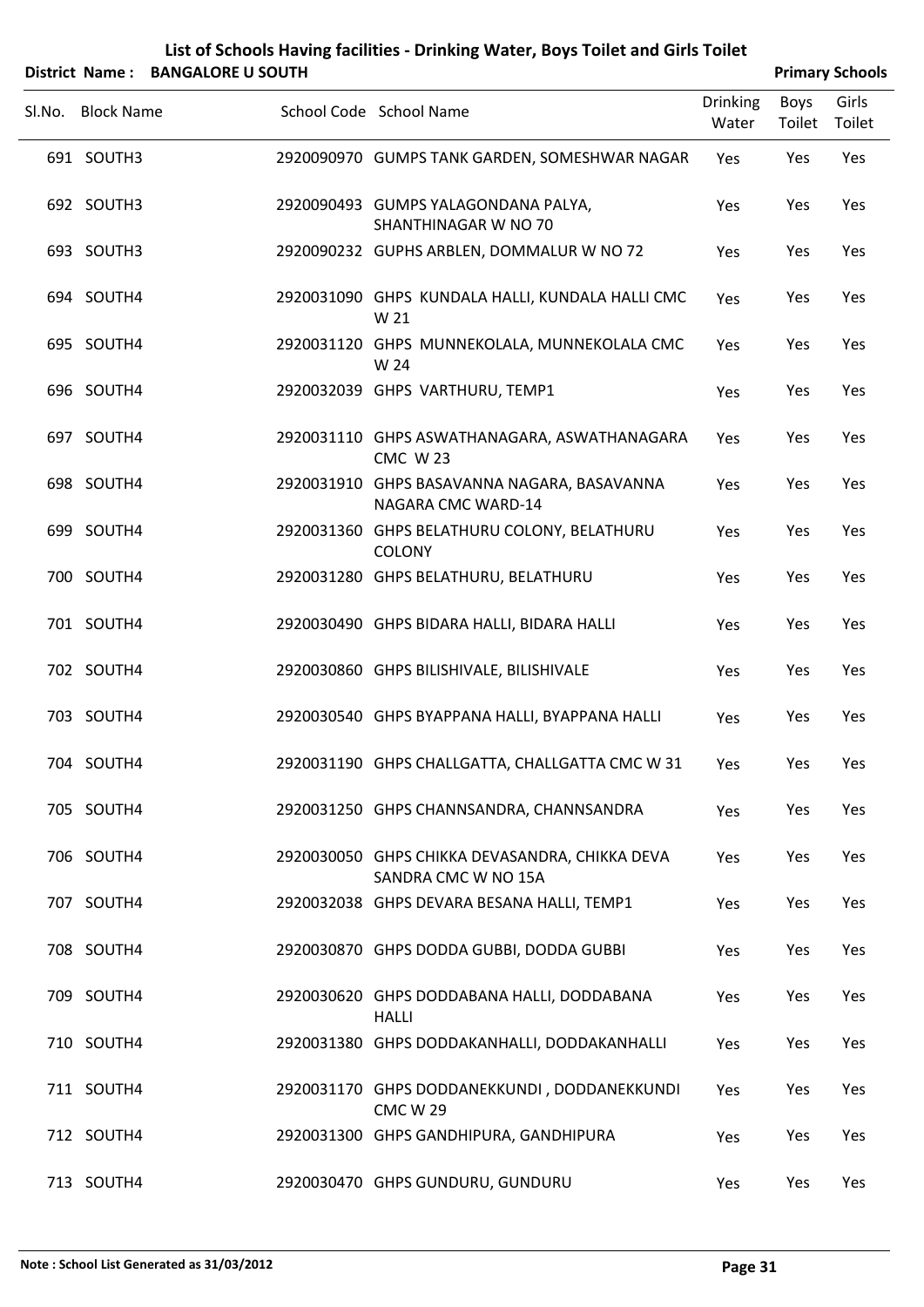|        |                   | District Name: BANGALORE U SOUTH |                                                                |                          |                       | <b>Primary Schools</b> |
|--------|-------------------|----------------------------------|----------------------------------------------------------------|--------------------------|-----------------------|------------------------|
| SI.No. | <b>Block Name</b> |                                  | School Code School Name                                        | <b>Drinking</b><br>Water | <b>Boys</b><br>Toilet | Girls<br>Toilet        |
|        | 714 SOUTH4        |                                  | 2920030770 GHPS HANCHARA HALLI, HANCHARA HALLI                 | Yes                      | Yes                   | Yes                    |
|        | 715 SOUTH4        |                                  | 2920030530 GHPS HIRANDA HALLI, HIRANDA HALLI                   | Yes                      | Yes                   | Yes                    |
|        | 716 SOUTH4        |                                  | 2920030700 GHPS J HUSKUR, J HUSKUR                             | Yes                      | Yes                   | Yes                    |
|        | 717 SOUTH4        |                                  | 2920031214 GHPS JEEVANABHIMANAGARA,<br>JEEVANBHIMANAGARA BMP W | Yes                      | Yes                   | Yes                    |
|        | 718 SOUTH4        |                                  | 2920030760 GHPS JYOTHIPURA, JOTHIPURA                          | Yes                      | Yes                   | Yes                    |
|        | 719 SOUTH4        |                                  | 2920030370 GHPS K CHANNASANDRA, K CHENNASANDRA                 | Yes                      | Yes                   | Yes                    |
|        | 720 SOUTH4        |                                  | 2920030010 GHPS K R PURA, KRISHNA RAJA PURA(1-35<br>CMC)       | Yes                      | Yes                   | Yes                    |
|        | 721 SOUTH4        |                                  | 2920030950 GHPS KADUSONNAPPANA HALLI,<br>KADUSONNAPPANA HALLI  | Yes                      | Yes                   | Yes                    |
|        | 722 SOUTH4        |                                  | 2920031390 GHPS KAI KONDRA HALLI, KAI KONDRA HALLI             | Yes                      | Yes                   | Yes                    |
|        | 723 SOUTH4        |                                  | 2920030380 GHPS KALKERE, KALKERE                               | Yes                      | Yes                   | Yes                    |
|        | 724 SOUTH4        |                                  | 2920031260 GHPS KANNAMANGALA, KANNAMANGALA                     | Yes                      | Yes                   | Yes                    |
|        | 725 SOUTH4        |                                  | 2920031020 GHPS KAVERI NAGARA, KAVERI NAGARA                   | Yes                      | Yes                   | Yes                    |
|        | 726 SOUTH4        |                                  | 2920030550 GHPS KITHIGANUR, KITHIGANUR                         | Yes                      | Yes                   | Yes                    |
|        | 727 SOUTH4        |                                  | 2920031450 GHPS KODATHI, KODATHI                               | Yes                      | Yes                   | Yes                    |
|        | 728 SOUTH4        |                                  | 2920031210 GHPS KODIHALLI, JEEVANBHIMANAGARA<br><b>BMPW</b>    | Yes                      | Yes                   | Yes                    |
|        | 729 SOUTH4        |                                  | 2920031200 GHPS KONNENA AGRAHARA, AIRPORT BMP<br>W 73          | Yes                      | Yes                   | Yes                    |
|        | 730 SOUTH4        |                                  | 2920030800 GHPS KOUDENA HALLI,<br>RAMAMURTHYNAGARA (6-12)      | Yes                      | Yes                   | Yes                    |
|        | 731 SOUTH4        |                                  | 2920030270 GHPS KYALASANA HALLI, KYALASANA HALLI               | Yes                      | Yes                   | Yes                    |
|        | 732 SOUTH4        |                                  | 2920030970 GHPS MAHADEVAPURA, MAHADEVAPURA                     | Yes                      | Yes                   | Yes                    |
|        | 733 SOUTH4        |                                  | 2920030750 GHPS MANDUR, MANDUR                                 | Yes                      | Yes                   | Yes                    |
|        | 734 SOUTH4        |                                  | 2920031140 GHPS MARATHAHALLI, MARUTHA HALLI CMC<br>W 26        | Yes                      | Yes                   | Yes                    |
|        | 735 SOUTH4        |                                  | 2920030030 GHPS MEDAHALLI, MEDAHALLI                           | Yes                      | Yes                   | Yes                    |
|        | 736 SOUTH4        |                                  | 2920031220 GHPS NAGAVARA PALYA, C V RAMAN                      | Yes                      | Yes                   | Yes                    |

NAGARA BMP W 82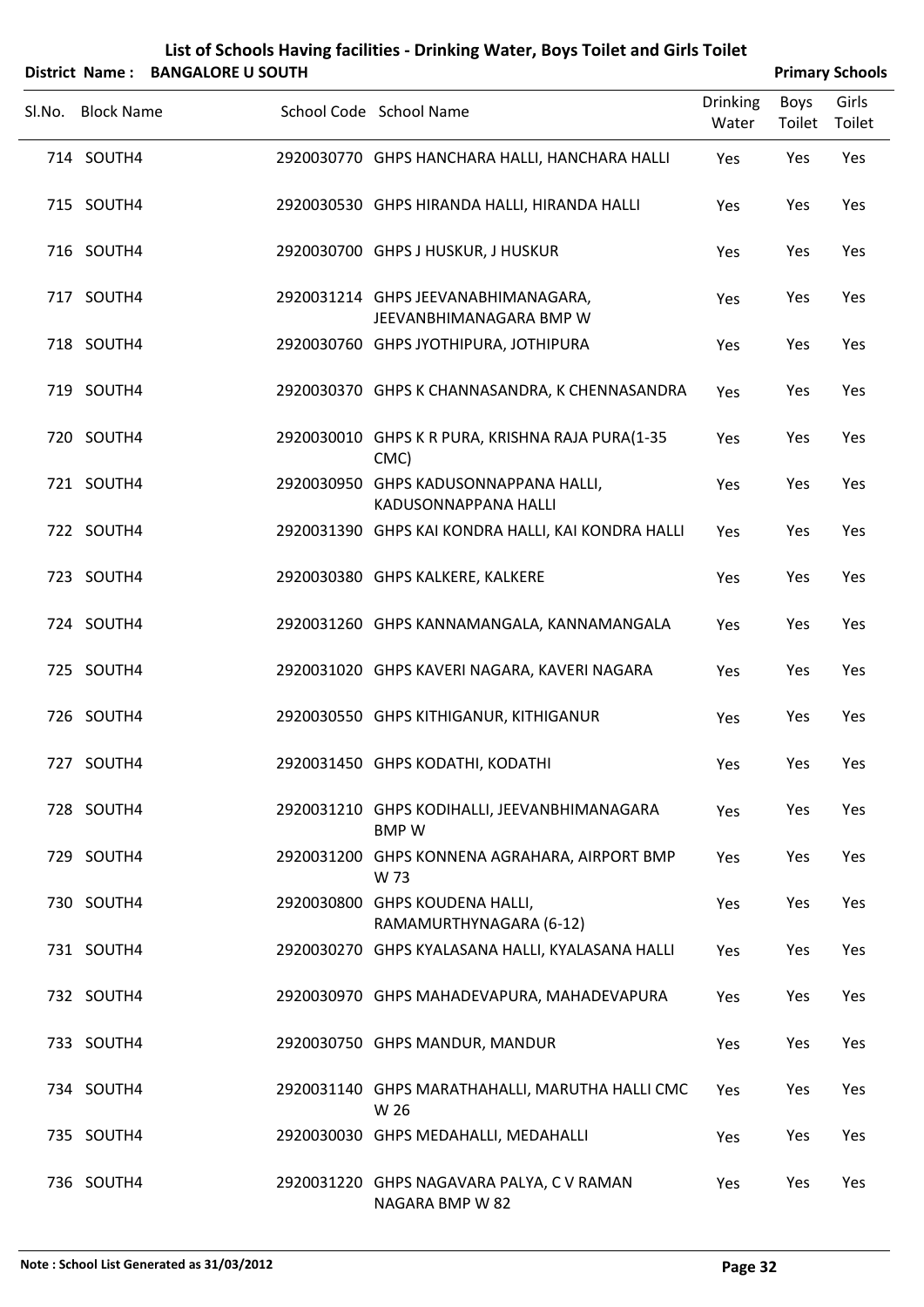| List of Schools Having facilities - Drinking Water, Boys Toilet and Girls Toilet |                        |
|----------------------------------------------------------------------------------|------------------------|
| District Name: RANGALORE II SOLITH                                               | <b>Primary Schools</b> |

| PISUILL INGHIC.<br><b>DAINUALUNE U JUUTH</b> |                                                                    |                          | <b>FIIIIIAI Y JUIUUIS</b> |                 |
|----------------------------------------------|--------------------------------------------------------------------|--------------------------|---------------------------|-----------------|
| Sl.No. Block Name                            | School Code School Name                                            | <b>Drinking</b><br>Water | Boys<br>Toilet            | Girls<br>Toilet |
| 737 SOUTH4                                   | 2920031080 GHPS NALLURALLI, NALLURALLI CMC W 18                    | Yes                      | Yes                       | Yes             |
| 738 SOUTH4                                   | 2920032038 GHPS PANATHUR, TEMP1                                    | Yes                      | Yes                       | Yes             |
| 739 SOUTH4                                   | 2920030350 GHPS R K HEGDE NAGARA, R K HEGDE<br><b>NAGARA</b>       | Yes                      | Yes                       | Yes             |
| 740 SOUTH4                                   | 2920031500 GHPS RAMAGONDANA HALLI,<br>RAMAGONDANA HALLI            | Yes                      | Yes                       | Yes             |
| 741 SOUTH4                                   | 2920030800 GHPS RAMMURTHY NAGARA,<br>RAMAMURTHYNAGARA (6-12)       | Yes                      | Yes                       | Yes             |
| 742 SOUTH4                                   | 2920030850 GHPS RAMPURA, RAMPURA                                   | Yes                      | Yes                       | Yes             |
| 743 SOUTH4                                   | 2920032060 GHPS SANJYANAGARA, SANJAY NAGAR                         | Yes                      | Yes                       | Yes             |
| 744 SOUTH4                                   | 2920031270 GHPS SEEGEHALLI, SHEGAE HALLI                           | Yes                      | Yes                       | Yes             |
| 745 SOUTH4                                   | 2920031270 GHPS SHEGAE HALLI, SHEGAE HALLI                         | Yes                      | Yes                       | Yes             |
| 746 SOUTH4                                   | 2920031510 GHPS SORAHUNASE, SOORAHUNASAE                           | Yes                      | Yes                       | Yes             |
| 747 SOUTH4                                   | 2920030020 GHPS TRIVENINAGAR, TRIVENINAGAR W NO<br>3 K R PURAM     | Yes                      | Yes                       | Yes             |
| 748 SOUTH4                                   | 2920031230 GHPS VIMANAPURA, K R PURAM CMC                          | Yes                      | Yes                       | Yes             |
| 749 SOUTH4                                   | 2920031180 GHPS YAMALUR, YAMALUR CMC W 30                          | Yes                      | Yes                       | Yes             |
| 750 SOUTH4                                   | 2920030940 GHPS YERAPPANA HALLI, YERAPPANA HALLI                   | Yes                      | Yes                       | Yes             |
| 751 SOUTH4                                   | 2920031320 GLPS A K G COLONY, A K G COLONY                         | Yes                      | Yes                       | Yes             |
| 752 SOUTH4                                   | 2920032000 GLPS A KRISHNAPPA NAGARA, A<br><b>KRISHNAPPA NAGARA</b> | Yes                      | Yes                       | Yes             |
| 753 SOUTH4                                   | 2920030500 GLPS ADUR, ADUR                                         | Yes                      | Yes                       | Yes             |
| 754 SOUTH4                                   | 2920031060 GLPS AMBEDKAR NAGARA, PATTANDOOR<br>AGRAHARA SMC        | Yes                      | Yes                       | Yes             |
| 755 SOUTH4                                   | 2920030820 GLPS ANAGALAPURA, ANAGALAPURA                           | Yes                      | Yes                       | Yes             |
| 756 SOUTH4                                   | 2920030010 GLPS ANANDAPURA, KRISHNA RAJA PURA(1-<br>35 CMC)        | Yes                      | Yes                       | Yes             |
| 757 SOUTH4                                   | 2920030990 GLPS ANDRA COLONY, ANDRA COLONY                         | Yes                      | Yes                       | Yes             |
| 758 SOUTH4                                   | 2920031230 GLPS ANNASANDRA PALYA, K R PURAM CMC                    | Yes                      | Yes                       | Yes             |
| 759 SOUTH4                                   | 2920030600 GLPS AVALA HALLI, AVALA HALLI                           | Yes                      | Yes                       | Yes             |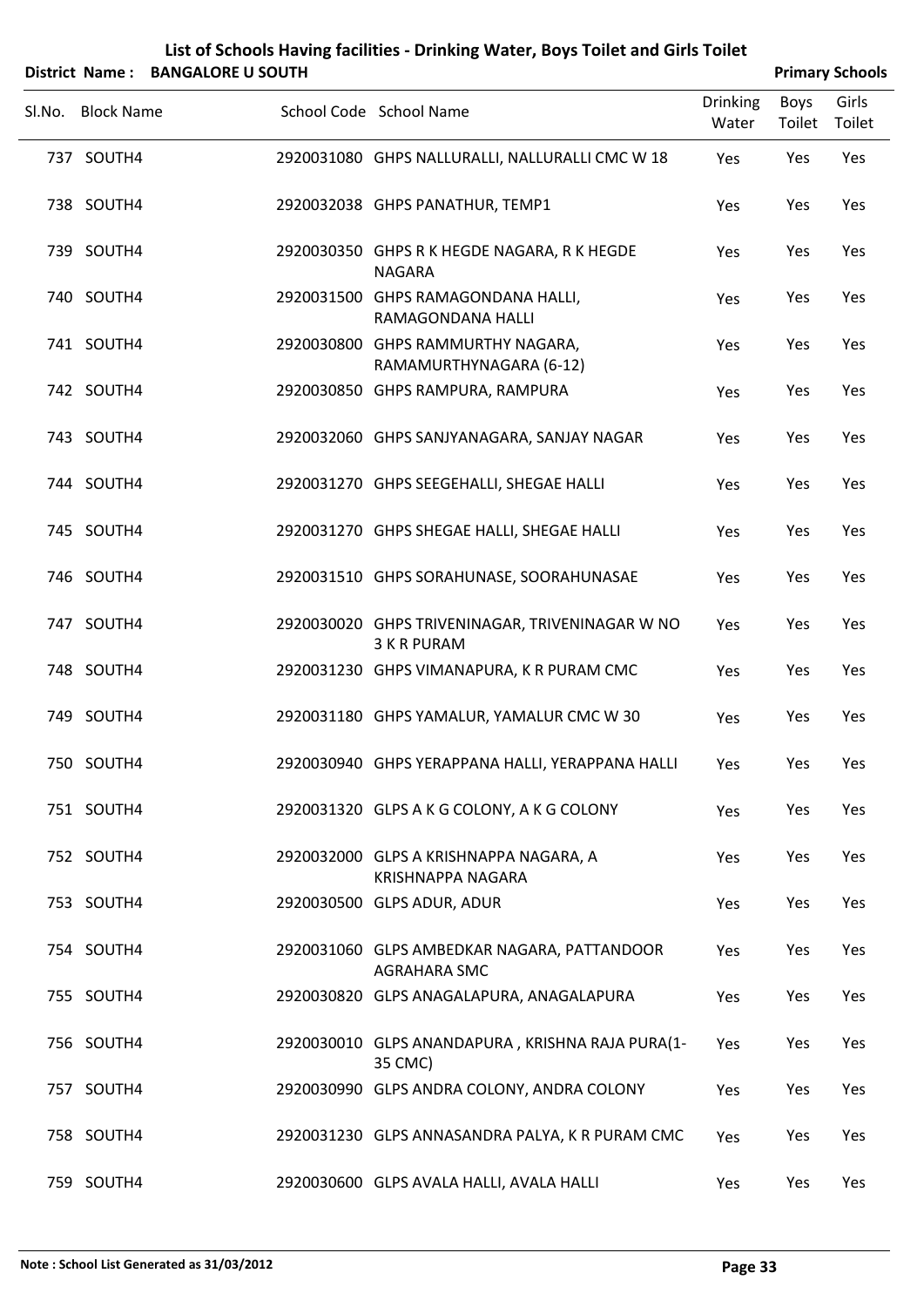| List of Schools Having facilities - Drinking Water, Boys Toilet and Girls Toilet |
|----------------------------------------------------------------------------------|
|                                                                                  |

|        | District Name: BANGALORE U SOUTH |                                                                      |                          |                | <b>Primary Schools</b> |
|--------|----------------------------------|----------------------------------------------------------------------|--------------------------|----------------|------------------------|
| Sl.No. | <b>Block Name</b>                | School Code School Name                                              | <b>Drinking</b><br>Water | Boys<br>Toilet | Girls<br>Toilet        |
|        | 760 SOUTH4                       | 2920030430 GLPS BABUSAPALYA, BABUSAPALYA                             | Yes                      | Yes            | Yes                    |
|        | 761 SOUTH4                       | 2920032039 GLPS BALAGERE, TEMP1                                      | Yes                      | Yes            | Yes                    |
|        | 762 SOUTH4                       | 2920030650 GLPS BANDAPURA, BANDAPURA                                 | Yes                      | Yes            | Yes                    |
|        | 763 SOUTH4                       | 2920030910 GLPS BANDE BOMMASANDRA, BANDE<br><b>BOMMASANDRA</b>       | Yes                      | Yes            | Yes                    |
|        | 764 SOUTH4                       | 2920030880 GLPS BANDE HOSURU, BANDE HOSURU                           | Yes                      | Yes            | Yes                    |
|        | 765 SOUTH4                       | 2920030090 GLPS BATTARA HALLI, BHATTARA HALLI W<br><b>NO 19</b>      | Yes                      | Yes            | Yes                    |
|        | 766 SOUTH4                       | 2920031180 GLPS BELURU KEMPAPURA, YAMALUR CMC<br>W 30                | Yes                      | Yes            | Yes                    |
|        | 767 SOUTH4                       | 2920031190 GLPS BELURU NAGASANDRA, CHALLGATTA<br><b>CMC W31</b>      | Yes                      | Yes            | Yes                    |
|        | 768 SOUTH4                       | 2920030710 GLPS BENDIGANA HALLI, BENDIGANA HALLI                     | Yes                      | Yes            | Yes                    |
|        | 769 SOUTH4                       | 2920032010 GLPS BEVINAMARA COLONY, BEVINAMARA<br><b>COLONY</b>       | Yes                      | Yes            | Yes                    |
|        | 770 SOUTH4                       | 2920032038 GLPS BOGANA HALLI, TEMP1                                  | Yes                      | Yes            | Yes                    |
|        | 771 SOUTH4                       | 2920030700 GLPS BOMMENAHALLI, J HUSKUR                               | Yes                      | Yes            | Yes                    |
|        | 772 SOUTH4                       | 2920031220 GLPS BYRASANDRA, C V RAMAN NAGARA<br><b>BMP W 82</b>      | Yes                      | Yes            | Yes                    |
|        | 773 SOUTH4                       | 2920030840 GLPS BYRATHI BANDE, BYRATHI BANDE                         | Yes                      | Yes            | Yes                    |
|        | 774 SOUTH4                       | 2920030830 GLPS BYRATHI, BYRATHI                                     | Yes                      | Yes            | Yes                    |
|        | 775 SOUTH4                       | 2920031570 GLPS CHEEMSANDRA, CHEEMASANDRA                            | Yes                      | Yes            | Yes                    |
|        | 776 SOUTH4                       | 2920031540 GLPS CHELKERE, CHALLAKERE                                 | Yes                      | Yes            | Yes                    |
|        | 777 SOUTH4                       | 2920030630 GLPS CHIKKA BANA HALLI, CHIKKA BANA<br><b>HALLI</b>       | Yes                      | Yes            | Yes                    |
|        | 778 SOUTH4                       | 2920030040 GLPS CHIKKA BASAVANA PURA, CHIKKA<br>BASAVANAPURA W NO14A | Yes                      | Yes            | Yes                    |
|        | 779 SOUTH4                       | 2920030930 GLPS CHIKKA GUBBI, CHIKKA GUBBI                           | Yes                      | Yes            | Yes                    |
|        | 780 SOUTH4                       | 2920031410 GLPS CHIKKA NAYAKANA HALLI, CHIKKA<br>NAYAKANA HALLI      | Yes                      | Yes            | Yes                    |
|        | 781 SOUTH4                       | 2920030640 GLPS CHINNAGENA HALLI, CHINNAGENA<br><b>HALLI</b>         | Yes                      | Yes            | Yes                    |
|        | 782 SOUTH4                       | 2920031100 GLPS CHINNAPPANA HALLI, CHINNAPPANA<br>HALLI CMC W 22     | Yes                      | Yes            | Yes                    |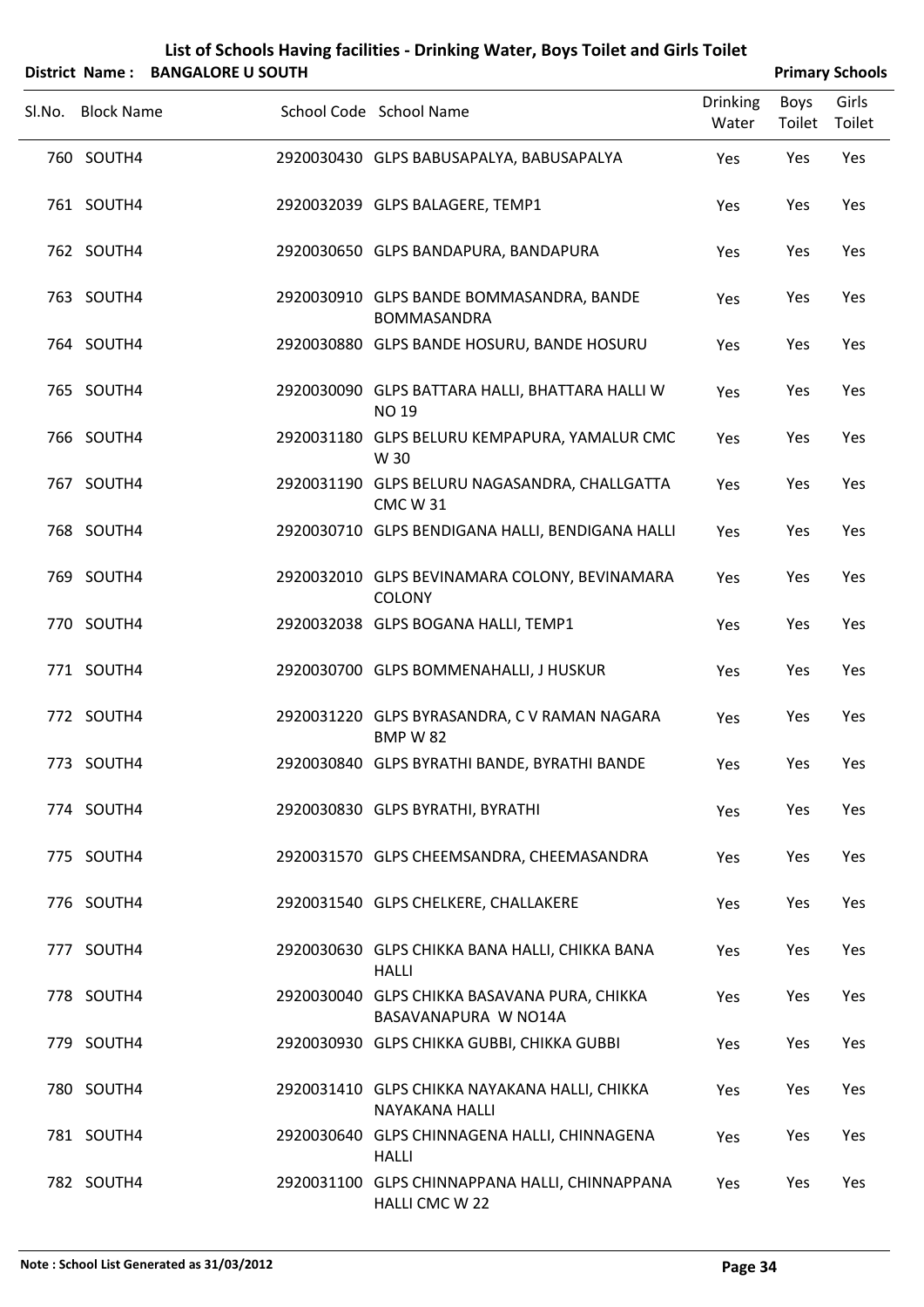|                   | District Name: BANGALORE U SOUTH |                                                                   |                          |                | <b>Primary Schools</b> |
|-------------------|----------------------------------|-------------------------------------------------------------------|--------------------------|----------------|------------------------|
| Sl.No. Block Name |                                  | School Code School Name                                           | <b>Drinking</b><br>Water | Boys<br>Toilet | Girls<br>Toilet        |
| 783 SOUTH4        |                                  | 2920030340 GLPS DASARA HALLI, DASARA HALLI                        | Yes                      | Yes            | Yes                    |
| 784 SOUTH4        |                                  | 2920030070 GLPS DEVASANDRA, DEVA SANDRA 17                        | Yes                      | Yes            | Yes                    |
| 785 SOUTH4        |                                  | 2920032080 GLPS DINNUR, VALEPURA DINNE                            | Yes                      | Yes            | Yes                    |
| 786 SOUTH4        |                                  | 2920031220 GLPS GARAKAMANTHAN PALYA, C V RAMAN<br>NAGARA BMP W 82 | Yes                      | Yes            | Yes                    |
| 787 SOUTH4        |                                  | 2920030280 GLPS GEDDALA HALLI, GEDDALA HALLI                      | Yes                      | Yes            | Yes                    |
| 788 SOUTH4        |                                  | 2920030680 GLPS GORAVIGERE, GORAVIGERE                            | Yes                      | Yes            | Yes                    |
| 789 SOUTH4        |                                  | 2920030230 GLPS GUNJURU PALYA, GUNJURU PALYA                      | Yes                      | Yes            | Yes                    |
| 790 SOUTH4        |                                  | 2920031400 GLPS HADO SIDDAPURA, HADO SIDDAPURA                    | Yes                      | Yes            | Yes                    |
| 791 SOUTH4        |                                  | 2920031420 GLPS HALANAYAKANA HALLI,<br>HALANAYAKANA HALLI         | Yes                      | Yes            | Yes                    |
| 792 SOUTH4        |                                  | 2920030570 GLPS HALEHALLI, HALEHALLI                              | Yes                      | Yes            | Yes                    |
| 793 SOUTH4        |                                  | 2920030110 GLPS HARLOOR, HARALOOR                                 | Yes                      | Yes            | Yes                    |
| 794 SOUTH4        |                                  | 2920030400 GLPS HORAMAVU AGARA, HORAMAVU<br><b>AGARA</b>          | Yes                      | Yes            | Yes                    |
| 795 SOUTH4        |                                  | 2920030360 GLPS HORAMAVU, HORAMAVU                                | Yes                      | Yes            | Yes                    |
| 796 SOUTH4        |                                  | 2920030390 GLPS JANATHA COLONY, JANATHA COLONY                    | Yes                      | Yes            | Yes                    |
| 797 SOUTH4        |                                  | 2920032050 GLPS JAYANTHI NAGARA, JAYANTHI NAGARA                  | Yes                      | Yes            | Yes                    |
| 798 SOUTH4        |                                  | 2920031430 GLPS JUNNASANDRA, JUNNASANDRA                          | Yes                      | Yes            | Yes                    |
| 799 SOUTH4        |                                  | 2920030760 GLPS JYOTHIPURA, JOTHIPURA                             | Yes                      | Yes            | Yes                    |
| 800 SOUTH4        |                                  | 2920031350 GLPS K DOMMASANDRA, K DOMMASANDRA                      | Yes                      | Yes            | Yes                    |
| 801 SOUTH4        |                                  | 2920030320 GLPS K NARAYANA PURA, K NARAYANA PURA                  | Yes                      | Yes            | Yes                    |
| 802 SOUTH4        |                                  | 2920030240 GLPS KACHAMARANA HALLI,<br>KACHAMARANA HALLI           | Yes                      | Yes            | Yes                    |
| 803 SOUTH4        |                                  | 2920030510 GLPS KADA AGRAHARA, KADA AGRAHARA                      | Yes                      | Yes            | Yes                    |
| 804 SOUTH4        |                                  | 2920032020 GLPS KADUBESANA HALLI, KADUBESANA<br><b>HALLI</b>      | Yes                      | Yes            | Yes                    |
| 805 SOUTH4        |                                  | 2920031330 GLPS KADUGODI PLANTION, KADUGODI                       | Yes                      | Yes            | Yes                    |

PLANTATION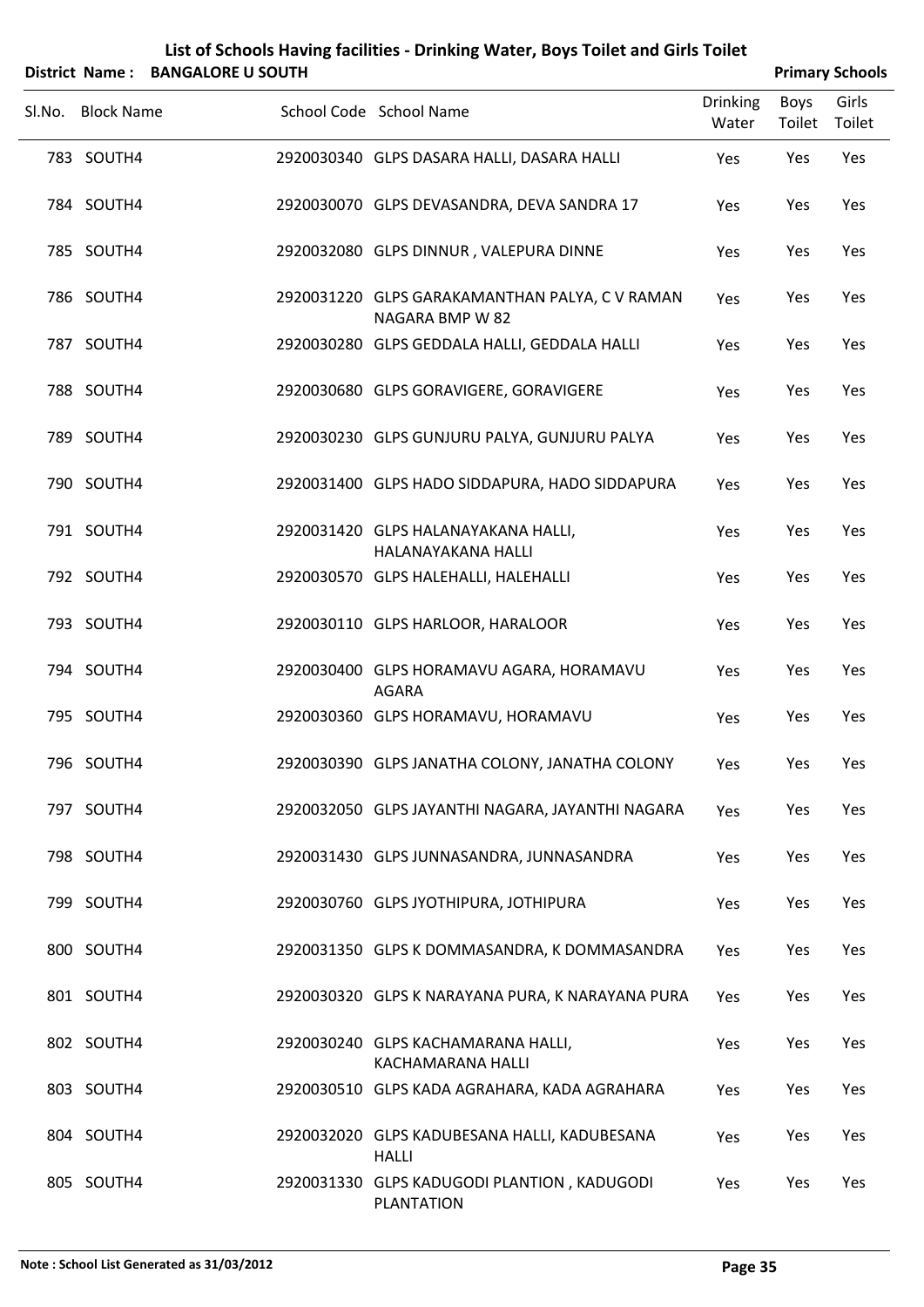|                 | List of Schools Having facilities - Drinking Water, Boys Toilet and Girls Toilet |
|-----------------|----------------------------------------------------------------------------------|
| triat Namaa , l | <b>DANCALODE IL COLITU</b>                                                       |

|        | District Name: BANGALORE U SOUTH |                                                                      |                          |                | <b>Primary Schools</b> |
|--------|----------------------------------|----------------------------------------------------------------------|--------------------------|----------------|------------------------|
| Sl.No. | <b>Block Name</b>                | School Code School Name                                              | <b>Drinking</b><br>Water | Boys<br>Toilet | Girls<br>Toilet        |
|        | 806 SOUTH4                       | 2920031220 GLPS KAGGADASAPURA, C V RAMAN<br>NAGARA BMP W 82          | Yes                      | Yes            | Yes                    |
|        | 807 SOUTH4                       | 2920030480 GLPS KAMMASANDRA, KAMMASANDRA                             | Yes                      | Yes            | Yes                    |
|        | 808 SOUTH4                       | 2920030890 GLPS KANNURU, KANNURU                                     | Yes                      | Yes            | Yes                    |
|        | 809 SOUTH4                       | 2920030120 GLPS KARIYAMMANA AGRAHARA,<br>KARIYAMMANA AGRAHARA        | Yes                      | Yes            | Yes                    |
|        | 810 SOUTH4                       | 2920031440 GLPS KASAVANA HALLI, KASAVANA HALLI                       | Yes                      | Yes            | Yes                    |
|        | 811 SOUTH4                       | 2920030690 GLPS KATAMNALLURU, KATAMNALLURU                           | Yes                      | Yes            | Yes                    |
|        | 812 SOUTH4                       | 2920030790 GLPS KATTUGOLLA HALLI, KATTUGOLLA HALLI                   | Yes                      | Yes            | Yes                    |
|        | 813 SOUTH4                       | 2920030670 GLPS KHAJI SONNENA HALLI, KHAJI<br><b>SONNENA HALLI</b>   | Yes                      | Yes            | Yes                    |
|        | 814 SOUTH4                       | 2920030014 GLPS KODIGE HALLI, KRISHNA RAJA PURA(1-<br>35 CMC)        | Yes                      | Yes            | Yes                    |
|        | 815 SOUTH4                       | 2920030660 GLPS KONADASAPURA, KONADASAPURA                           | Yes                      | Yes            | Yes                    |
|        | 816 SOUTH4                       | 2920030290 GLPS KOTTANOOR, KOTTANOOR                                 | Yes                      | Yes            | Yes                    |
|        | 817 SOUTH4                       | 2920031340 GLPS KUMBHENA AGRAHARA, KUMBHENA<br>AGRAHARA              | Yes                      | Yes            | Yes                    |
|        | 818 SOUTH4                       | 2920031090 GLPS KUNDALA HALLI COLONY, KUNDALA<br>HALLI CMC W 21      | Yes                      | Yes            | Yes                    |
|        | 819 SOUTH4                       | 2920030580 GLPS KURUDU SONNENA HALLI, KURUDU<br><b>SONNENA HALLI</b> | Yes                      | Yes            | Yes                    |
|        | 820 SOUTH4                       | 2920030720 GLPS LAGHUMENA HALLI, LAGHUMENA HALLI                     | Yes                      | Yes            | Yes                    |
|        | 821 SOUTH4                       | 2920030800 GLPS LAKSHMANAMURTHY NAGARA,<br>RAMAMURTHYNAGARA (6-12)   | Yes                      | Yes            | Yes                    |
|        | 822 SOUTH4                       | 2920030260 GLPS MADHURA NAGARA,<br>MADHURANAGARA                     | Yes                      | Yes            | Yes                    |
|        | 823 SOUTH4                       | 2920031220 GLPS MALLESHANA PALYA, C V RAMAN<br>NAGARA BMP W 82       | Yes                      | Yes            | Yes                    |
|        | 824 SOUTH4                       | 2920032060 GLPS MANJUNTHA NAGARA, SANJAY NAGAR                       | Yes                      | Yes            | Yes                    |
|        | 825 SOUTH4                       | 2920030520 GLPS MARA GONDANA HALLI, MARA<br><b>GONDANA HALLI</b>     | Yes                      | Yes            | Yes                    |
|        | 826 SOUTH4                       | 2920030330 GLPS MESTRI PALYA, MESTRI PALYA                           | Yes                      | Yes            | Yes                    |
|        | 827 SOUTH4                       | 2920030900 GLPS MITTAGANA HALLI, MITAKANA HALLI                      | <b>Yes</b>               | Yes            | Yes                    |
|        | 828 SOUTH4                       | 2920031490 GLPS MULLURU COLONY, MULLURU COLONY                       | Yes                      | Yes            | Yes                    |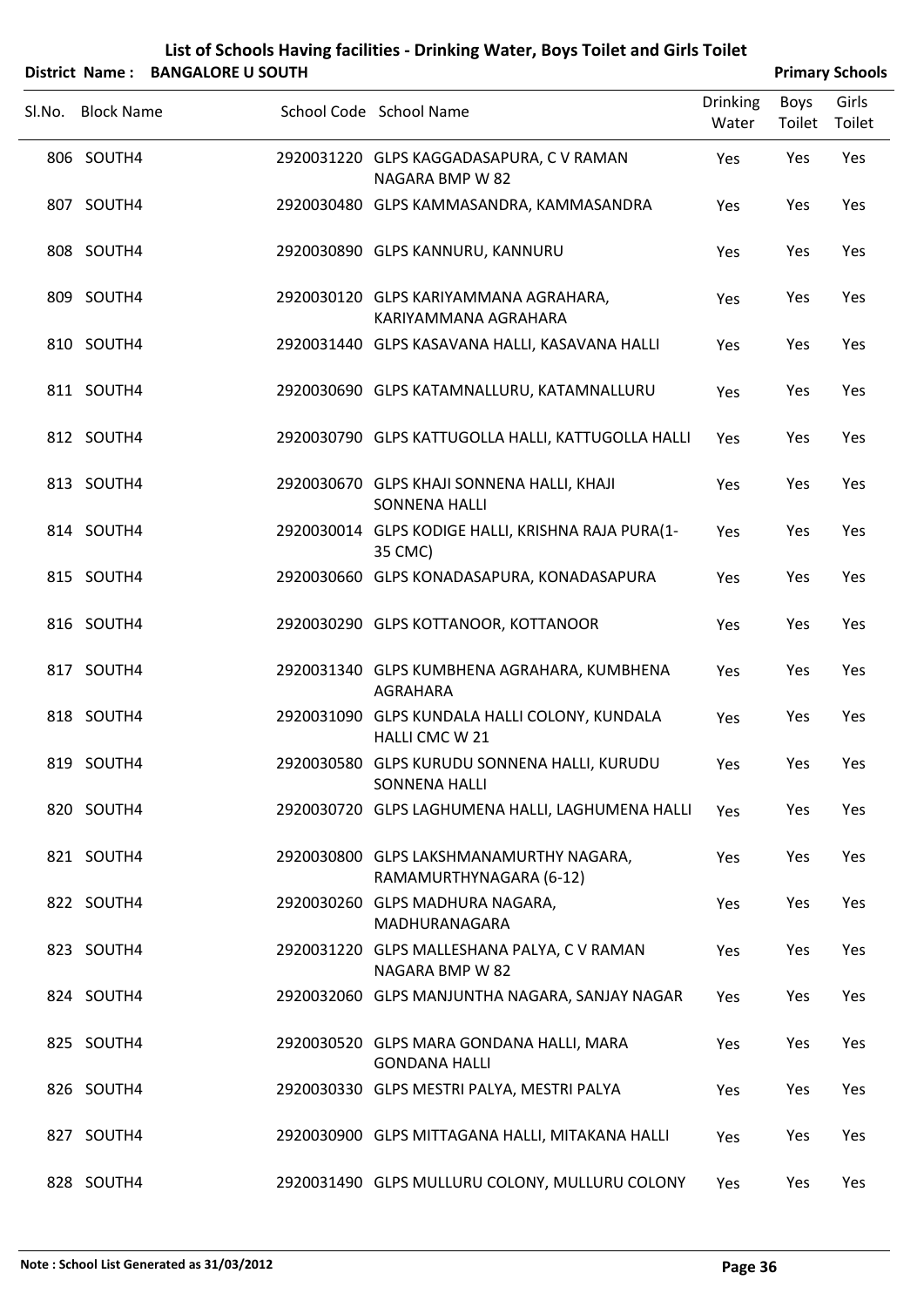SLNo. Block Name School Code School Name Drinking Water Boys Toilet Girls Toilet **District Name: BANGALORE U SOUTH Analyzis Company Primary** Schools 829 SOUTH4 2920031480 GLPS MULLURU, MULLURU Yes Yes Yes SOUTH4 2920031590 GLPS MUNESHWARA NAGARA, 830 Yes Yes Yes MUNESHWARA NAGARA 831 SOUTH4 2920031200 GLPS MURUGESH PALYA, AIRPORT BMP W 73 Yes Yes Yes SOUTH4 2920030920 GLPS NADA GOWDA GOLLAHALLI, NADA 832 Yes Yes Yes GOWDA GOLLAHALLI(N G HALLI) SOUTH4 2920030300 GLPS NAGARESHWARA NAGENA HALLI, 833 Yes Yes Yes NARESHWARA NAGENA HALLI SOUTH4 2920030310 GLPS NAGENA HALLI COLONY, 834 Yes Yes Yes NAGARESWARA NAGENA HALLI COLONY SOUTH4 2920031290 GLPS NAGONDANA HALLI, NAGAGONDANA 835 Yes Yes Yes HALLI 836 SOUTH4 2920031230 GLPS NELLURUPURA, K R PURAM CMC Yes Yes Yes 837 SOUTH4 2920030730 GLPS NIMBEKAIPURA, NIMBEKAIPURA Yes Yes Yes 838 SOUTH4 2920032038 GLPS PANATTURU DINNE, TEMP1 Yes Yes Yes SOUTH4 2920031060 GLPS PATTANDOOR AGRAHARA, 839 Yes Yes Yes PATTANDOOR AGRAHARA SMC 840 SOUTH4 2920031520 GLPS RAJENA HALLI, RAJENA HALLI Yes Yes Yes SOUTH4 2920030014 GLPS SADARMANGALA, KRISHNA RAJA 841 Yes Yes Yes PURA(1‐35 CMC) 842 SOUTH4 2920030450 GLPS SARAI PALYA, SARAI PALYA Yes Yes Yes SOUTH4 2920031213 GLPS SEETHARAMPALYA, 843 Yes Yes Yes JEEVANBHIMANAGARA BMP W 844 SOUTH4 2920032039 GLPS SIDDAPURA, TEMP1 Yes Yes Yes SOUTH4 2920030080 GLPS SINGAYYANNA PALYA, SINGAYYANNA 845 Yes Yes Yes PALYA W NO 18 846 SOUTH4 2920031200 GLPS SRIRAM NAGARA, AIRPORT BMP W 73 Yes Yes Yes SOUTH4 2920031220 GLPS SUDDAGUNTENA PALYA, C V RAMAN 847 Yes Yes Yes NAGARA BMP W 82 848 SOUTH4 2920032030 GLPS SUDHAMANGARA, TEMP1 Yes Yes Yes 849 SOUTH4 2920031470 GLPS SULIKUNTE DINNE , SULIKUNTE DINNE Yes Yes Yes 850 SOUTH4 2920031460 GLPS SULIKUNTE, SULIKUNTE Yes Yes Yes SOUTH4 2920030780 GLPS THIRUMALIAHNA HALLI, 851 Yes Yes Yes THIRUMALIAHNA HALLI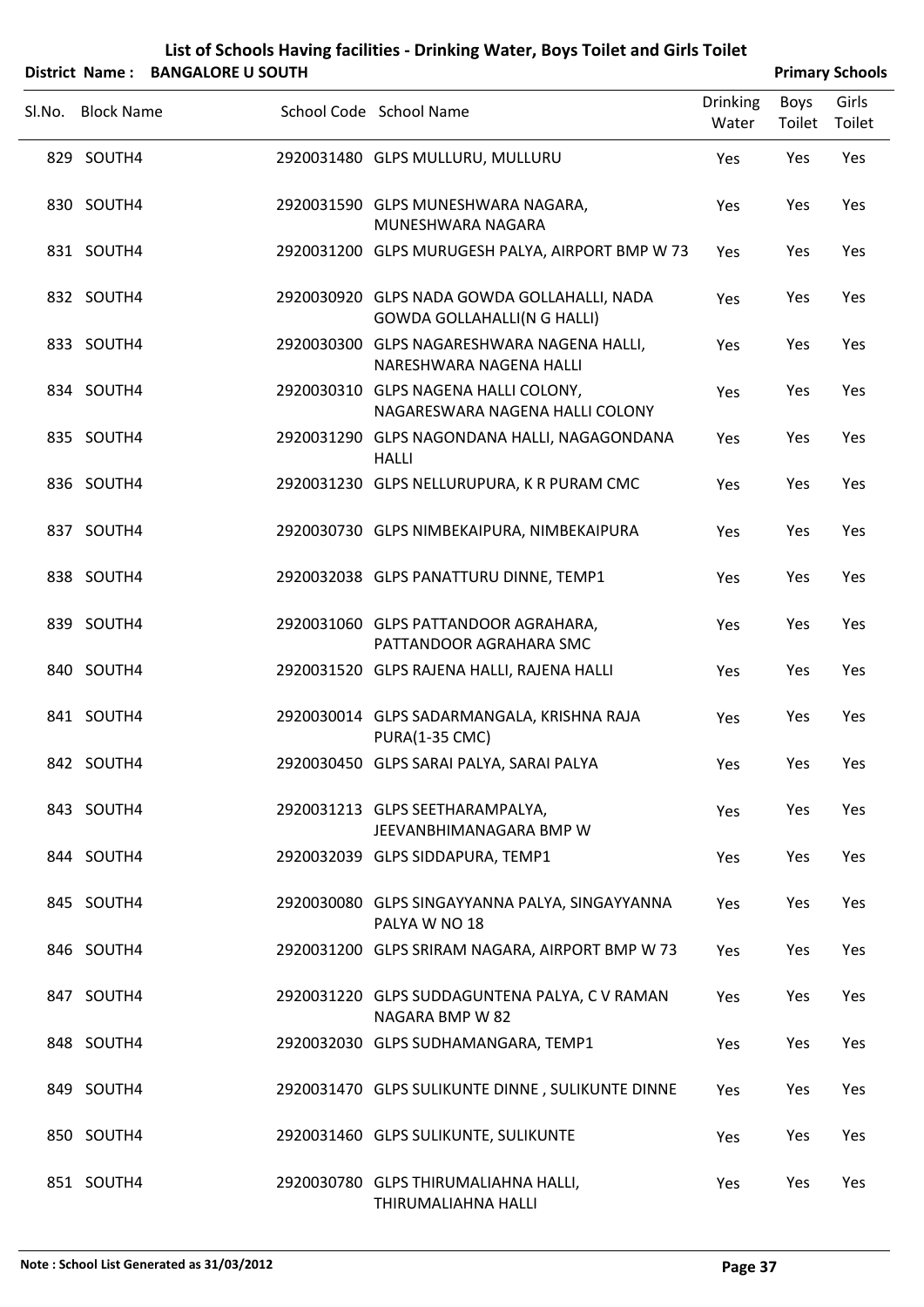|                   | District Name: BANGALORE U SOUTH |                                                                 |                          |                       | <b>Primary Schools</b> |
|-------------------|----------------------------------|-----------------------------------------------------------------|--------------------------|-----------------------|------------------------|
| Sl.No. Block Name |                                  | School Code School Name                                         | <b>Drinking</b><br>Water | <b>Boys</b><br>Toilet | Girls<br>Toilet        |
| 852 SOUTH4        |                                  | 2920030210 GLPS TUBARA HALLI, TUBARA HALLI                      | Yes                      | Yes                   | Yes                    |
| 853 SOUTH4        |                                  | 2920030410 GLPS VADDARAPALYA, VADDARAPALYA                      | Yes                      | Yes                   | Yes                    |
| 854 SOUTH4        |                                  | 2920030250 GLPS VALEPURA DINNE, VALEPURA                        | Yes                      | Yes                   | Yes                    |
| 855 SOUTH4        |                                  | 2920030250 GLPS VALEPURA, VALEPURA                              | Yes                      | Yes                   | Yes                    |
| 856 SOUTH4        |                                  | 2920030560 GLPS VARANASI, VARANASI                              | Yes                      | Yes                   | Yes                    |
| 857 SOUTH4        |                                  | 2920030590 GLPS VERENA HALLI, VERENA HALLI                      | Yes                      | Yes                   | Yes                    |
| 858 SOUTH4        |                                  | 2920031233 GLPS VIBOOTHIPURA, K R PURAM CMC                     | Yes                      | Yes                   | Yes                    |
| 859 SOUTH4        |                                  | 2920031241 GLPS VIJAYANAGARA0313101, IMMADI HALLI               | Yes                      | Yes                   | Yes                    |
| 860 SOUTH4        |                                  | 2920031233 GLPS VIJNANA NAGARA, K R PURAM CMC                   | Yes                      | Yes                   | Yes                    |
| 861 SOUTH4        |                                  | 2920030980 GMPS A NARAYANA PURA, A<br>NARAYANAPURA              | Yes                      | Yes                   | Yes                    |
| 862 SOUTH4        |                                  | 2920031000 GMPS B NARAYANAPURA, B NARAYANAPURA                  | Yes                      | Yes                   | Yes                    |
| 863 SOUTH4        |                                  | 2920030100 GMPS BELLANDUR, BELLANDUR                            | Yes                      | Yes                   | Yes                    |
| 864 SOUTH4        |                                  | 2920030960 GMPS GARUDACHARPALYA, GARUDACHARI<br>PALYA           | Yes                      | Yes                   | Yes                    |
| 865 SOUTH4        |                                  | 2920031560 GMPS GUNGURU, GUNJURU                                | Yes                      | Yes                   | Yes                    |
| 866 SOUTH4        |                                  | 2920031010 GMPS HOODI, HOODI                                    | Yes                      | Yes                   | Yes                    |
| 867 SOUTH4        |                                  | 2920031240 GMPS IMMADI HALLI, IMMADI HALLI                      | Yes                      | Yes                   | Yes                    |
| 868 SOUTH4        |                                  | 2920031050 GMPS KADUGODI, KADUGODI                              | Yes                      | Yes                   | Yes                    |
| 869 SOUTH4        |                                  | 2920031990 GMPS THANISANDRA, THANISANDRA                        | Yes                      | Yes                   | Yes                    |
| 870 SOUTH4        |                                  | 2920030810 GOVT KANNADA SCH VIJINAPURA,<br>VIJINAPURA (29-33)   | Yes                      | Yes                   | Yes                    |
| 871 SOUTH4        |                                  | 2920031200 GTHPS ANADAPURA, AIRPORT BMP W 73                    | Yes                      | Yes                   | Yes                    |
| 872 SOUTH4        |                                  | 2920031220 GTLPS HOSATHIPPASANDRA, C V RAMAN<br>NAGARA BMP W 82 | Yes                      | Yes                   | Yes                    |
| 873 SOUTH4        |                                  | 2920030014 GTLPS NALLURPURA, KRISHNA RAJA PURA(1-<br>35 CMC)    | Yes                      | Yes                   | Yes                    |
| 874 SOUTH4        |                                  | 2920031050 GUHPS KADUGODI, KADUGODI                             | Yes                      | Yes                   | Yes                    |